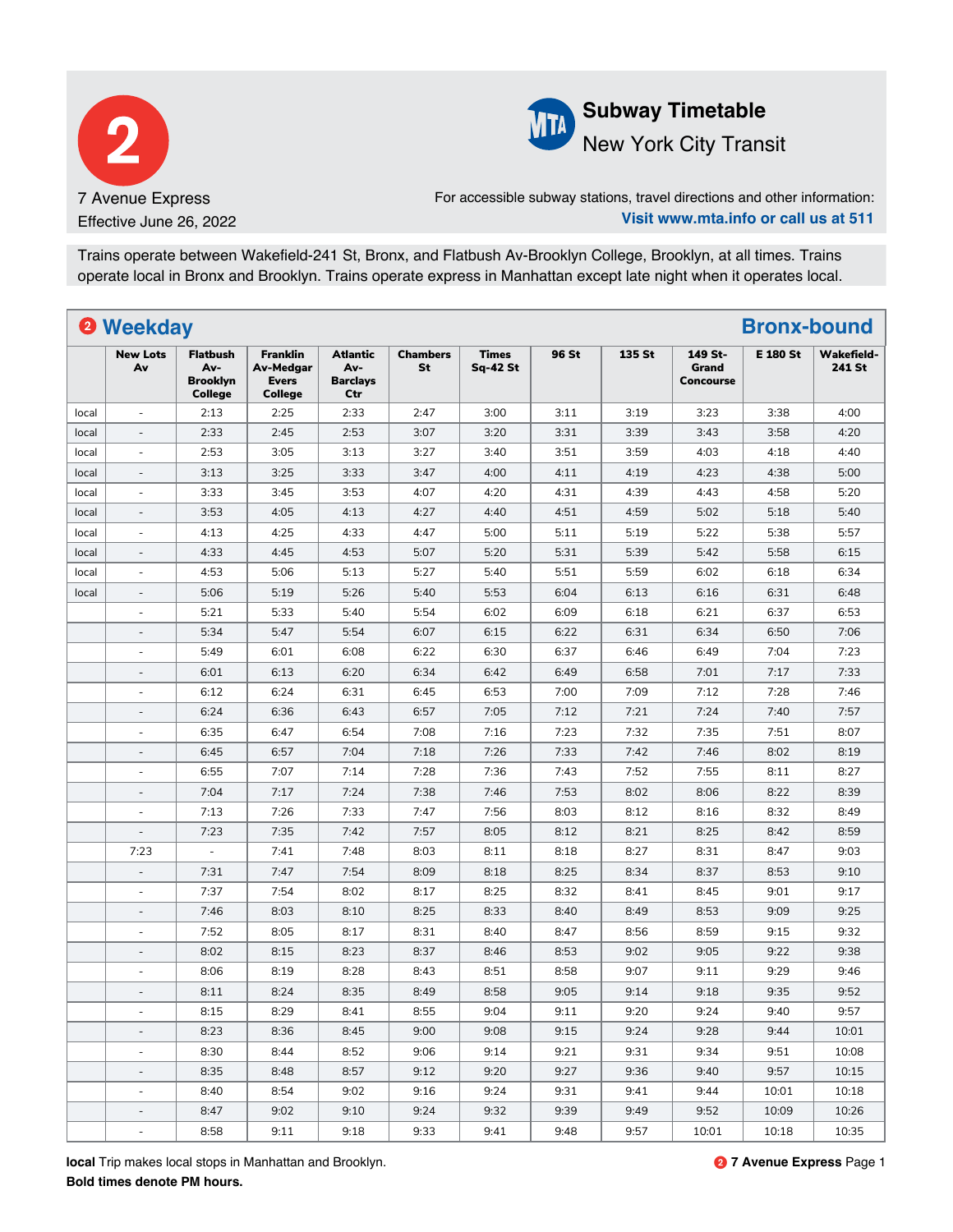| <b>New Lots</b><br>Av                                | <b>Flatbush</b><br>Av-<br>Brooklyn<br><b>College</b> | <b>Franklin</b><br>Av-Medgar<br>Evers<br>College | <b>Atlantic</b><br>Av-<br><b>Barclays</b><br>Ctr | <b>Chambers</b><br>St | <b>Times</b><br><b>Sq-42 St</b> | 96 St        | 135 St       | 149 St-<br>Grand<br><b>Concourse</b> | <b>E 180 St</b> | <b>Wakefield-</b><br>241 St |
|------------------------------------------------------|------------------------------------------------------|--------------------------------------------------|--------------------------------------------------|-----------------------|---------------------------------|--------------|--------------|--------------------------------------|-----------------|-----------------------------|
| $\overline{\phantom{a}}$                             | 9:02                                                 | 9:16                                             | 9:23                                             | 9:38                  | 9:46                            | 9:53         | 10:02        | 10:06                                | 10:23           | 10:42                       |
| $\overline{\phantom{a}}$                             | 9:09                                                 | 9:22                                             | 9:29                                             | 9:44                  | 9:52                            | 9:59         | 10:08        | 10:12                                | 10:29           | 10:49                       |
| $\overline{\phantom{a}}$                             | 9:14                                                 | 9:28                                             | 9:35                                             | 9:50                  | 9:58                            | 10:05        | 10:14        | 10:18                                | 10:36           | 10:58                       |
| $\overline{\phantom{a}}$                             | 9:21                                                 | 9:34                                             | 9:41                                             | 9:56                  | 10:04                           | 10:11        | 10:20        | 10:24                                | 10:41           | 11:02                       |
|                                                      | 9:27                                                 | 9:40                                             | 9:48                                             | 10:03                 | 10:11                           | 10:18        | 10:27        | 10:31                                | 10:48           | 11:08                       |
|                                                      | 9:34                                                 | 9:48                                             | 9:55                                             | 10:10                 | 10:18                           | 10:25        | 10:34        | 10:38                                | 10:55           | 11:15                       |
|                                                      | 9:42                                                 | 9:55                                             | 10:02                                            | 10:17                 | 10:25                           | 10:32        | 10:41        | 10:45                                | 11:02           | 11:22                       |
| $\overline{\phantom{a}}$                             | 9:50                                                 | 10:03                                            | 10:10                                            | 10:25                 | 10:33                           | 10:40        | 10:49        | 10:53                                | 11:10           | 11:30                       |
| $\overline{\phantom{a}}$                             | 9:58                                                 | 10:12                                            | 10:19                                            | 10:34                 | 10:42                           | 10:49        | 10:58        | 11:02                                | 11:20           | 11:40                       |
| $\overline{\phantom{a}}$                             | 10:07                                                | 10:21                                            | 10:29                                            | 10:43                 | 10:51                           | 10:58        | 11:08        | 11:11                                | 11:29           | 11:49                       |
| $\overline{\phantom{a}}$                             | 10:16                                                | 10:32                                            | 10:39                                            | 10:53                 | 11:01                           | 11:08        | 11:18        | 11:21                                | 11:40           | 11:59                       |
|                                                      | 10:22                                                | 10:37                                            | 10:44                                            | 10:58                 | 11:06                           | 11:13        | 11:23        | 11:26                                | 11:44           | 12:04                       |
| $\overline{\phantom{a}}$                             | 10:30                                                | 10:43                                            | 10:50                                            | 11:04                 | 11:12                           | 11:19        | 11:29        | 11:32                                | 11:50           | 12:10                       |
| $\sim$                                               | 10:35                                                | 10:49                                            | 10:56                                            | 11:10                 | 11:18                           | 11:25        | 11:35        | 11:38                                | 11:56           | 12:17                       |
| $\overline{\phantom{a}}$                             | 10:48                                                | 11:01                                            | 11:08                                            | 11:22                 | 11:30                           | 11:37        | 11:47        | 11:50                                | 12:08           | 12:28                       |
| $\overline{\phantom{a}}$                             | 10:56                                                | 11:09                                            | 11:16                                            | 11:30                 | 11:38                           | 11:45        | 11:55        | 11:58                                | 12:16           | 12:36                       |
| $\overline{\phantom{a}}$                             | 11:04                                                | 11:17                                            | 11:24                                            | 11:38                 | 11:46                           | 11:53        | 12:03        | 12:06                                | 12:24           | 12:44                       |
| $\overline{\phantom{a}}$                             | 11:11                                                | 11:24                                            | 11:31                                            | 11:45                 | 11:53                           | 12:00        | 12:10        | 12:13                                | 12:31           | 12:51                       |
| $\overline{\phantom{a}}$                             | 11:19                                                | 11:32                                            | 11:39                                            | 11:53                 | 12:01                           | 12:08        | 12:18        | 12:21                                | 12:39           | 12:59                       |
|                                                      | 11:27                                                | 11:40                                            | 11:47                                            | 12:01                 | 12:09                           | 12:16        | 12:26        | 12:29                                | 12:47           | 1:07                        |
|                                                      | 11:35                                                | 11:48                                            | 11:55                                            | 12:09                 | 12:17                           | 12:24        | 12:34        | 12:37                                | 12:54           | 1:14                        |
| $\overline{\phantom{a}}$                             | 11:43                                                | 11:56                                            | 12:03                                            | 12:17                 | 12:25                           | 12:32        | 12:42        | 12:45                                | 1:02            | 1:22                        |
| $\overline{\phantom{a}}$                             | 11:51                                                | 12:04                                            | 12:11                                            | 12:25                 | 12:33                           | 12:40        | 12:50        | 12:53                                | 1:10            | 1:30                        |
| $\overline{\phantom{a}}$                             | 11:58                                                | 12:12                                            | 12:19                                            | 12:33                 | 12:41                           | 12:48        | 12:58        | 1:01                                 | 1:18            | 1:38                        |
| $\overline{\phantom{a}}$                             | 12:07                                                | 12:20                                            | 12:27                                            | 12:41                 | 12:49                           | 12:56        | 1:06         | 1:09                                 | 1:26            | 1:46                        |
| $\overline{\phantom{a}}$                             | 12:15                                                | 12:28                                            | 12:35                                            | 12:49                 | 12:57                           | 1:04         | 1:14         | 1:17                                 | 1:34            | 1:54                        |
|                                                      | 12:23                                                | 12:36                                            | 12:43                                            | 12:57                 | 1:05                            | 1:12         | 1:22         | 1:25                                 | 1:42            | 2:02                        |
|                                                      | 12:31                                                | 12:44                                            | 12:51                                            | 1:05                  | 1:13                            | 1:20         | 1:30         | 1:33                                 | 1:50            | 2:10                        |
|                                                      | 12:39                                                | 12:52                                            | 12:59                                            | 1:13                  | 1:21                            | 1:28         | 1:38         | 1:41                                 | 1:58            | 2:18                        |
| $\overline{\phantom{a}}$                             | 12:47                                                | 1:00                                             | 1:07                                             | 1:21                  | 1:29                            | 1:36         | 1:46         | 1:49                                 | 2:06            | 2:26                        |
| $\overline{\phantom{a}}$                             | 12:55                                                | 1:08                                             | 1:15                                             | 1:29                  | 1:37                            | 1:44         | 1:54         | 1:57                                 | 2:14            | 2:35                        |
| $\overline{\phantom{a}}$                             | 1:03                                                 | 1:16                                             | 1:23                                             | 1:37                  | 1:45                            | 1:52         | 2:02         | 2:05                                 | 2:22            | 2:44                        |
|                                                      | 1:11                                                 | 1:24                                             | 1:31                                             | 1:45                  | 1:53                            | 2:00         | 2:10         | 2:13                                 | 2:30            | 2:51                        |
|                                                      | 1:19                                                 | 1:32                                             | 1:39                                             | 1:53                  | 2:01                            | 2:08         | 2:18         | 2:21                                 | 2:38            | 2:58                        |
| $\overline{\phantom{0}}$                             | 1:27                                                 | 1:40                                             | 1:47                                             | 2:01                  | 2:09                            | 2:16         | 2:26         | 2:29                                 | 2:46            | 3:06                        |
|                                                      | 1:35                                                 | 1:48                                             | 1:55                                             | 2:09                  | 2:17                            | 2:24         | 2:34         | 2:37                                 | 2:54            | 3:14                        |
| $\overline{\phantom{a}}$                             | 1:43                                                 | 1:56                                             | 2:03                                             | 2:17                  | 2:25                            | 2:32         | 2:42         | 2:45                                 | 3:02            | 3:22                        |
| $\overline{\phantom{a}}$                             | 1:51                                                 | 2:04                                             | 2:11                                             | 2:25                  | 2:33                            | 2:40         | 2:50         | 2:53                                 | 3:10            | 3:30                        |
| $\frac{1}{2}$<br>÷.                                  | 1:59                                                 | 2:12                                             | 2:19                                             | 2:33                  | 2:41                            | 2:48         | 2:58         | 3:01                                 | 3:18            | 3:39                        |
|                                                      | 2:08                                                 | 2:20                                             | 2:27                                             | 2:42                  | 2:50                            | 2:57         | 3:06         | 3:10                                 | 3:26            | 3:46                        |
|                                                      | 2:16<br>2:24                                         | 2:28<br>2:36                                     | 2:35<br>2:43                                     | 2:50<br>2:58          | 2:58<br>3:06                    | 3:05<br>3:13 | 3:14<br>3:22 | 3:18<br>3:26                         | 3:34<br>3:42    | 3:51<br>3:59                |
|                                                      |                                                      |                                                  |                                                  |                       |                                 |              |              |                                      |                 |                             |
|                                                      | 2:32                                                 | 2:44                                             | 2:51                                             | 3:06                  | 3:14                            | 3:21<br>3:29 | 3:31<br>3:39 | 3:34                                 | 3:51            | 4:07                        |
| $\overline{\phantom{a}}$<br>$\overline{\phantom{a}}$ | 2:40<br>2:48                                         | 2:52<br>3:00                                     | 2:59<br>3:07                                     | 3:14<br>3:22          | 3:22<br>3:30                    | 3:37         | 3:47         | 3:42<br>3:50                         | 3:59<br>4:07    | 4:17<br>4:23                |
| $\overline{\phantom{a}}$                             | 2:55                                                 | 3:08                                             | 3:15                                             | 3:30                  | 3:38                            | 3:45         | 3:55         | 3:58                                 | 4:15            | 4:31                        |
| $\frac{1}{2}$                                        | 3:03                                                 | 3:16                                             | 3:23                                             | 3:38                  | 3:47                            | 3:54         | 4:03         | 4:07                                 | 4:23            | 4:42                        |
|                                                      | 3:11                                                 | 3:24                                             | 3:31                                             | 3:46                  | 3:55                            | 4:02         | 4:11         | 4:15                                 | 4:32            | 4:48                        |
|                                                      | 3:20                                                 | 3:34                                             | 3:41                                             | 3:56                  | 4:05                            | 4.12         | 4:21         | 4:25                                 | 4:42            | 4:58                        |
| ÷,                                                   | 3:26                                                 | 3:38                                             | 3:45                                             | 4:00                  | 4:09                            | 4:16         | 4:25         | 4:29                                 | 4:46            | 5:02                        |
|                                                      |                                                      |                                                  |                                                  |                       |                                 |              |              |                                      |                 |                             |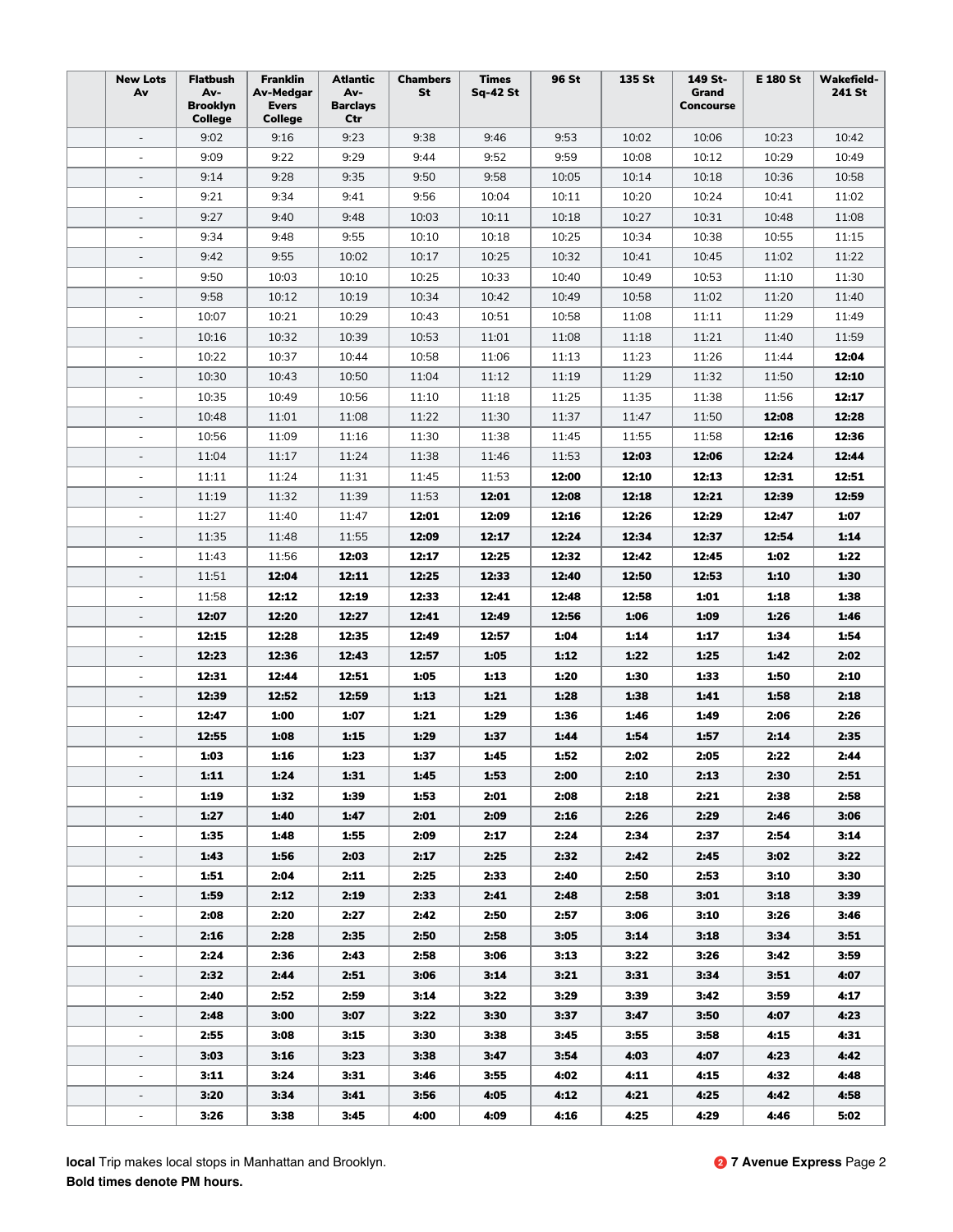| <b>New Lots</b><br>Av    | <b>Flatbush</b><br>Av-<br>Brooklyn<br><b>College</b> | <b>Franklin</b><br>Av-Medgar<br>Evers<br>College | <b>Atlantic</b><br>Av-<br><b>Barclays</b><br>Ctr | <b>Chambers</b><br>St | <b>Times</b><br><b>Sq-42 St</b> | 96 St | 135 St | 149 St-<br>Grand<br><b>Concourse</b> | <b>E 180 St</b> | <b>Wakefield-</b><br>241 St |
|--------------------------|------------------------------------------------------|--------------------------------------------------|--------------------------------------------------|-----------------------|---------------------------------|-------|--------|--------------------------------------|-----------------|-----------------------------|
| $\overline{\phantom{a}}$ | 3:32                                                 | 3:44                                             | 3:51                                             | 4:06                  | 4:15                            | 4:22  | 4:31   | 4:35                                 | 4:52            | 5:09                        |
| $\overline{\phantom{a}}$ | 3:39                                                 | 3:52                                             | 3:59                                             | 4:14                  | 4:23                            | 4:30  | 4:40   | 4:43                                 | 5:00            | 5:18                        |
| 3:42                     | $\overline{\phantom{a}}$                             | 4:00                                             | 4:07                                             | 4:22                  | 4:31                            | 4:38  | 4:48   | 4:51                                 | 5:08            | 5:26                        |
| $\overline{\phantom{a}}$ | 3:55                                                 | 4:08                                             | 4:15                                             | 4:30                  | 4:39                            | 4:46  | 4:56   | 5:00                                 | 5:19            | 5:40                        |
|                          | 4:02                                                 | 4:16                                             | 4:23                                             | 4:38                  | 4:47                            | 4:54  | 5:04   | 5:08                                 | 5:25            | 5:43                        |
| 4:04                     | $\overline{\phantom{a}}$                             | 4:22                                             | 4:29                                             | 4:44                  | 4:53                            | 5:00  | 5:10   | 5:14                                 | 5:31            | 5:49                        |
|                          | 4:11                                                 | 4:25                                             | 4:32                                             | 4:47                  | 4:55                            | 5:02  | 5:12   | 5:16                                 | 5:35            | 5:55                        |
| $\overline{\phantom{a}}$ | 4:19                                                 | 4:33                                             | 4:41                                             | 4:56                  | 5:05                            | 5:12  | 5:22   | 5:26                                 | 5:43            | 6:01                        |
| $\overline{\phantom{a}}$ | 4:30                                                 | 4:43                                             | 4:50                                             | 5:06                  | 5:15                            | 5:22  | 5:32   | 5:36                                 | 5:54            | 6:14                        |
| 4:31                     | $\bar{\phantom{a}}$                                  | 4:49                                             | 4:56                                             | 5:12                  | 5:21                            | 5:28  | 5:38   | 5:42                                 | 6:01            | 6:22                        |
| $\overline{\phantom{a}}$ | 4:38                                                 | 4:51                                             | 5:02                                             | 5:17                  | 5:26                            | 5:33  | 5:43   | 5:47                                 | 6:05            | 6:23                        |
|                          | 4:45                                                 | 4:59                                             | 5:08                                             | 5:23                  | 5:32                            | 5:39  | 5:49   | 5:53                                 | 6:11            | 6:32                        |
| 4:48                     | $\overline{\phantom{a}}$                             | 5:06                                             | 5:13                                             | 5:29                  | 5:38                            | 5:45  | 5:55   | 5:59                                 | 6:19            | 6:36                        |
| $\overline{\phantom{a}}$ | 4:55                                                 | 5:10                                             | 5:17                                             | 5:33                  | 5:42                            | 5:49  | 5:59   | 6:03                                 | 6:21            | 6:40                        |
| $\overline{\phantom{a}}$ | 4:59                                                 | 5:15                                             | 5:22                                             | 5:38                  | 5:47                            | 5:54  | 6:04   | 6:08                                 | 6:26            | 6:47                        |
| $\overline{\phantom{a}}$ | 5:07                                                 | 5:21                                             | 5:28                                             | 5:44                  | 5:53                            | 6:00  | 6:10   | 6:14                                 | 6:33            | 6:54                        |
| 5:09                     | $\overline{\phantom{a}}$                             | 5:28                                             | 5:35                                             | 5:51                  | 6:00                            | 6:07  | 6:17   | 6:21                                 | 6:39            | 6:57                        |
| $\overline{\phantom{a}}$ | 5:16                                                 | 5:30                                             | 5:37                                             | 5:53                  | 6:02                            | 6:09  | 6:19   | 6:23                                 | 6:43            | 7:03                        |
| $\overline{\phantom{a}}$ | 5:20                                                 | 5:34                                             | 5:41                                             | 5:57                  | 6:06                            | 6:13  | 6:23   | 6:27                                 | 6:47            | 7:05                        |
|                          | 5:29                                                 | 5:46                                             | 5:53                                             | 6:08                  | 6:17                            | 6:24  | 6:34   | 6:38                                 | 6:56            | 7:16                        |
|                          | 5:36                                                 | 5:51                                             | 5:58                                             | 6:13                  | 6:22                            | 6:29  | 6:39   | 6:43                                 | 7:01            | 7:23                        |
| $\overline{\phantom{m}}$ | 5:42                                                 | 5:56                                             | 6:04                                             | 6:19                  | 6:28                            | 6:35  | 6:45   | 6:49                                 | 7:07            | 7:26                        |
| $\overline{\phantom{a}}$ | 5:48                                                 | 6:03                                             | 6:10                                             | 6:25                  | 6:34                            | 6:41  | 6:51   | 6:55                                 | 7:13            | 7:31                        |
| $\bar{a}$                | 5:56                                                 | 6:09                                             | 6:16                                             | 6:31                  | 6:40                            | 6:47  | 6:57   | 7:01                                 | 7:18            | 7:37                        |
| $\overline{\phantom{a}}$ | 6:00                                                 | 6:15                                             | 6:22                                             | 6:37                  | 6:46                            | 6:53  | 7:03   | 7:06                                 | 7:24            | 7:42                        |
| $\overline{\phantom{a}}$ | 6:05                                                 | 6:22                                             | 6:30                                             | 6:45                  | 6:53                            | 7:00  | 7:10   | 7:13                                 | 7:31            | 7:50                        |
|                          | 6:13                                                 | 6:28                                             | 6:35                                             | 6:50                  | 6:58                            | 7:05  | 7:15   | 7:18                                 | 7:36            | 7:55                        |
| $\sim$                   | 6:20                                                 | 6:35                                             | 6:42                                             | 6:56                  | 7:05                            | 7:12  | 7:21   | 7:25                                 | 7:43            | 8:01                        |
|                          | 6:24                                                 | 6:39                                             | 6:47                                             | 7:02                  | 7:10                            | 7:17  | 7:27   | 7:30                                 | 7:48            | 8:06                        |
| $\overline{\phantom{a}}$ | 6:30                                                 | 6:44                                             | 6:51                                             | 7:06                  | 7:14                            | 7:21  | 7:31   | 7:34                                 | 7:52            | 8:10                        |
| $\overline{\phantom{a}}$ | 6:38                                                 | 6:50                                             | 6:57                                             | 7:12                  | 7:20                            | 7:27  | 7:37   | 7:40                                 | 7:57            | 8:16                        |
| ä,                       | 6:47                                                 | 7:00                                             | 7:07                                             | 7:22                  | 7:30                            | 7:37  | 7:47   | 7:50                                 | 8:07            | 8:26                        |
|                          | 6:52                                                 | 7:07                                             | 7:14                                             | 7:28                  | 7:37                            | 7:44  | 7:53   | 7:57                                 | 8:14            | 8:32                        |
|                          | 7:00                                                 | 7:12                                             | 7:19                                             | 7:34                  | 7:42                            | 7:49  | 7:59   | 8:02                                 | 8:20            | 8:38                        |
| $\overline{\phantom{0}}$ | 7:08                                                 | 7:21                                             | 7:28                                             | 7:42                  | 7:51                            | 7:58  | 8:07   | 8:11                                 | 8:28            | 8:47                        |
|                          | 7:13                                                 | 7:26                                             | 7:33                                             | 7:47                  | 7:56                            | 8:03  | 8:12   | 8:16                                 | 8:33            | 8:51                        |
| $\overline{\phantom{a}}$ | 7:20                                                 | 7:32                                             | 7:39                                             | 7:54                  | 8:02                            | 8:09  | 8:19   | 8:22                                 | 8:40            | 8:58                        |
| $\overline{\phantom{a}}$ | 7:29                                                 | 7:43                                             | 7:50                                             | 8:04                  | 8:13                            | 8:20  | 8:29   | 8:33                                 | 8:51            | 9:09                        |
| $\frac{1}{2}$            | 7:33                                                 | 7:46                                             | 7:53                                             | 8:07                  | 8:16                            | 8:23  | 8:32   | 8:36                                 | 8:53            | 9:11                        |
| $\frac{1}{2}$            | 7:42                                                 | 7:54                                             | 8:02                                             | 8:17                  | 8:25                            | 8:32  | 8:42   | 8:45                                 | 9:04            | 9:22                        |
|                          | 7:49                                                 | 8:03                                             | 8:10                                             | 8:24                  | 8:33                            | 8:40  | 8:49   | 8:53                                 | 9:10            | 9:28                        |
|                          | 7:57                                                 | 8:10                                             | 8:17                                             | 8:31                  | 8:40                            | 8:47  | 8:56   | 9:00                                 | 9:16            | 9:34                        |
|                          | 8:01                                                 | 8:13                                             | 8:22                                             | 8:36                  | 8:45                            | 8:52  | 9:01   | 9:05                                 | 9:21            | 9:39                        |
| $\overline{\phantom{a}}$ | 8:08                                                 | 8:20                                             | 8:27                                             | 8:42                  | 8:50                            | 8:57  | 9:06   | 9:10                                 | 9:26            | 9:44                        |
| $\overline{\phantom{a}}$ | 8:14                                                 | 8:27                                             | 8:34                                             | 8:48                  | 8:56                            | 9:03  | 9:12   | 9:16                                 | 9:32            | 9:50                        |
| $\overline{\phantom{a}}$ | 8:24                                                 | 8:36                                             | 8:43                                             | 8:58                  | 9:06                            | 9:13  | 9:22   | 9:25                                 | 9:42            | 9:59                        |
| $\overline{\phantom{a}}$ | 8:32                                                 | 8:44                                             | 8:51                                             | 9:06                  | 9:14                            | 9:21  | 9:30   | 9:33                                 | 9:49            | 10:07                       |
|                          | 8:39                                                 | 8:51                                             | 8:58                                             | 9:13                  | 9:21                            | 9:28  | 9:37   | 9:40                                 | 9:57            | 10:14                       |
|                          | 8:45                                                 | 8:57                                             | 9:04                                             | 9:19                  | 9:27                            | 9:34  | 9:43   | 9:46                                 | 10:02           | 10:20                       |
| ÷,                       | 8:52                                                 | 9:05                                             | 9:12                                             | 9:26                  | 9:34                            | 9:41  | 9:50   | 9:54                                 | 10:10           | 10:28                       |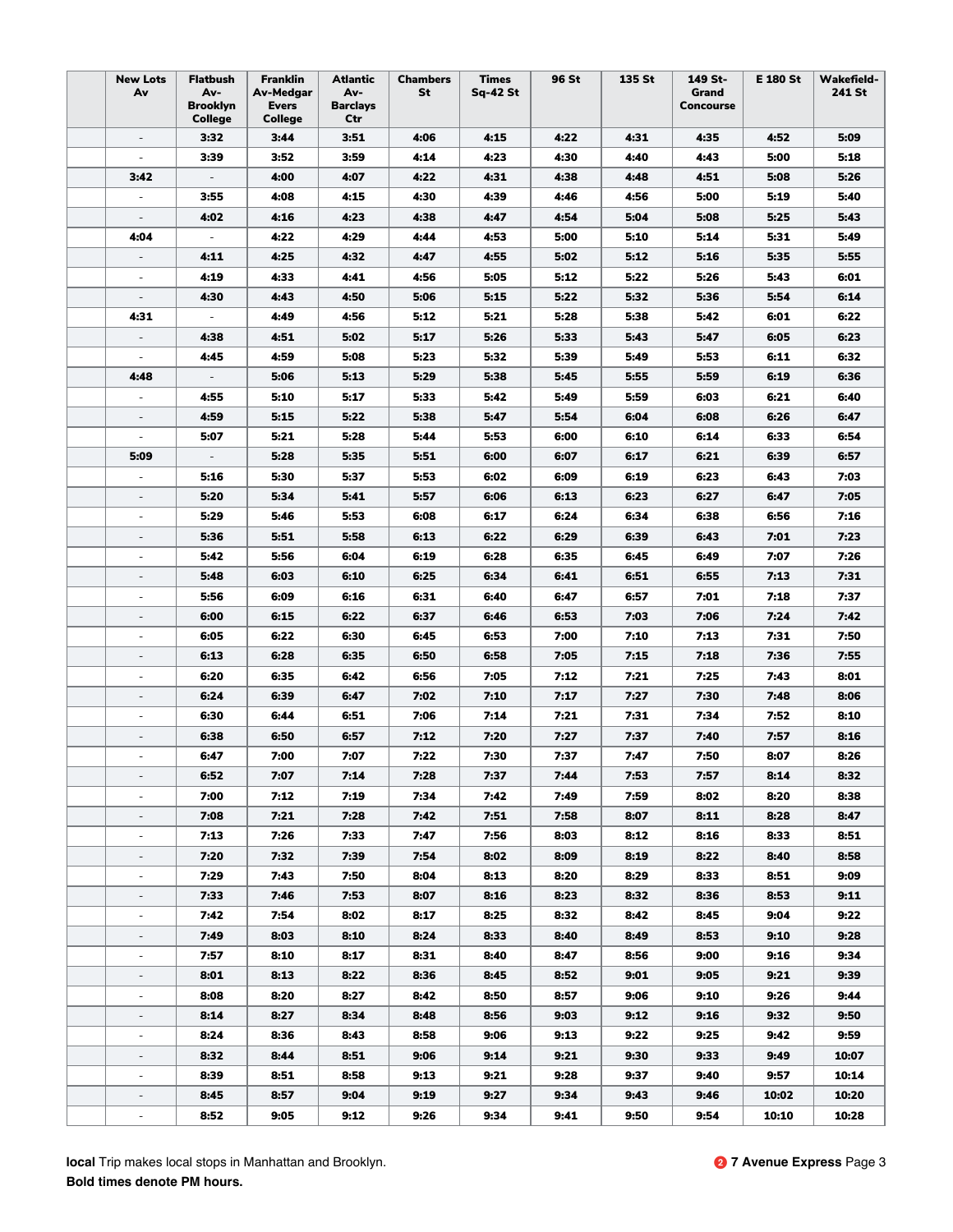|       | <b>New Lots</b><br>Av    | <b>Flatbush</b><br>Av-<br><b>Brooklyn</b><br>College | <b>Franklin</b><br><b>Av-Medgar</b><br><b>Evers</b><br><b>College</b> | <b>Atlantic</b><br>Av-<br><b>Barclays</b><br>Ctr | <b>Chambers</b><br>St | <b>Times</b><br><b>Sq-42 St</b> | 96 St | 135 St | 149 St-<br>Grand<br><b>Concourse</b> | <b>E 180 St</b> | <b>Wakefield-</b><br>241 St |
|-------|--------------------------|------------------------------------------------------|-----------------------------------------------------------------------|--------------------------------------------------|-----------------------|---------------------------------|-------|--------|--------------------------------------|-----------------|-----------------------------|
|       | $\overline{\phantom{a}}$ | 8:59                                                 | 9:11                                                                  | 9:18                                             | 9:33                  | 9:41                            | 9:48  | 9:57   | 10:00                                | 10:16           | 10:34                       |
|       | $\sim$                   | 9:04                                                 | 9:16                                                                  | 9:23                                             | 9:38                  | 9:46                            | 9:53  | 10:02  | 10:05                                | 10:21           | 10:39                       |
|       | $\overline{\phantom{a}}$ | 9:12                                                 | 9:24                                                                  | 9:31                                             | 9:46                  | 9:54                            | 10:01 | 10:10  | 10:13                                | 10:31           | 10:48                       |
|       |                          | 9:20                                                 | 9:32                                                                  | 9:39                                             | 9:54                  | 10:02                           | 10:09 | 10:18  | 10:21                                | 10:37           | 10:54                       |
|       |                          | 9:28                                                 | 9:40                                                                  | 9:47                                             | 10:02                 | 10:10                           | 10:17 | 10:26  | 10:29                                | 10:45           | 11:02                       |
|       | $\overline{\phantom{a}}$ | 9:36                                                 | 9:48                                                                  | 9:55                                             | 10:10                 | 10:18                           | 10:25 | 10:34  | 10:37                                | 10:53           | 11:10                       |
|       |                          | 9:44                                                 | 9:56                                                                  | 10:03                                            | 10:17                 | 10:25                           | 10:32 | 10:41  | 10:45                                | 11:01           | 11:18                       |
|       | $\sim$                   | 9:55                                                 | 10:07                                                                 | 10:14                                            | 10:28                 | 10:36                           | 10:43 | 10:52  | 10:56                                | 11:11           | 11:28                       |
|       | $\overline{\phantom{a}}$ | 10:04                                                | 10:16                                                                 | 10:23                                            | 10:37                 | 10:45                           | 10:52 | 11:01  | 11:05                                | 11:20           | 11:43                       |
|       |                          | 10:14                                                | 10:26                                                                 | 10:33                                            | 10:47                 | 10:55                           | 11:02 | 11:11  | 11:15                                | 11:30           | 11:53                       |
|       |                          | 10:24                                                | 10:36                                                                 | 10:43                                            | 10:57                 | 11:05                           | 11:12 | 11:21  | 11:25                                | 11:40           | 12:03                       |
|       | $\overline{\phantom{a}}$ | 10:35                                                | 10:47                                                                 | 10:54                                            | 11:08                 | 11:16                           | 11:23 | 11:32  | 11:36                                | 11:51           | 12:14                       |
|       |                          | 10:46                                                | 10:57                                                                 | 11:05                                            | 11:19                 | 11:27                           | 11:34 | 11:43  | 11:46                                | 12:02           | 12:24                       |
|       | $\sim$                   | 10:58                                                | 11:09                                                                 | 11:17                                            | 11:31                 | 11:39                           | 11:46 | 11:55  | 11:58                                | 12:14           | 12:36                       |
|       | $\overline{\phantom{a}}$ | 11:10                                                | 11:21                                                                 | 11:29                                            | 11:43                 | 11:51                           | 11:58 | 12:07  | 12:10                                | 12:26           | 12:48                       |
|       | $\overline{\phantom{a}}$ | 11:22                                                | 11:33                                                                 | 11:41                                            | 11:55                 | 12:03                           | 12:10 | 12:19  | 12:22                                | 12:38           | 1:00                        |
|       |                          | 11:33                                                | 11:45                                                                 | 11:52                                            | 12:06                 | 12:14                           | 12:21 | 12:30  | 12:34                                | 12:49           | 1:11                        |
|       | $\sim$                   | 11:45                                                | 11:57                                                                 | 12:04                                            | 12:18                 | 12:26                           | 12:33 | 12:42  | 12:46                                | 1:01            | 1:23                        |
|       | $\overline{\phantom{a}}$ | 12:01                                                | 12:13                                                                 | 12:20                                            | 12:34                 | 12:42                           | 12:49 | 12:58  | 1:02                                 | 1:17            | 1:39                        |
| local | $\overline{\phantom{a}}$ | 12:14                                                | 12:26                                                                 | 12:33                                            | 12:47                 | 1:00                            | 1:11  | 1:20   | 1:23                                 | 1:39            | 2:01                        |
| local | $\overline{\phantom{a}}$ | 12:33                                                | 12:45                                                                 | 12:53                                            | 1:07                  | 1:20                            | 1:31  | 1:39   | 1:43                                 | 1:58            | 2:20                        |
| local | $\overline{\phantom{a}}$ | 12:53                                                | 1:05                                                                  | 1:13                                             | 1:27                  | 1:40                            | 1:51  | 1:59   | 2:03                                 | 2:18            | 2:40                        |
| local | $\overline{\phantom{a}}$ | 1:13                                                 | 1:25                                                                  | 1:33                                             | 1:47                  | 2:00                            | 2:11  | 2:19   | 2:23                                 | 2:38            | 3:00                        |
| local | $\overline{\phantom{a}}$ | 1:33                                                 | 1:45                                                                  | 1:53                                             | 2:07                  | 2:20                            | 2:31  | 2:39   | 2:43                                 | 2:58            | 3:20                        |
| local |                          | 1:53                                                 | 2:05                                                                  | 2:13                                             | 2:27                  | 2:40                            | 2:51  | 2:59   | 3:03                                 | 3:18            | 3:40                        |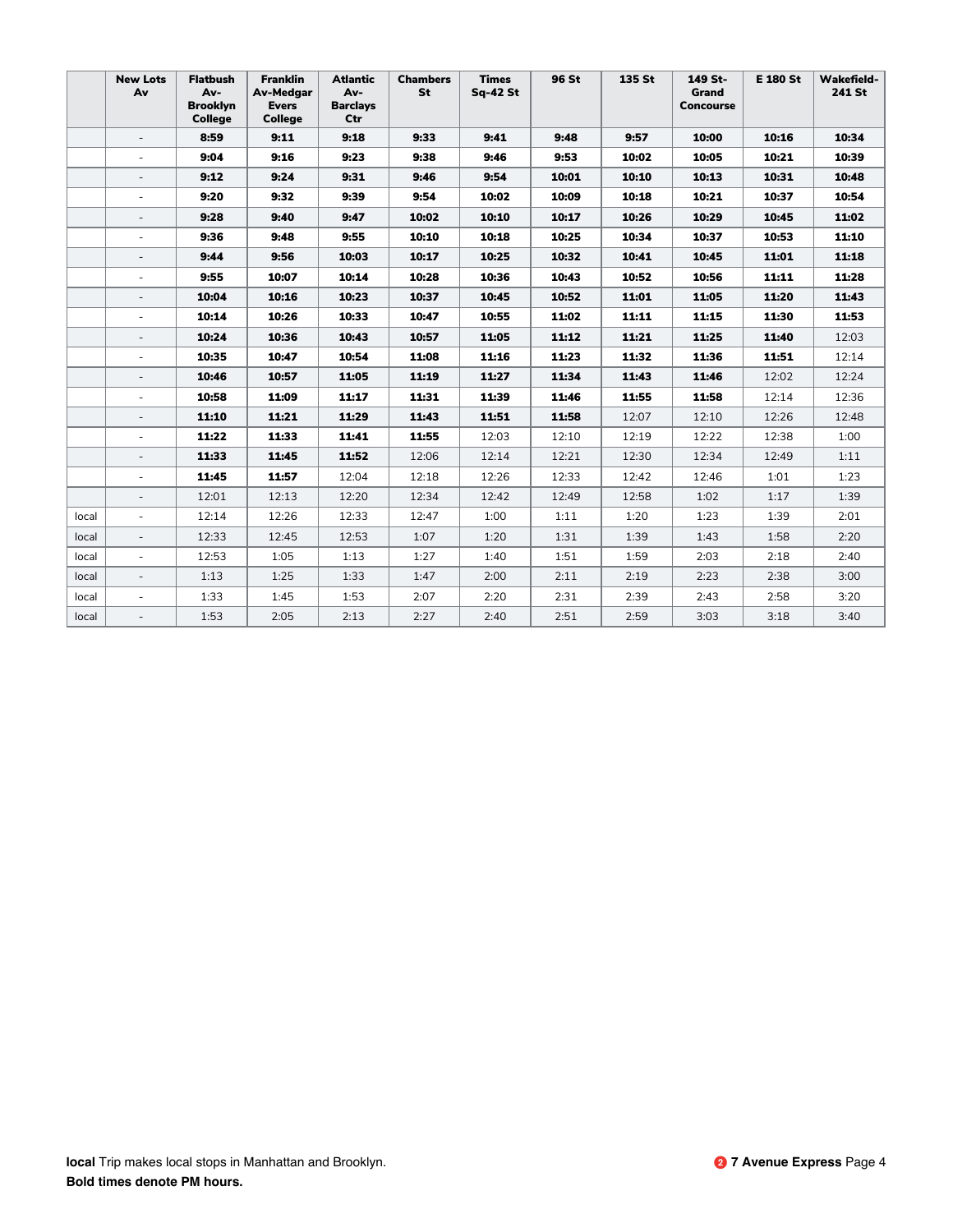|       | <sup>2</sup> Weekday          |                  |                 |                                                     |        |       |                                 |                       |                                                  |                                                                    | <b>Brooklyn-bound</b>                                       |                          |
|-------|-------------------------------|------------------|-----------------|-----------------------------------------------------|--------|-------|---------------------------------|-----------------------|--------------------------------------------------|--------------------------------------------------------------------|-------------------------------------------------------------|--------------------------|
|       | <b>Wakefield</b><br>$-241$ St | <b>Nereid Av</b> | <b>E 180 St</b> | 149 St-<br>Grand<br><b>Concours</b><br>$\mathbf{e}$ | 135 St | 96 St | <b>Times</b><br><b>Sq-42 St</b> | <b>Chambers</b><br>St | <b>Atlantic</b><br>Av-<br><b>Barclays</b><br>Ctr | <b>Franklin</b><br>Av-<br>Medgar<br><b>Evers</b><br><b>College</b> | <b>Flatbush</b><br>Av-<br><b>Brooklyn</b><br><b>College</b> | <b>New Lots</b><br>Av    |
| local | 12:19                         | 12:20            | 12:35           | 12:51                                               | 12:54  | 1:03  | 1:14                            | 1:26                  | 1:42                                             | 1:49                                                               | 2:09                                                        | $\overline{\phantom{a}}$ |
| local | 12:39                         | 12:40            | 12:55           | 1:11                                                | 1:14   | 1:23  | 1:34                            | 1:46                  | 2:02                                             | 2:09                                                               | 2:29                                                        | $\overline{\phantom{a}}$ |
| local | 12:59                         | 1:00             | 1:15            | 1:31                                                | 1:34   | 1:43  | 1:54                            | 2:06                  | 2:22                                             | 2:29                                                               | 2:49                                                        | $\overline{\phantom{m}}$ |
| local | 1:19                          | 1:20             | 1:35            | 1:51                                                | 1:54   | 2:03  | 2:14                            | 2:26                  | 2:42                                             | 2:49                                                               | 3:09                                                        |                          |
| local | 1:39                          | 1:40             | 1:55            | 2:11                                                | 2:14   | 2:23  | 2:34                            | 2:46                  | 3:02                                             | 3:09                                                               | 3:29                                                        |                          |
| local | 1:59                          | 2:00             | 2:15            | 2:31                                                | 2:34   | 2:43  | 2:54                            | 3:06                  | 3:22                                             | 3:29                                                               | 3:49                                                        |                          |
| local | 2:19                          | 2:20             | 2:35            | 2:51                                                | 2:54   | 3:03  | 3:14                            | 3:26                  | 3:42                                             | 3:49                                                               | 4:09                                                        | $\overline{\phantom{m}}$ |
| local | 2:39                          | 2:40             | 2:55            | 3:11                                                | 3:14   | 3:23  | 3:34                            | 3:46                  | 4:02                                             | 4:09                                                               | 4:29                                                        | $\qquad \qquad -$        |
| local | 2:59                          | 3:00             | 3:15            | 3:31                                                | 3:34   | 3:43  | 3:54                            | 4:06                  | 4:22                                             | 4:29                                                               | 4:49                                                        | ä,                       |
| local | 3:19                          | 3:20             | 3:35            | 3:51                                                | 3:54   | 4:03  | 4:14                            | 4:26                  | 4:42                                             | 4:49                                                               | 5:09                                                        | $\qquad \qquad -$        |
| local | 3:39                          | 3:40             | 3:55            | 4:11                                                | 4:14   | 4:23  | 4:34                            | 4:46                  | 5:02                                             | 5:09                                                               | 5:29                                                        | $\overline{\phantom{m}}$ |
| local | 3:54                          | 3:55             | 4:10            | 4:26                                                | 4:29   | 4:38  | 4:49                            | 5:01                  | 5:17                                             | 5:23                                                               | 5:41                                                        | $\overline{\phantom{a}}$ |
| local | 4:09                          | 4:10             | 4:25            | 4:41                                                | 4:44   | 4:53  | 5:04                            | 5:16                  | 5:30                                             | 5:37                                                               | 5:55                                                        |                          |
| local | 4:24                          | 4:25             | 4:40            | 4:56                                                | 4:59   | 5:09  | 5:20                            | 5:33                  | 5:47                                             | 5:53                                                               | 6:08                                                        | $\overline{\phantom{a}}$ |
|       | 4:39                          | 4:40             | 4:55            | 5:11                                                | 5:14   | 5:23  | 5:29                            | 5:38                  | 5:52                                             | 5:58                                                               | 6:12                                                        | $\overline{\phantom{m}}$ |
|       | 4:54                          | 4:55             | 5:10            | 5:26                                                | 5:29   | 5:38  | 5:44                            | 5:53                  | 6:07                                             | 6:13                                                               | 6:26                                                        | $\overline{\phantom{a}}$ |
|       | 5:09                          | 5:10             | 5:25            | 5:41                                                | 5:44   | 5:53  | 5:59                            | 6:08                  | 6:22                                             | 6:28                                                               | 6:41                                                        | ÷,                       |
|       | 5:21                          | 5:22             | 5:37            | 5:53                                                | 5:56   | 6:05  | 6:11                            | 6:20                  | 6:34                                             | 6:41                                                               | 6:57                                                        |                          |
|       | 5:31                          | 5:33             | 5:48            | 6:04                                                | 6:07   | 6:15  | 6:22                            | 6:30                  | 6:45                                             | 6:51                                                               | 7:06                                                        |                          |
|       | 5:41                          | 5:43             | 5:58            | 6:14                                                | 6:17   | 6:25  | 6:32                            | 6:40                  | 6:55                                             | 7:01                                                               | 7:15                                                        |                          |
|       | 5:51                          | 5:52             | 6:07            | 6:23                                                | 6:27   | 6:35  | 6:42                            | 6:50                  | 7:05                                             | 7:11                                                               | 7:25                                                        | $\frac{1}{2}$            |
|       | $\overline{\phantom{a}}$      | 6:00             | 6:15            | 6:31                                                | 6:35   | 6:44  | 6:51                            | 6:59                  | 7:14                                             | 7:20                                                               | 7:33                                                        | $\overline{\phantom{a}}$ |
|       | 6:03                          | 6:05             | 6:20            | 6:36                                                | 6:40   | 6:48  | 6:55                            | 7:03                  | 7:18                                             | 7:24                                                               | 7:38                                                        | ä,                       |
|       | 6:10                          | 6:11             | 6:27            | 6:43                                                | 6:47   | 6:56  | 7:03                            | 7:11                  | 7:26                                             | 7:32                                                               | 7:48                                                        | $\overline{\phantom{a}}$ |
|       |                               | 6:21             | 6:36            | 6:53                                                | 6:57   | 7:05  | 7:12                            | 7:20                  | 7:35                                             | 7:41                                                               | 7:54                                                        |                          |
|       | 6:21                          | 6:22             | 6:40            | 6:59                                                | 7:03   | 7:12  | 7:18                            | 7:27                  | 7:41                                             | 7:48                                                               | 8:04                                                        | $\overline{\phantom{a}}$ |
|       | 6:29                          | 6:31             | 6:46            | 7:04                                                | 7:08   | 7:17  | 7:23                            | 7:32                  | 7:46                                             | 7:53                                                               | 8:09                                                        | ÷,                       |
|       | 6:32                          | 6:33             | 6:49            | 7:06                                                | 7:10   | 7:19  | 7:26                            | 7:34                  | 7:49                                             | 7:55                                                               | 8:13                                                        | $\overline{\phantom{a}}$ |
|       | 6:35                          | 6:36             | 6:52            | 7:12                                                | 7:16   | 7:25  | 7:32                            | 7:40                  | 7:55                                             | 8:01                                                               | 8:19                                                        | $\overline{\phantom{a}}$ |
|       | 6:42                          | 6:43             | 6:59            | 7:18                                                | 7:22   | 7:31  | 7:39                            | 7:47                  | 8:02                                             | 8:09                                                               | 8:24                                                        |                          |
|       | 6:47                          | 6:49             | 7:04            | 7:23                                                | 7:27   | 7:37  | 7:45                            | 7:53                  | 8:08                                             | 8:15                                                               | 8:32                                                        |                          |
|       | 6:53                          | 6:55             | 7:10            | 7:30                                                | 7:34   | 7:43  | 7:51                            | 7:59                  | 8:14                                             | 8:21                                                               | 8:36                                                        |                          |
|       | 7:00                          | 7:02             | 7:18            | 7:36                                                | 7:40   | 7:49  | 7:57                            | 8:05                  | 8:20                                             | 8:27                                                               | 8:42                                                        |                          |
|       | 7:02                          | 7:04             | 7:20            | 7:41                                                | 7:45   | 7:55  | 8:03                            | 8:12                  | 8:26                                             | 8:33                                                               | $\sim$                                                      | 8:52                     |
|       | $\sim$                        | 7:11             | 7:27            | 7:46                                                | 7:50   | 8:02  | 8:09                            | 8:18                  | 8:33                                             | 8:40                                                               | 8:53                                                        | $\overline{\phantom{a}}$ |
|       | 7:18                          | 7:19             | 7:35            | 7:55                                                | 7:59   | 8:08  | 8:15                            | 8:24                  | 8:39                                             | 8:46                                                               | 9:00                                                        | $\overline{\phantom{a}}$ |
|       | 7:21                          | 7:23             | 7:39            | 7:58                                                | 8:02   | 8:14  | 8:22                            | 8:31                  | 8:45                                             | 8:52                                                               | 9:07                                                        |                          |
|       | 7:29                          | 7:31             | 7:46            | 8:06                                                | 8:10   | 8:19  | 8:27                            | 8:36                  | 8:50                                             | 8:57                                                               | 9:12                                                        |                          |
|       | $\sim$                        | 7:34             | 7:50            | 8:10                                                | 8:14   | 8:23  | 8:31                            | 8:40                  | 8:54                                             | 9:01                                                               | 9:16                                                        |                          |
|       | 7:35                          | 7:37             | 7:52            | 8:14                                                | 8:18   | 8:28  | 8:36                            | 8:45                  | 8:59                                             | 9:06                                                               | 9:23                                                        |                          |
|       | 7:41                          | 7:43             | 7:58            | 8:18                                                | 8:22   | 8:32  | 8:40                            | 8:49                  | 9:03                                             | 9:10                                                               | $\sim$                                                      | 9:30                     |
|       | 7:44                          | 7:46             | 8:01            | 8:22                                                | 8:26   | 8:36  | 8:44                            | 8:53                  | 9:07                                             | 9:14                                                               | 9:29                                                        | $\overline{\phantom{a}}$ |
|       |                               |                  |                 |                                                     |        |       |                                 |                       |                                                  |                                                                    |                                                             | $\overline{\phantom{a}}$ |
|       | 7:52                          | 7:53             | 8:09            | 8:29                                                | 8:33   | 8:42  | 8:50                            | 8:59                  | 9:14                                             | 9:21                                                               | 9:36                                                        |                          |
|       | 7:58                          | 8:00             | 8:15            | 8:35                                                | 8:39   | 8:48  | 8:56                            | 9:05                  | 9:20                                             | 9:27                                                               | 9:43                                                        |                          |
|       | 8:02                          | 8:04             | 8:19            | 8:41                                                | 8:45   | 8:54  | 9:02                            | 9:11                  | 9:26                                             | 9:33                                                               | $\omega$                                                    | 9:53                     |
|       | 8:10                          | 8:12             | 8:27            | 8:46                                                | 8:50   | 9:00  | 9:08                            | 9:17                  | 9:31                                             | 9:38                                                               | 9:56                                                        |                          |
|       | 8:17                          | 8:19             | 8:34            | 8:53                                                | 8:57   | 9:06  | 9:14                            | 9:23                  | 9:38                                             | 9:45                                                               | 10:01                                                       |                          |
|       | 8:21                          | 8:23             | 8:38            | 8:57                                                | 9:01   | 9:11  | 9:19                            | 9:28                  | 9:43                                             | 9:50                                                               | $\omega_{\rm c}$                                            | 10:08                    |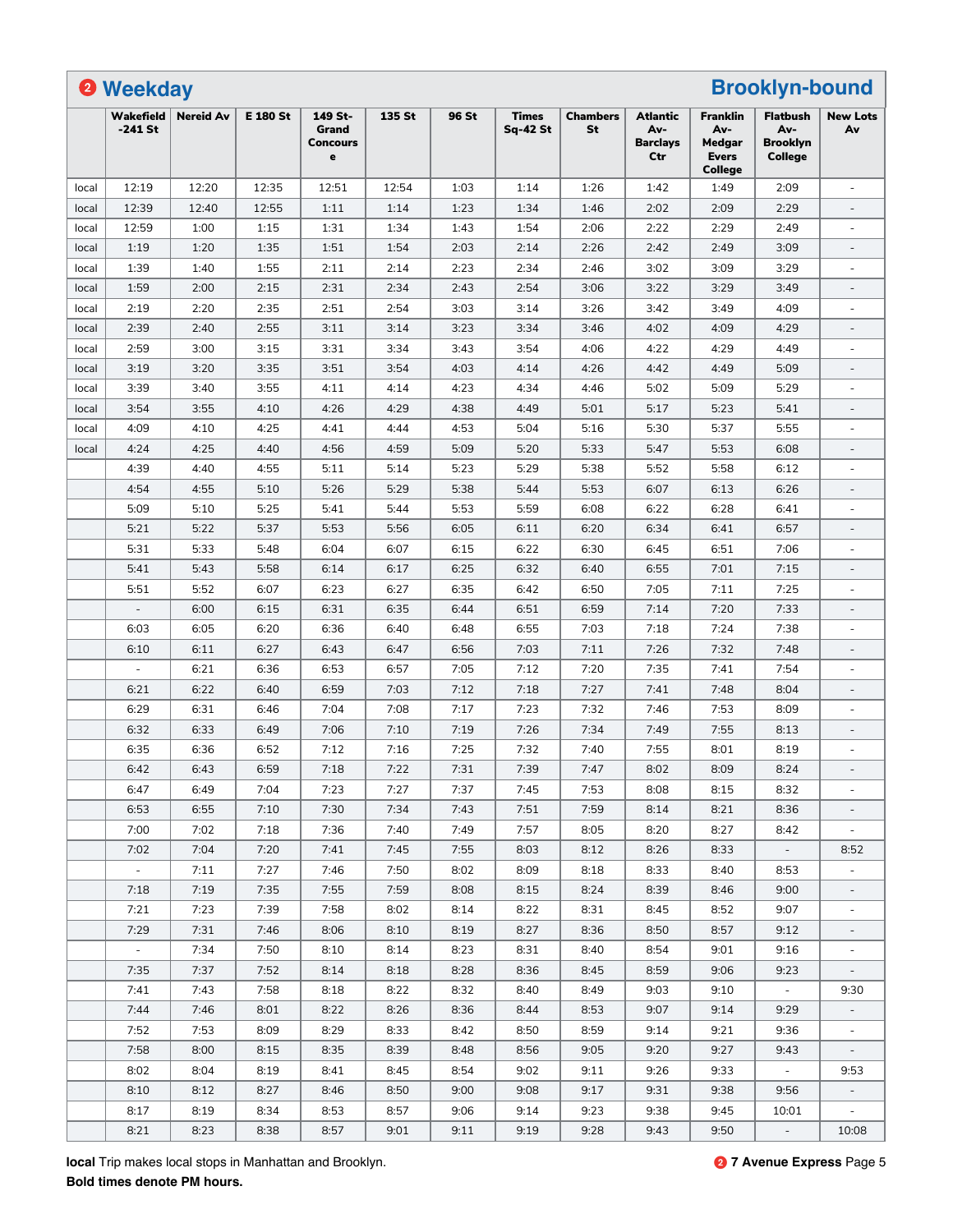| Wakefield<br>$-241$ St | <b>Nereid Av</b> | <b>E 180 St</b> | 149 St-<br>Grand<br><b>Concours</b><br>$\mathbf e$ | 135 St | 96 St | <b>Times</b><br>Sq-42 St | <b>Chambers</b><br>St | <b>Atlantic</b><br>Av-<br><b>Barclays</b><br>Ctr | <b>Franklin</b><br>Av-<br>Medgar<br><b>Evers</b><br>College | <b>Flatbush</b><br>Av-<br><b>Brooklyn</b><br>College | <b>New Lots</b><br>Av    |
|------------------------|------------------|-----------------|----------------------------------------------------|--------|-------|--------------------------|-----------------------|--------------------------------------------------|-------------------------------------------------------------|------------------------------------------------------|--------------------------|
| 8:28                   | 8:29             | 8:45            | 9:03                                               | 9:07   | 9:17  | 9:25                     | 9:34                  | 9:49                                             | 9:56                                                        | 10:12                                                | $\sim$                   |
| 8:36                   | 8:37             | 8:53            | 9:10                                               | 9:15   | 9:24  | 9:32                     | 9:41                  | 9:56                                             | 10:03                                                       | 10:18                                                |                          |
| 8:40                   | 8:42             | 8:57            | 9:15                                               | 9:19   | 9:30  | 9:38                     | 9:47                  | 10:01                                            | 10:08                                                       | 10:24                                                |                          |
| 8:49                   | 8:50             | 9:06            | 9:23                                               | 9:27   | 9:36  | 9:44                     | 9:53                  | 10:07                                            | 10:14                                                       | 10:32                                                |                          |
| 8:55                   | 8:56             | 9:12            | 9:28                                               | 9:32   | 9:43  | 9:51                     | 10:00                 | 10:14                                            | 10:21                                                       | 10:37                                                |                          |
| 9:06                   | 9:07             | 9:23            | 9:39                                               | 9:43   | 9:52  | 10:00                    | 10:08                 | 10:23                                            | 10:30                                                       |                                                      | 10:48                    |
| 9:13                   | 9:14             | 9:30            | 9:46                                               | 9:50   | 9:59  | 10:06                    | 10:15                 | 10:29                                            | 10:36                                                       | 10:51                                                |                          |
| 9:20                   | 9:22             | 9:37            | 9:54                                               | 9:58   | 10:07 | 10:14                    | 10:23                 | 10:37                                            | 10:44                                                       | 10:59                                                |                          |
| 9:27                   | 9:28             | 9:44            | 10:00                                              | 10:05  | 10:15 | 10:22                    | 10:31                 | 10:45                                            | 10:52                                                       | 11:07                                                |                          |
| 9:32                   | 9:34             | 9:49            | 10:06                                              | 10:12  | 10:21 | 10:28                    | 10:36                 | 10:51                                            | 10:58                                                       | 11:13                                                |                          |
| 9:40                   | 9:42             | 9:57            | 10:14                                              | 10:20  | 10:29 | 10:36                    | 10:44                 | 10:59                                            | 11:06                                                       | 11:21                                                |                          |
| 9:49                   | 9:50             | 10:06           | 10:22                                              | 10:28  | 10:37 | 10:44                    | 10:53                 | 11:07                                            | 11:14                                                       | 11:29                                                | $\overline{\phantom{a}}$ |
| 9:57                   | 9:59             | 10:14           | 10:31                                              | 10:36  | 10:45 | 10:52                    | 11:01                 | 11:15                                            | 11:22                                                       | 11:37                                                | $\overline{\phantom{a}}$ |
| 10:05                  | 10:06            | 10:22           | 10:38                                              | 10:44  | 10:53 | 11:00                    | 11:09                 | 11:23                                            | 11:30                                                       | 11:45                                                | $\overline{a}$           |
| 10:13                  | 10:14            | 10:30           | 10:46                                              | 10:52  | 11:01 | 11:08                    | 11:17                 | 11:31                                            | 11:38                                                       | 11:53                                                |                          |
| 10:21                  | 10:22            | 10:38           | 10:54                                              | 11:00  | 11:09 | 11:16                    | 11:25                 | 11:39                                            | 11:46                                                       | 12:01                                                |                          |
| 10:28                  | 10:30            | 10:45           | 11:02                                              | 11:08  | 11:17 | 11:24                    | 11:33                 | 11:47                                            | 11:54                                                       | 12:09                                                |                          |
| 10:36                  | 10:38            | 10:53           | 11:10                                              | 11:16  | 11:25 | 11:32                    | 11:41                 | 11:55                                            | 12:02                                                       | 12:17                                                |                          |
| 10:44                  | 10:46            | 11:01           | 11:18                                              | 11:24  | 11:33 | 11:40                    | 11:49                 | 12:03                                            | 12:10                                                       | 12:25                                                | $\overline{\phantom{a}}$ |
| 10:52                  | 10:54            | 11:09           | 11:26                                              | 11:32  | 11:41 | 11:48                    | 11:57                 | 12:11                                            | 12:18                                                       | 12:33                                                | $\overline{\phantom{a}}$ |
| 11:00                  | 11:02            | 11:17           | 11:34                                              | 11:40  | 11:49 | 11:56                    | 12:05                 | 12:19                                            | 12:26                                                       | 12:41                                                | $\overline{\phantom{a}}$ |
| 11:08                  | 11:10            | 11:25           | 11:42                                              | 11:48  | 11:57 | 12:04                    | 12:13                 | 12:27                                            | 12:34                                                       | 12:49                                                | $\overline{\phantom{a}}$ |
| 11:16                  | 11:18            | 11:33           | 11:50                                              | 11:56  | 12:05 | 12:12                    | 12:21                 | 12:35                                            | 12:42                                                       | 12:57                                                |                          |
| 11:24                  | 11:26            | 11:41           | 11:58                                              | 12:04  | 12:13 | 12:20                    | 12:29                 | 12:43                                            | 12:50                                                       | 1:05                                                 |                          |
| 11:32                  | 11:34            | 11:49           | 12:06                                              | 12:12  | 12:21 | 12:28                    | 12:37                 | 12:51                                            | 12:58                                                       | 1:13                                                 |                          |
| 11:40                  | 11:42            | 11:57           | 12:14                                              | 12:20  | 12:29 | 12:36                    | 12:45                 | 12:59                                            | 1:06                                                        | 1:21                                                 | $\overline{\phantom{a}}$ |
| 11:48                  | 11:50            | 12:05           | 12:22                                              | 12:28  | 12:37 | 12:44                    | 12:53                 | 1:07                                             | 1:14                                                        | 1:29                                                 | $\overline{\phantom{a}}$ |
| 11:56                  | 11:58            | 12:13           | 12:30                                              | 12:36  | 12:45 | 12:52                    | 1:01                  | 1:15                                             | 1:22                                                        | 1:37                                                 |                          |
| 12:04                  | 12:06            | 12:21           | 12:38                                              | 12:44  | 12:53 | 1:00                     | 1:09                  | 1:23                                             | 1:30                                                        | 1:45                                                 |                          |
| 12:12                  | 12:14            | 12:29           | 12:46                                              | 12:52  | 1:01  | 1:08                     | 1:17                  | 1:31                                             | 1:38                                                        | 1:53                                                 |                          |
| 12:20                  | 12:22            | 12:37           | 12:54                                              | 1:00   | 1:09  | 1:16                     | 1:25                  | 1:39                                             | 1:46                                                        | 2:01                                                 |                          |
| 12:28                  | 12:30            | 12:45           | 1:02                                               | 1:08   | 1:17  | 1:24                     | 1:33                  | 1:47                                             | 1:54                                                        | 2:09                                                 | $\overline{\phantom{a}}$ |
| 12:36                  | 12:38            | 12:53           | 1:10                                               | 1:16   | 1:25  | 1:32                     | 1:41                  | 1:55                                             | 2:02                                                        | 2:17                                                 | $\overline{\phantom{a}}$ |
| 12:44                  | 12:46            | 1:01            | 1:18                                               | 1:24   | 1:33  | 1:40                     | 1:49                  | 2:03                                             | 2:10                                                        | 2:25                                                 | $\overline{\phantom{a}}$ |
| 12:52                  | 12:54            | 1:09            | 1:26                                               | 1:32   | 1:41  | 1:48                     | 1:57                  | 2:11                                             | 2:18                                                        | 2:33                                                 |                          |
| 1:00                   | 1:02             | 1:17            | 1:34                                               | 1:40   | 1:49  | 1:56                     | 2:05                  | 2:19                                             | 2:26                                                        | 2:41                                                 |                          |
| 1:08                   | 1:10             | 1:25            | 1:42                                               | 1:48   | 1:57  | 2:04                     | 2:13                  | 2:27                                             | 2:34                                                        | 2:49                                                 |                          |
| 1:16                   | 1:18             | 1:33            | 1:50                                               | 1:56   | 2:05  | 2:12                     | 2:21                  | 2:35                                             | 2:42                                                        | 2:57                                                 |                          |
| 1:24                   | 1:26             | 1:41            | 1:58                                               | 2:04   | 2:13  | 2:20                     | 2:29                  | 2:43                                             | 2:50                                                        | 3:05                                                 | $\overline{\phantom{a}}$ |
| 1:32                   | 1:34             | 1:49            | 2:06                                               | 2:12   | 2:21  | 2:28                     | 2:37                  | 2:51                                             | 2:58                                                        | 3:13                                                 | $\overline{\phantom{a}}$ |
| 1:40                   | 1:42             | 1:57            | 2:14                                               | 2:20   | 2:29  | 2:36                     | 2:45                  | 2:59                                             | 3:06                                                        | 3:21                                                 |                          |
| 1:48                   | 1:50             | 2:05            | 2:22                                               | 2:28   | 2:37  | 2:44                     | 2:53                  | 3:07                                             | 3:14                                                        | 3:27                                                 |                          |
| 1:56                   | 1:58             | 2:13            | 2:30                                               | 2:36   | 2:45  | 2:52                     | 3:01                  | 3:16                                             | 3:23                                                        | 3:36                                                 |                          |
| 2:03                   | 2:04             | 2:20            | 2:37                                               | 2:43   | 2:53  | 3:00                     | 3:09                  | 3:24                                             | 3:31                                                        | 3:44                                                 |                          |
| 2:12                   | 2:14             | 2:29            | 2:46                                               | 2:52   | 3:01  | 3:09                     | 3:17                  | 3:32                                             | 3:39                                                        | 3:57                                                 |                          |
| 2:22                   | 2:24             | 2:39            | 2:56                                               | 3:02   | 3:11  | 3:19                     | 3:27                  | 3:42                                             | 3:49                                                        | 4:05                                                 | $\overline{\phantom{a}}$ |
| 2:33                   | 2:34             | 2:50            | 3:07                                               | 3:10   | 3:19  | 3:27                     | 3:35                  | 3:50                                             | 3:57                                                        | 4:13                                                 | $\overline{\phantom{a}}$ |
| 2:42                   | 2:43             | 2:59            | 3:16                                               | 3:19   | 3:28  | 3:36                     | 3:44                  | 3:59                                             | 4:06                                                        | 4:21                                                 |                          |
| 2:49                   | 2:51             | 3:06            | 3:24                                               | 3:27   | 3:37  | 3:45                     | 3:53                  | 4:08                                             | 4:15                                                        | 4:32                                                 |                          |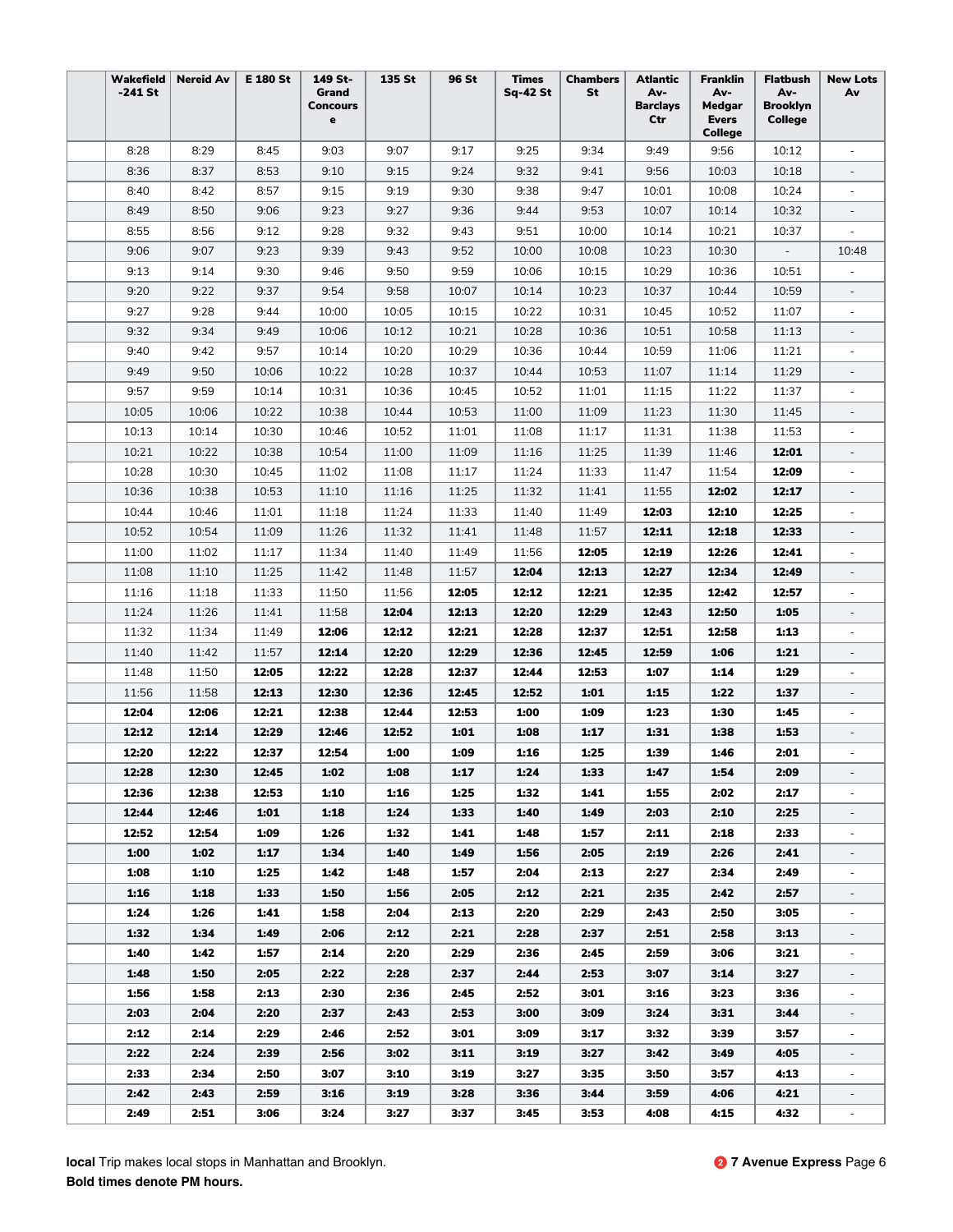| Wakefield | <b>Nereid Av</b> | E 180 St | 149 St-                  | 135 St | 96 St | <b>Times</b>    | <b>Chambers</b> | Atlantic               | Franklin      | <b>Flatbush</b> | <b>New Lots</b>          |
|-----------|------------------|----------|--------------------------|--------|-------|-----------------|-----------------|------------------------|---------------|-----------------|--------------------------|
| -241 St   |                  |          | Grand<br><b>Concours</b> |        |       | <b>Sq-42 St</b> | St              | Av-<br><b>Barclays</b> | Av-<br>Medgar | Av-<br>Brooklyn | Av                       |
|           |                  |          | е                        |        |       |                 |                 | Ctr                    | <b>Evers</b>  | College         |                          |
|           |                  |          |                          |        |       |                 |                 |                        | College       |                 |                          |
| 2:59      | 3:00             | 3:16     | 3:34                     | 3:37   | 3:47  | 3:54            | 4:03            | 4:18                   | 4:25          | 4:39            | $\overline{\phantom{a}}$ |
| 3:07      | 3:09             | 3:25     | 3:42                     | 3:46   | 3:55  | 4:02            | 4:11            | 4:26                   | 4:33          | 4:47            |                          |
| 3:15      | 3:17             | 3:33     | 3:50                     | 3:54   | 4:03  | 4:10            | 4:19            | 4:34                   | 4:41          | 4:56            |                          |
| 3:23      | 3:25             | 3:41     | 3:58                     | 4:02   | 4:11  | 4:18            | 4:27            | 4:42                   | 4:49          | 5:01            |                          |
| 3:30      | 3:31             | 3:47     | 4:05                     | 4:08   | 4:17  | 4:25            | 4:33            | 4:48                   | 4:55          | 5:09            | $\overline{\phantom{a}}$ |
| 3:37      | 3:38             | 3:54     | 4:12                     | 4:15   | 4:24  | 4:32            | 4:40            | 4:55                   | 5:02          | 5:18            | $\overline{\phantom{a}}$ |
| 3:44      | 3:45             | 4:01     | 4:19                     | 4:22   | 4:31  | 4:39            | 4:47            | 5:02                   | 5:09          | 5:22            | $\overline{\phantom{a}}$ |
| 3:49      | 3:51             | 4:07     | 4:24                     | 4:28   | 4:38  | 4:46            | 4:54            | 5:09                   | 5:16          | 5:31            | $\overline{\phantom{a}}$ |
| 3:55      | 3:57             | 4:13     | 4:30                     | 4:34   | 4:45  | 4:52            | 5:01            | 5:16                   | 5:23          | 5:38            |                          |
| 4:03      | 4:05             | 4:21     | 4:38                     | 4:42   | 4:51  | 4:58            | 5:07            | 5:22                   | 5:29          | 5:44            |                          |
| 4:09      | 4:11             | 4:27     | 4:44                     | 4:48   | 4:57  | 5:04            | 5:13            | 5:28                   | 5:35          | 5:51            | $\overline{\phantom{a}}$ |
| 4:15      | 4:17             | 4:33     | 4:50                     | 4:54   | 5:03  | 5:10            | 5:19            | 5:34                   | 5:41          | 5:58            | $\overline{\phantom{a}}$ |
| 4:19      | 4:20             | 4:36     | 4:53                     | 4:57   | 5:07  | 5:14            | 5:23            | 5:38                   | 5:45          | 6:02            | $\overline{\phantom{a}}$ |
| 4:25      | 4:27             | 4:42     | 5:00                     | 5:04   | 5:13  | 5:20            | 5:29            | 5:44                   | 5:51          | 6:07            | $\overline{\phantom{a}}$ |
| 4:31      | 4.33             | 4:48     | 5:06                     | 5:10   | 5:19  | 5:26            | 5:35            | 5:50                   | 5:57          | 6:14            |                          |
| 4:40      | 4:41             | 4:57     | 5:14                     | 5:18   | 5:27  | 5:35            | 5:44            | 5:59                   | 6:06          | 6:22            |                          |
| 4:46      | 4:47             | 5:03     | 5:20                     | 5:24   | 5:33  | 5:40            | 5:49            | 6:04                   | 6:12          | 6:25            |                          |
| 4:50      | 4:52             | 5:07     | 5:24                     | 5:28   | 5:37  | 5:45            | 5:54            | 6:09                   | 6:16          | 6:31            | $\overline{\phantom{m}}$ |
| 4:57      | 4:59             | 5:14     | 5:31                     | 5:35   | 5:44  | 5:51            | 6:00            | 6:15                   | 6:23          | 6:35            | $\overline{\phantom{a}}$ |
| 5:05      | 5:06             | 5:21     | 5:38                     | 5:42   | 5:51  | 5:58            | 6:07            | 6:22                   | 6:30          | 6:43            | $\sim$                   |
| 5:12      | 5:13             | 5:28     | 5:45                     | 5:49   | 5:58  | 6:05            | 6:14            | 6:29                   | 6:37          | 6:50            |                          |
| 5:19      | 5:20             | 5:35     | 5:52                     | 5:56   | 6:05  | 6:12            | 6:21            | 6:36                   | 6:44          | 6:58            | $\overline{\phantom{a}}$ |
| 5:26      | 5:27             | 5:42     | 5:59                     | 6:03   | 6:12  | 6:19            | 6:28            | 6:43                   | 6:50          | 7:03            | $\qquad \qquad -$        |
| 5:33      | 5:34             | 5:49     | 6:06                     | 6:10   | 6:19  | 6:26            | 6:35            | 6:50                   | 6:57          | 7:10            | $\overline{\phantom{a}}$ |
| 5:40      | 5:41             | 5:56     | 6:13                     | 6:17   | 6:26  | 6:33            | 6:42            | 6:57                   | 7:04          | 7:17            | $\overline{\phantom{a}}$ |
| 5:47      | 5:48             | 6:04     | 6:20                     | 6:24   | 6:33  | 6:40            | 6:49            | 7:04                   | 7:11          | 7:26            | $\overline{\phantom{m}}$ |
| 5:53      | 5:54             | 6:10     | 6:26                     | 6:30   | 6:40  | 6:47            | 6:56            | 7:11                   | 7:18          | 7:30            | $\overline{\phantom{a}}$ |
| 5:59      | 6:00             | 6:18     | 6:34                     | 6:38   | 6:47  | 6:54            | 7:02            | 7:17                   | 7:24          | 7:37            |                          |
| 6:08      | 6:10             | 6:25     | 6:41                     | 6:45   | 6:54  | 7:01            | 7:09            | 7:24                   | 7:31          | 7:45            |                          |
| 6:15      | 6:17             | 6:32     | 6:48                     | 6:52   | 7:01  | 7:08            | 7:16            | 7:31                   | 7:38          | 7:51            |                          |
| 6:21      | 6:23             | 6:39     | 6:55                     | 6:59   | 7:08  | 7:15            | 7:23            | 7:38                   | 7:45          | 7:59            |                          |
| 6:29      | 6:31             | 6:46     | 7:02                     | 7:06   | 7:15  | 7:22            | 7:30            | 7:45                   | 7:52          | 8:05            |                          |
| 6:34      | 6:36             | 6:53     | 7:09                     | 7:13   | 7:22  | 7:29            | 7:37            | 7:52                   | 7:59          | 8:12            | $\overline{\phantom{a}}$ |
| 6:43      | 6:45             | 7:00     | 7:16                     | 7:20   | 7:29  | 7:36            | 7:44            | 7:59                   | 8:06          | 8:19            | $\overline{\phantom{a}}$ |
| 6:51      | 6:52             | 7:07     | 7:23                     | 7:27   | 7:36  | 7:43            | 7:51            | 8:06                   | 8:13          | 8:26            |                          |
| 6:55      | 6:56             | 7:14     | 7:30                     | 7:33   | 7:43  | 7:50            | 7:58            | 8:13                   | 8:20          | 8:34            |                          |
| 7:03      | 7:05             | 7:20     | 7:36                     | 7:40   | 7:50  | 7:57            | 8:05            | 8:20                   | 8:27          | 8:39            |                          |
| 7:11      | 7:13             | 7:28     | 7:44                     | 7:47   | 7:57  | 8:04            | 8:12            | 8:27                   | 8:34          | 8:46            | $\overline{\phantom{a}}$ |
| 7:19      | 7:21             | 7:36     | 7:52                     | 7:55   | 8:04  | 8:11            | 8:19            | 8:34                   | 8:40          | 8:53            | $\overline{\phantom{a}}$ |
| 7:26      | 7:28             | 7:43     | 7:59                     | 8:02   | 8:11  | 8:18            | 8:26            | 8:41                   | 8:47          | 9:00            | $\overline{\phantom{a}}$ |
| 7:33      | 7:35             | 7:50     | 8:06                     | 8:09   | 8:18  | 8:25            | 8:33            | 8:48                   | 8:54          | 9:07            | $\overline{\phantom{a}}$ |
| 7:40      | 7:42             | 7:57     | 8:13                     | 8:16   | 8:25  | 8:32            | 8:40            | 8:55                   | 9:01          | 9:14            |                          |
| 7:47      | 7:49             | 8:04     | 8:20                     | 8:23   | 8:32  | 8:39            | 8:47            | 9:02                   | 9:08          | 9:21            |                          |
| 7:53      | 7:55             | 8:10     | 8:26                     | 8:29   | 8:39  | 8:46            | 8:54            | 9:09                   | 9:15          | 9:28            |                          |
| 8:03      | 8:04             | 8:19     | 8:35                     | 8:39   | 8:47  | 8:54            | 9:03            | 9:17                   | 9:24          | 9:36            | $\overline{\phantom{a}}$ |
| 8:13      | 8:14             | 8:29     | 8:45                     | 8:49   | 8:57  | 9:04            | 9:13            | 9:27                   | 9:34          | 9:46            | $\overline{\phantom{a}}$ |
| 8:23      | 8:24             | 8:39     | 8:55                     | 8:59   | 9:07  | 9:14            | 9:23            | 9:37                   | 9:44          | 9:56            | $\overline{\phantom{a}}$ |
| 8:33      | 8:34             | 8:49     | 9:05                     | 9:09   | 9:17  | 9:24            | 9:33            | 9:47                   | 9:54          | 10:06           |                          |
| 8:45      | 8:46             | 9:01     | 9:17                     | 9:21   | 9:29  | 9:36            | 9:45            | 9:59                   | 10:06         | 10:18           |                          |
|           |                  |          |                          |        |       |                 |                 |                        |               |                 |                          |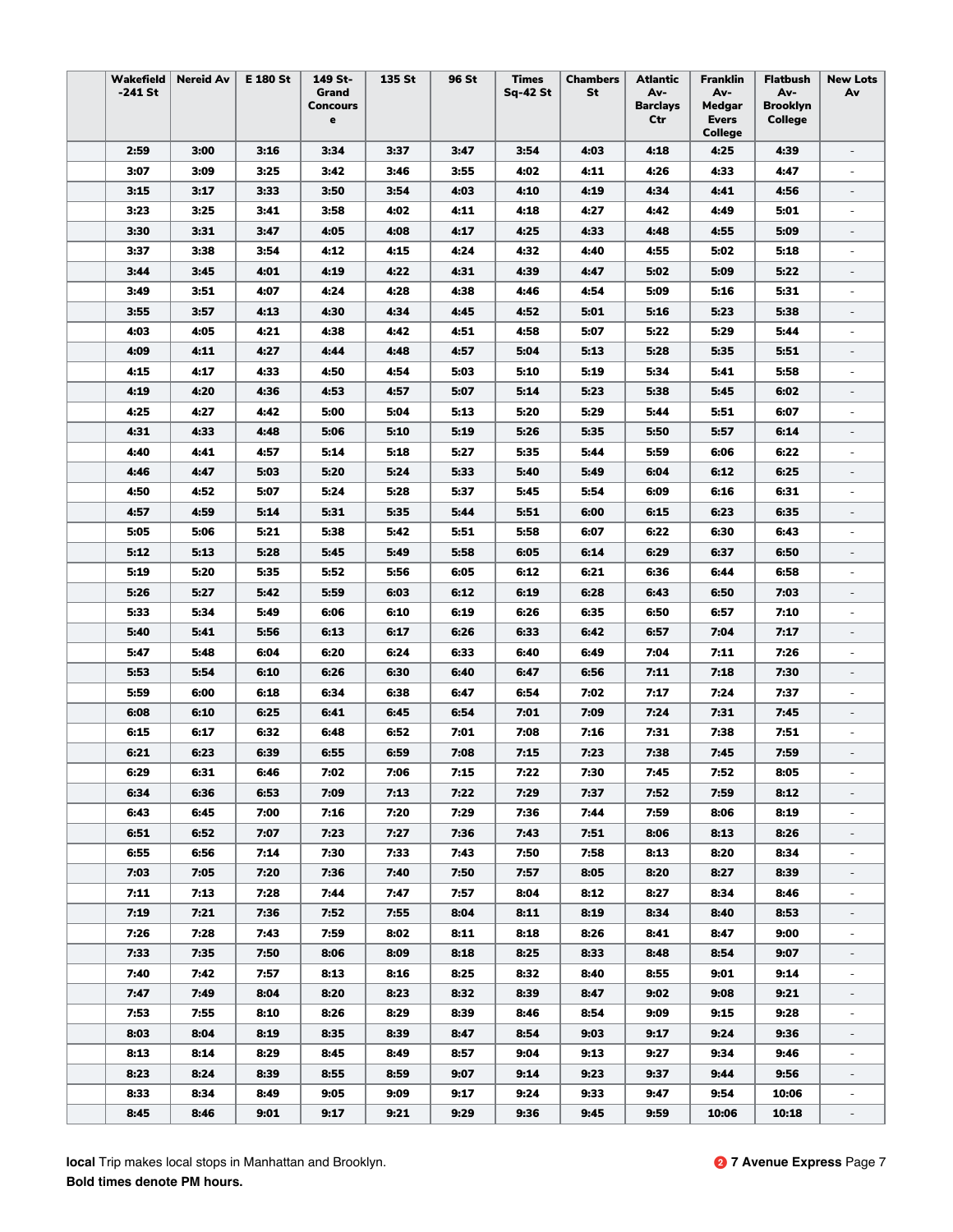|       | Wakefield<br>$-241$ St | <b>Nereid Av</b> | <b>E 180 St</b> | 149 St-<br>Grand<br><b>Concours</b><br>e | 135 St | 96 St | <b>Times</b><br><b>Sq-42 St</b> | <b>Chambers</b><br>St | <b>Atlantic</b><br>Av-<br><b>Barclays</b><br>Ctr | <b>Franklin</b><br>Av-<br>Medgar<br><b>Evers</b><br><b>College</b> | <b>Flatbush</b><br>Av-<br><b>Brooklyn</b><br><b>College</b> | <b>New Lots</b><br>Av    |
|-------|------------------------|------------------|-----------------|------------------------------------------|--------|-------|---------------------------------|-----------------------|--------------------------------------------------|--------------------------------------------------------------------|-------------------------------------------------------------|--------------------------|
|       | 8:56                   | 8:58             | 9:13            | 9:29                                     | 9:32   | 9:41  | 9:48                            | 9:57                  | 10:11                                            | 10:18                                                              | 10:30                                                       |                          |
|       | 9:09                   | 9:10             | 9:25            | 9:41                                     | 9:45   | 9:53  | 10:00                           | 10:09                 | 10:23                                            | 10:29                                                              | 10:41                                                       |                          |
|       | 9:18                   | 9:19             | 9:34            | 9:50                                     | 9:54   | 10:02 | 10:09                           | 10:18                 | 10:32                                            | 10:38                                                              | 10:50                                                       |                          |
|       | 9:23                   | 9:24             | 9:39            | 9:55                                     | 9:59   | 10:07 | 10:14                           | 10:23                 | 10:37                                            | 10:43                                                              | 10:55                                                       | $\overline{\phantom{0}}$ |
|       | 9:34                   | 9:35             | 9:50            | 10:06                                    | 10:10  | 10:18 | 10:25                           | 10:34                 | 10:48                                            | 10:54                                                              | 11:06                                                       | ٠                        |
|       | 9:47                   | 9:48             | 10:03           | 10:19                                    | 10:23  | 10:31 | 10:38                           | 10:46                 | 11:00                                            | 11:07                                                              | 11:21                                                       | $\overline{\phantom{0}}$ |
|       | 10:00                  | 10:01            | 10:16           | 10:32                                    | 10:35  | 10:44 | 10:50                           | 10:59                 | 11:14                                            | 11:21                                                              | 11:37                                                       | $\blacksquare$           |
|       | 10:12                  | 10:13            | 10:28           | 10:44                                    | 10:47  | 10:56 | 11:02                           | 11:11                 | 11:25                                            | 11:31                                                              | 11:53                                                       |                          |
|       | 10:24                  | 10:25            | 10:40           | 10:56                                    | 10:59  | 11:08 | 11:14                           | 11:23                 | 11:37                                            | 11:43                                                              | 12:05                                                       | ٠                        |
|       | 10:36                  | 10:37            | 10:52           | 11:08                                    | 11:11  | 11:20 | 11:26                           | 11:35                 | 11:49                                            | 11:55                                                              | 12:17                                                       |                          |
|       | 10:48                  | 10:49            | 11:04           | 11:20                                    | 11:23  | 11:32 | 11:38                           | 11:47                 | 12:01                                            | 12:07                                                              | 12:29                                                       |                          |
|       | 11:00                  | 11:01            | 11:16           | 11:32                                    | 11:35  | 11:44 | 11:50                           | 11:59                 | 12:14                                            | 12:21                                                              | 12:43                                                       | $\overline{a}$           |
|       | 11:12                  | 11:14            | 11:29           | 11:45                                    | 11:48  | 11:56 | 12:03                           | 12:11                 | 12:25                                            | 12:32                                                              | 12:54                                                       |                          |
|       | 11:26                  | 11:28            | 11:43           | 11:59                                    | 12:02  | 12:10 | 12:17                           | 12:25                 | 12:39                                            | 12:46                                                              | 1:08                                                        | $\overline{\phantom{0}}$ |
| local | 11:39                  | 11:40            | 11:55           | 12:11                                    | 12:14  | 12:23 | 12:34                           | 12:46                 | 1:00                                             | 1:07                                                               | 1:29                                                        | ٠                        |
| local | 11:59                  | 12:00            | 12:15           | 12:31                                    | 12:34  | 12:43 | 12:54                           | 1:06                  | 1:22                                             | 1:29                                                               | 1:49                                                        |                          |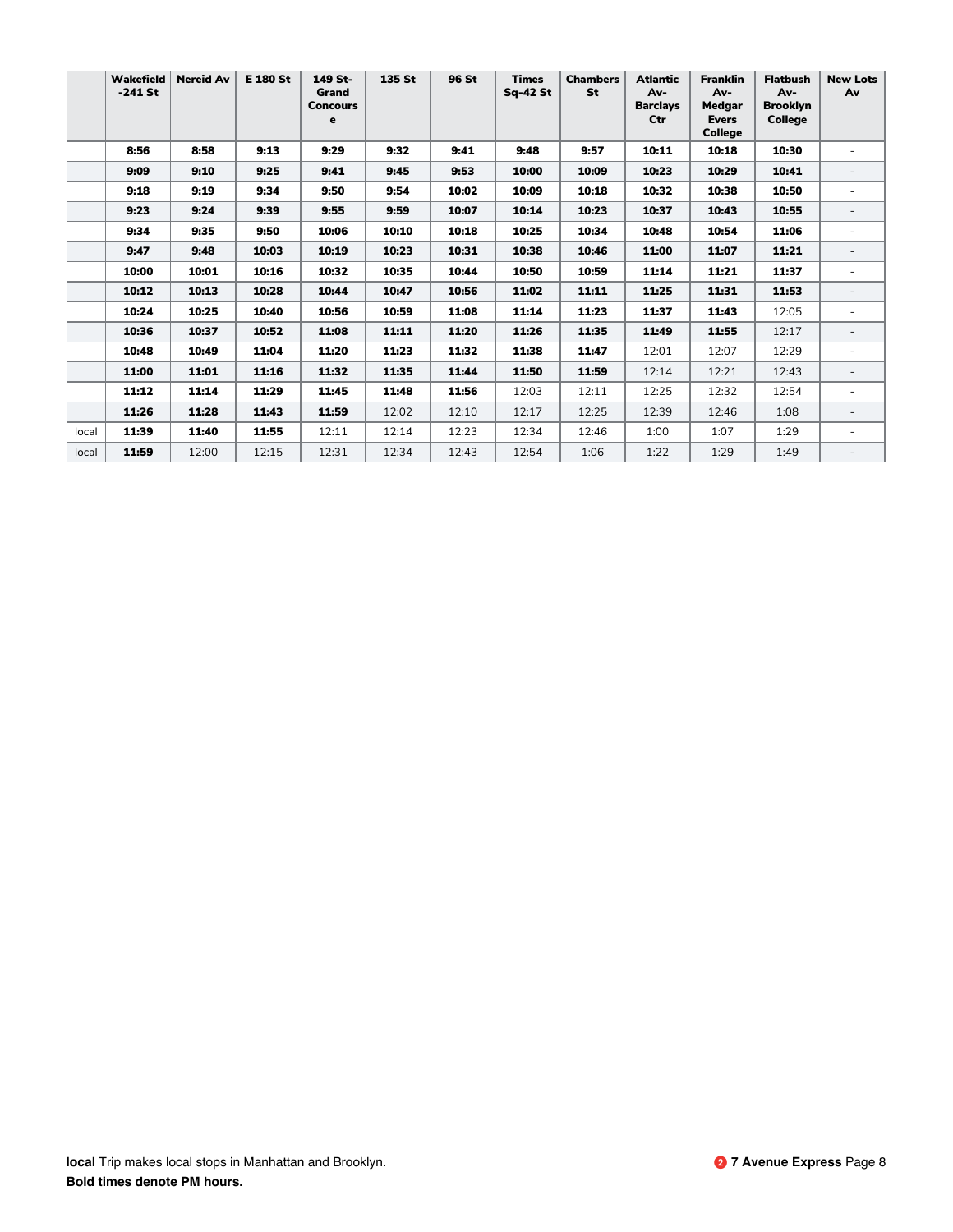|       | <b>2 Saturday</b>                         |                                                                 |                                     |                       |                          |       |        |                                      |                 | <b>Bronx-bound</b>          |
|-------|-------------------------------------------|-----------------------------------------------------------------|-------------------------------------|-----------------------|--------------------------|-------|--------|--------------------------------------|-----------------|-----------------------------|
|       | <b>Flatbush</b><br>Av-Brooklyn<br>College | <b>Franklin Av-</b><br>Medgar<br><b>Evers</b><br><b>College</b> | Atlantic Av-<br><b>Barclays Ctr</b> | <b>Chambers</b><br>St | <b>Times Sq-42</b><br>St | 96 St | 135 St | 149 St-<br>Grand<br><b>Concourse</b> | <b>E 180 St</b> | <b>Wakefield-2</b><br>41 St |
| local | 2:13                                      | 2:25                                                            | 2:31                                | 2:46                  | 3:00                     | 3:11  | 3:19   | 3:22                                 | 3:36            | 4:00                        |
| local | 2:33                                      | 2:45                                                            | 2:51                                | 3:06                  | 3:20                     | 3:31  | 3:39   | 3:42                                 | 3:56            | 4:20                        |
| local | 2:53                                      | 3:05                                                            | 3:11                                | 3:26                  | 3:40                     | 3:51  | 3:59   | 4:02                                 | 4:16            | 4:40                        |
| local | 3:13                                      | 3:25                                                            | 3:31                                | 3:46                  | 4:00                     | 4:11  | 4:19   | 4:22                                 | 4:36            | 5:00                        |
| local | 3:33                                      | 3:45                                                            | 3:51                                | 4:06                  | 4:20                     | 4:31  | 4:39   | 4:42                                 | 4:56            | 5:20                        |
| local | 3:53                                      | 4:05                                                            | 4:11                                | 4:26                  | 4:40                     | 4:51  | 4:59   | 5:02                                 | 5:16            | 5:40                        |
| local | 4:13                                      | 4:25                                                            | 4:31                                | 4:46                  | 5:00                     | 5:11  | 5:19   | 5:22                                 | 5:36            | 5:58                        |
| local | 4:33                                      | 4:45                                                            | 4:51                                | 5:06                  | 5:20                     | 5:31  | 5:39   | 5:42                                 | 5:56            | 6:20                        |
| local | 4:53                                      | 5:05                                                            | 5:11                                | 5:26                  | 5:40                     | 5:51  | 5:59   | 6:02                                 | 6:16            | 6:40                        |
| local | 5:11                                      | 5:22                                                            | 5:28                                | 5:43                  | 5:56                     | 6:07  | 6:15   | 6:18                                 | 6:32            | 6:48                        |
| local | 5:31                                      | 5:42                                                            | 5:48                                | 6:03                  | 6:16                     | 6:27  | 6:35   | 6:38                                 | 6:52            | 7:08                        |
|       | 5:47                                      | 5:58                                                            | 6:04                                | 6:17                  | 6:25                     | 6:31  | 6:39   | 6:42                                 | 6:56            | 7:14                        |
|       | 6:03                                      | 6:14                                                            | 6:20                                | 6:33                  | 6:40                     | 6:47  | 6:55   | 6:58                                 | 7:12            | 7:28                        |
|       | 6:18                                      | 6:29                                                            | 6:35                                | 6:48                  | 6:55                     | 7:02  | 7:10   | 7:13                                 | 7:27            | 7:43                        |
|       | 6:31                                      | 6:42                                                            | 6:49                                | 7:02                  | 7:09                     | 7:16  | 7:24   | 7:27                                 | 7:41            | 7:57                        |
|       | 6:43                                      | 6:54                                                            | 7:01                                | 7:14                  | 7:21                     | 7:28  | 7:36   | 7:39                                 | 7:53            | 8:09                        |
|       | 6:55                                      | 7:06                                                            | 7:13                                | 7:26                  | 7:33                     | 7:40  | 7:48   | 7:51                                 | 8:05            | 8:21                        |
|       | 7:06                                      | 7:18                                                            | 7:24                                | 7:37                  | 7:45                     | 7:52  | 8:00   | 8:03                                 | 8:17            | 8:33                        |
|       | 7:18                                      | 7:29                                                            | 7:36                                | 7:49                  | 7:57                     | 8:04  | 8:12   | 8:15                                 | 8:29            | 8:45                        |
|       | 7:29                                      | 7:41                                                            | 7:47                                | 8:01                  | 8:09                     | 8:16  | 8:24   | 8:27                                 | 8:41            | 8:57                        |
|       | 7:37                                      | 7:49                                                            | 7:55                                | 8:09                  | 8:17                     | 8:24  | 8:32   | 8:35                                 | 8:49            | 9:07                        |
|       | 7:45                                      | 7:57                                                            | 8:03                                | 8:17                  | 8:25                     | 8:32  | 8:40   | 8:43                                 | 8:57            | 9:14                        |
|       | 7:53                                      | 8:05                                                            | 8:11                                | 8:25                  | 8:33                     | 8:40  | 8:48   | 8:51                                 | 9:05            | 9:22                        |
|       | 8:01                                      | 8:13                                                            | 8:19                                | 8:33                  | 8:41                     | 8:48  | 8:56   | 8:59                                 | 9:13            | 9:31                        |
|       | 8:09                                      | 8:21                                                            | 8:27                                | 8:41                  | 8:49                     | 8:56  | 9:04   | 9:07                                 | 9:21            | 9:39                        |
|       | 8:17                                      | 8:29                                                            | 8:35                                | 8:49                  | 8:57                     | 9:04  | 9:12   | 9:15                                 | 9:29            | 9:48                        |
|       | 8:25                                      | 8:37                                                            | 8:43                                | 8:57                  | 9:05                     | 9:12  | 9:20   | 9:23                                 | 9:37            | 9:57                        |
|       | 8:33                                      | 8:45                                                            | 8:51                                | 9:05                  | 9:13                     | 9:20  | 9:28   | 9:31                                 | 9:45            | 10:06                       |
|       | 8:41                                      | 8:53                                                            | 8:59                                | 9:13                  | 9:21                     | 9:28  | 9:36   | 9:39                                 | 9:53            | 10:14                       |
|       | 8:49                                      | 9:01                                                            | 9:07                                | 9:21                  | 9:29                     | 9:36  | 9:44   | 9:47                                 | 10:01           | 10:22                       |
|       | 8:57                                      | 9:09                                                            | 9:15                                | 9:29                  | 9:37                     | 9:44  | 9:52   | 9:55                                 | 10:09           | 10:30                       |
|       | 9:05                                      | 9:17                                                            | 9:23                                | 9:37                  | 9:45                     | 9:52  | 10:00  | 10:03                                | 10:17           | 10:38                       |
|       | 9:13                                      | 9:25                                                            | 9:31                                | 9:45                  | 9:53                     | 10:00 | 10:08  | 10:11                                | 10:25           | 10:46                       |
|       | 9:21                                      | 9:33                                                            | 9:39                                | 9:53                  | 10:01                    | 10:08 | 10:16  | 10:19                                | 10:33           | 10:54                       |
|       | 9:29                                      | 9:41                                                            | 9:47                                | 10:01                 | 10:09                    | 10:16 | 10:24  | 10:27                                | 10:41           | 11:02                       |
|       | 9:37                                      | 9:49                                                            | 9:55                                | 10:09                 | 10:17                    | 10:24 | 10:32  | 10:35                                | 10:49           | 11:10                       |
|       | 9:45                                      | 9:57                                                            | 10:03                               | 10:17                 | 10:25                    | 10:32 | 10:40  | 10:43                                | 10:57           | 11:18                       |
|       | 9:53                                      | 10:05                                                           | 10:11                               | 10:25                 | 10:33                    | 10:40 | 10:48  | 10:51                                | 11:05           | 11:26                       |
|       | 10:01                                     | 10:13                                                           | 10:19                               | 10:33                 | 10:41                    | 10:48 | 10:56  | 10:59                                | 11:13           | 11:34                       |
|       | 10:09                                     | 10:21                                                           | 10:27                               | 10:41                 | 10:49                    | 10:56 | 11:04  | 11:07                                | 11:21           | 11:42                       |
|       | 10:17                                     | 10:29                                                           | 10:35                               | 10:49                 | 10:57                    | 11:04 | 11:12  | 11:15                                | 11:29           | 11:50                       |
|       | 10:25                                     | 10:37                                                           | 10:43                               | 10:57                 | 11:05                    | 11:12 | 11:20  | 11:23                                | 11:37           | 11:58                       |
|       | 10:33                                     | 10:45                                                           | 10:51                               | 11:05                 | 11:13                    | 11:20 | 11:28  | 11:31                                | 11:45           | 12:06                       |
|       | 10:41                                     | 10:53                                                           | 10:59                               | 11:13                 | 11:21                    | 11:28 | 11:36  | 11:39                                | 11:53           | 12:14                       |
|       | 10:49                                     | 11:01                                                           | 11:07                               | 11:21                 | 11:29                    | 11:36 | 11:44  | 11:47                                | 12:01           | 12:22                       |
|       | 10:57                                     | 11:09                                                           | 11:15                               | 11:29                 | 11:37                    | 11:44 | 11:52  | 11:55                                | 12:09           | 12:30                       |
|       | 11:05                                     | 11:17                                                           | 11:23                               | 11:37                 | 11:45                    | 11:52 | 12:00  | 12:03                                | 12:17           | 12:38                       |
|       | 11:13                                     | 11:25                                                           | 11:31                               | 11:45                 | 11:53                    | 12:00 | 12:08  | 12:11                                | 12:25           | 12:46                       |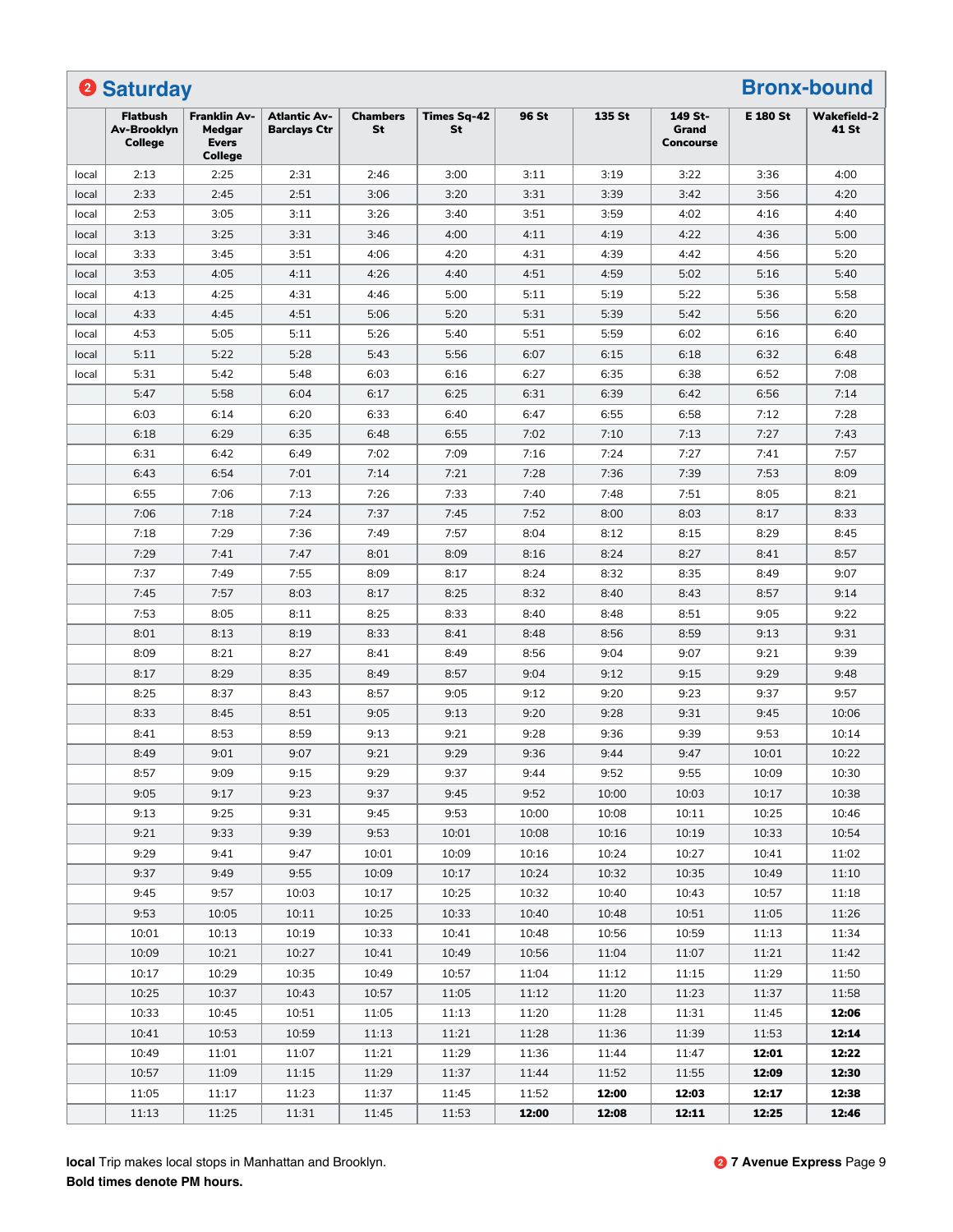| <b>Flatbush</b><br>Av-Brooklyn<br>College | <b>Franklin Av-</b><br>Medgar<br><b>Evers</b><br>College | <b>Atlantic Av-</b><br><b>Barclays Ctr</b> | <b>Chambers</b><br>St | <b>Times Sq-42</b><br>St | 96 St | 135 St | 149 St-<br>Grand<br>Concourse | <b>E 180 St</b> | <b>Wakefield-2</b><br>41 St |
|-------------------------------------------|----------------------------------------------------------|--------------------------------------------|-----------------------|--------------------------|-------|--------|-------------------------------|-----------------|-----------------------------|
| 11:21                                     | 11:33                                                    | 11:39                                      | 11:53                 | 12:01                    | 12:08 | 12:16  | 12:19                         | 12:33           | 12:54                       |
| 11:29                                     | 11:41                                                    | 11:47                                      | 12:01                 | 12:09                    | 12:16 | 12:24  | 12:27                         | 12:41           | 1:02                        |
| 11:37                                     | 11:49                                                    | 11:55                                      | 12:09                 | 12:17                    | 12:24 | 12:32  | 12:35                         | 12:49           | 1:10                        |
| 11:45                                     | 11:57                                                    | 12:03                                      | 12:17                 | 12:25                    | 12:32 | 12:40  | 12:43                         | 12:57           | 1:18                        |
| 11:53                                     | 12:05                                                    | 12:11                                      | 12:25                 | 12:33                    | 12:40 | 12:48  | 12:51                         | 1:05            | 1:26                        |
| 12:01                                     | 12:13                                                    | 12:19                                      | 12:33                 | 12:41                    | 12:48 | 12:56  | 12:59                         | 1:13            | 1:34                        |
| 12:09                                     | 12:21                                                    | 12:27                                      | 12:41                 | 12:49                    | 12:56 | 1:04   | 1:07                          | 1:21            | 1:42                        |
| 12:17                                     | 12:29                                                    | 12:35                                      | 12:49                 | 12:57                    | 1:04  | 1:12   | 1:15                          | 1:29            | 1:50                        |
| 12:25                                     | 12:37                                                    | 12:43                                      | 12:57                 | 1:05                     | 1:12  | 1:20   | 1:23                          | 1:37            | 1:58                        |
| 12:33                                     | 12:45                                                    | 12:51                                      | 1:05                  | 1:13                     | 1:20  | 1:28   | 1:31                          | 1:45            | 2:06                        |
| 12:41                                     | 12:53                                                    | 12:59                                      | 1:13                  | 1:21                     | 1:28  | 1:36   | 1:39                          | 1:53            | 2:14                        |
| 12:49                                     | 1:01                                                     | 1:07                                       | 1:21                  | 1:29                     | 1:36  | 1:44   | 1:47                          | 2:01            | 2:22                        |
| 12:57                                     | 1:09                                                     | 1:15                                       | 1:29                  | 1:37                     | 1:44  | 1:52   | 1:55                          | 2:09            | 2:30                        |
| 1:05                                      | 1:17                                                     | 1:23                                       | 1:37                  | 1:45                     | 1:52  | 2:00   | 2:03                          | 2:17            | 2:38                        |
| 1:13                                      | 1:25                                                     | 1:31                                       | 1:45                  | 1:53                     | 2:00  | 2:08   | 2:11                          | 2:25            | 2:46                        |
| 1:21                                      | 1:33                                                     | 1:39                                       | 1:53                  | 2:01                     | 2:08  | 2:16   | 2:19                          | 2:33            | 2:54                        |
| 1:29                                      | 1:41                                                     | 1:47                                       | 2:01                  | 2:09                     | 2:16  | 2:24   | 2:27                          | 2:41            | 3:02                        |
| 1:37                                      | 1:49                                                     | 1:55                                       | 2:09                  | 2:17                     | 2:24  | 2:32   | 2:35                          | 2:49            | 3:10                        |
| 1:45                                      | 1:57                                                     | 2:03                                       | 2:17                  | 2:25                     | 2:32  | 2:40   | 2:43                          | 2:57            | 3:18                        |
| 1:53                                      | 2:05                                                     | 2:11                                       | 2:25                  | 2:33                     | 2:40  | 2:48   | 2:51                          | 3:05            | 3:26                        |
| 2:01                                      | 2:13                                                     | 2:19                                       | 2:33                  | 2:41                     | 2:48  | 2:56   | 2:59                          | 3:13            | 3:34                        |
| 2:09                                      | 2:21                                                     | 2:27                                       | 2:41                  | 2:49                     | 2:56  | 3:04   | 3:07                          | 3:21            | 3:42                        |
| 2:17                                      | 2:29                                                     | 2:35                                       | 2:49                  | 2:57                     | 3:04  | 3:12   | 3:15                          | 3:29            | 3:50                        |
| 2:25                                      | 2:37                                                     | 2:43                                       | 2:57                  | 3:05                     | 3:12  | 3:20   | 3:23                          | 3:37            | 3:58                        |
| 2:33                                      | 2:45                                                     | 2:51                                       | 3:05                  | 3:13                     | 3:20  | 3:28   | 3:31                          | 3:45            | 4:06                        |
| 2:41                                      | 2:53                                                     | 2:59                                       | 3:13                  | 3:21                     | 3:28  | 3:36   | 3:39                          | 3:53            | 4:14                        |
| 2:49                                      | 3:01                                                     | 3:07                                       | 3:21                  | 3:29                     | 3:36  | 3:44   | 3:47                          | 4:01            | 4:22                        |
| 2:57                                      | 3:09                                                     | 3:15                                       | 3:29                  | 3:37                     | 3:44  | 3:52   | 3:55                          | 4:09            | 4:30                        |
| 3:05                                      | 3:17                                                     | 3:23                                       | 3:37                  | 3:45                     | 3:52  | 4:00   | 4:03                          | 4:17            | 4:38                        |
| 3:13                                      | 3:25                                                     | 3:31                                       | 3:45                  | 3:53                     | 4:00  | 4:08   | 4:11                          | 4:25            | 4:46                        |
| 3:21                                      | 3:33                                                     | 3:39                                       | 3:53                  | 4:01                     | 4:08  | 4:16   | 4:19                          | 4:33            | 4:54                        |
| 3:29                                      | 3:41                                                     | 3:47                                       | 4:01                  | 4:09                     | 4:16  | 4:24   | 4:27                          | 4:41            | 5:02                        |
| 3:37                                      | 3:49                                                     | 3:55                                       | 4:09                  | 4:17                     | 4:24  | 4:32   | 4:35                          | 4:49            | 5:10                        |
| 3:45                                      | 3:57                                                     | 4:03                                       | 4:17                  | 4:25                     | 4:32  | 4:40   | 4:43                          | 4:57            | 5:18                        |
| 3:53                                      | 4:05                                                     | 4:11                                       | 4:25                  | 4:33                     | 4:40  | 4:48   | 4:51                          | 5:05            | 5:26                        |
| 4:01                                      | 4:13                                                     | 4:19                                       | 4:33                  | 4:41                     | 4:48  | 4:56   | 4:59                          | 5:13            | 5:34                        |
| 4:09                                      | 4:21                                                     | 4:27                                       | 4:41                  | 4:49                     | 4:56  | 5:04   | 5:07                          | 5:21            | 5:42                        |
| 4:17                                      | 4:29                                                     | 4:35                                       | 4:49                  | 4:57                     | 5:04  | 5:12   | 5:15                          | 5:29            | 5:50                        |
| 4:25                                      | 4:37                                                     | 4:43                                       | 4:57                  | 5:05                     | 5:12  | 5:20   | 5:23                          | 5:37            | 5:58                        |
| 4:33                                      | 4:45                                                     | 4:51                                       | 5:05                  | 5:13                     | 5:20  | 5:28   | 5:31                          | 5:45            | 6:06                        |
| 4:41                                      | 4:53                                                     | 4:59                                       | 5:13                  | 5:21                     | 5:28  | 5:36   | 5:39                          | 5:53            | 6:14                        |
| 4:49                                      | 5:01                                                     | 5:07                                       | 5:21                  | 5:29                     | 5:36  | 5:44   | 5:47                          | 6:01            | 6:22                        |
| 4:57                                      | 5:09                                                     | 5:15                                       | 5:29                  | 5:37                     | 5:44  | 5:52   | 5:55                          | 6:09            | 6:30                        |
| 5:05                                      | 5:17                                                     | 5:23                                       | 5:37                  | 5:45                     | 5:52  | 6:00   | 6:03                          | 6:17            | 6:38                        |
| 5:13                                      | 5:25                                                     | 5:31                                       | 5:45                  | 5:53                     | 6:00  | 6:08   | 6:11                          | 6:25            | 6:45                        |
| 5:21                                      | 5:33                                                     | 5:39                                       | 5:53                  | 6:01                     | 6:08  | 6:16   | 6:19                          | 6:33            | 6:54                        |
| 5:29                                      | 5:41                                                     | 5:47                                       | 6:01                  | 6:09                     | 6:16  | 6:24   | 6:27                          | 6:41            | 7:00                        |
| 5:37                                      | 5:49                                                     | 5:55                                       | 6:09                  | 6:17                     | 6:24  | 6:32   | 6:35                          | 6:49            | 7:07                        |
| 5:45                                      | 5:57                                                     | 6:03                                       | 6:17                  | 6:25                     | 6:32  | 6:40   | 6:43                          | 6:57            | 7:15                        |
| 5:53                                      | 6:05                                                     | 6:11                                       | 6:25                  | 6:33                     | 6:40  | 6:48   | 6:51                          | 7:05            | 7:22                        |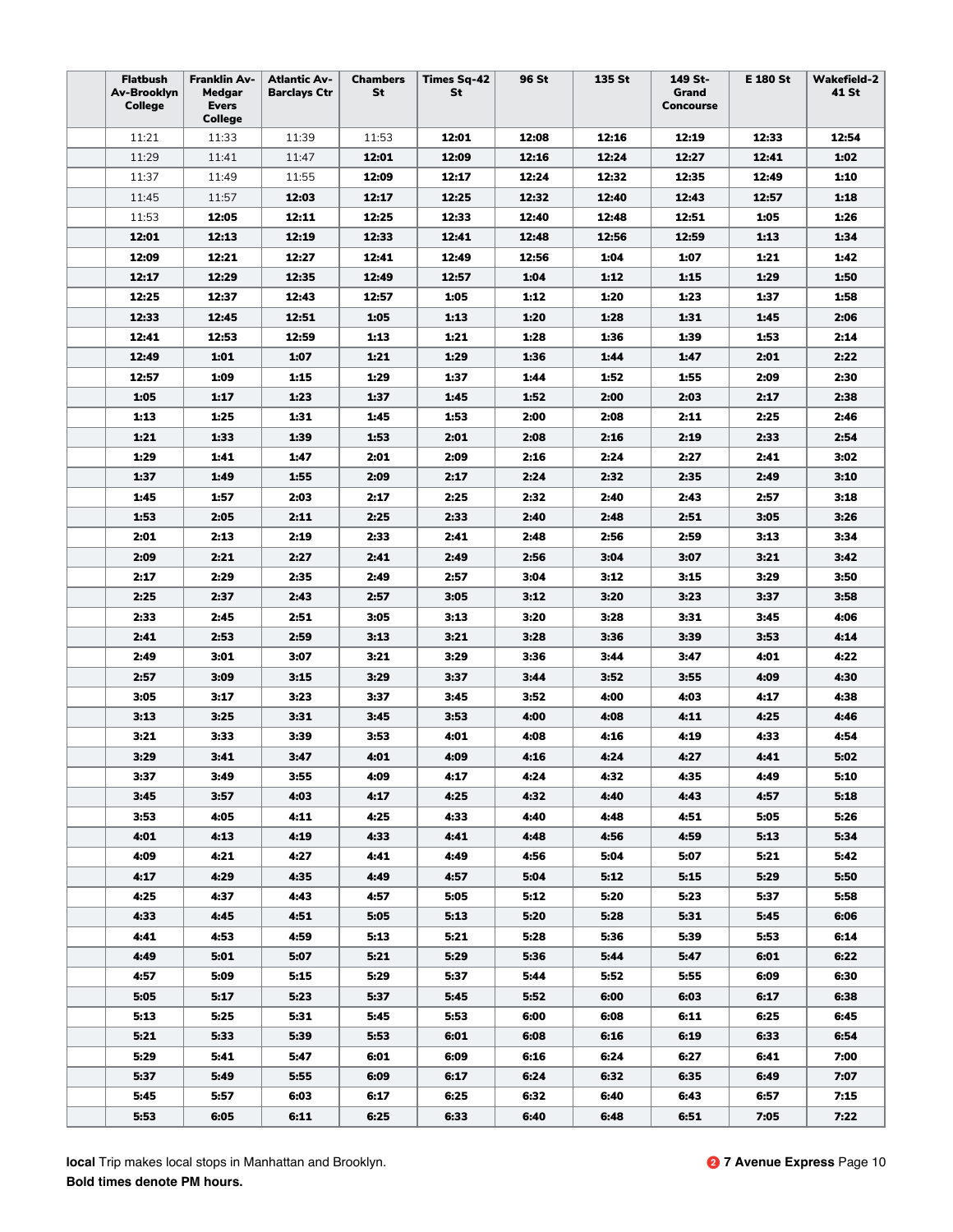|       | <b>Flatbush</b><br>Av-Brooklyn<br>College | Franklin Av-<br>Medgar<br><b>Evers</b><br>College | <b>Atlantic Av-</b><br><b>Barclays Ctr</b> | <b>Chambers</b><br>St | <b>Times Sq-42</b><br>St | 96 St | 135 St | 149 St-<br>Grand<br><b>Concourse</b> | E 180 St | <b>Wakefield-2</b><br>41 St |
|-------|-------------------------------------------|---------------------------------------------------|--------------------------------------------|-----------------------|--------------------------|-------|--------|--------------------------------------|----------|-----------------------------|
|       | 6:01                                      | 6:13                                              | 6:19                                       | 6:33                  | 6:41                     | 6:48  | 6:56   | 6:59                                 | 7:13     | 7:29                        |
|       | 6:09                                      | 6:21                                              | 6:27                                       | 6:41                  | 6:49                     | 6:56  | 7:04   | 7:07                                 | 7:21     | 7:37                        |
|       | 6:17                                      | 6:29                                              | 6:35                                       | 6:49                  | 6:57                     | 7:04  | 7:12   | 7:15                                 | 7:29     | 7:45                        |
|       | 6:25                                      | 6:37                                              | 6:43                                       | 6:57                  | 7:05                     | 7:12  | 7:20   | 7:23                                 | 7:37     | 7:53                        |
|       | 6:33                                      | 6:45                                              | 6:51                                       | 7:05                  | 7:13                     | 7:20  | 7:28   | 7:31                                 | 7:45     | 8:01                        |
|       | 6:41                                      | 6:53                                              | 6:59                                       | 7:13                  | 7:21                     | 7:28  | 7:36   | 7:39                                 | 7:53     | 8:09                        |
|       | 6:49                                      | 7:01                                              | 7:07                                       | 7:21                  | 7:29                     | 7:36  | 7:44   | 7:47                                 | 8:01     | 8:17                        |
|       | 6:57                                      | 7:08                                              | 7:14                                       | 7:28                  | 7:36                     | 7:42  | 7:52   | 7:55                                 | 8:09     | 8:25                        |
|       | 7:05                                      | 7:16                                              | 7:22                                       | 7:36                  | 7:43                     | 7:50  | 7:58   | 8:01                                 | 8:15     | 8:31                        |
|       | 7:12                                      | 7:23                                              | 7:29                                       | 7:42                  | 7:49                     | 7:56  | 8:04   | 8:07                                 | 8:21     | 8:37                        |
|       | 7:21                                      | 7:32                                              | 7:38                                       | 7:51                  | 7:59                     | 8:05  | 8:13   | 8:16                                 | 8:31     | 8:47                        |
|       | 7:29                                      | 7:40                                              | 7:46                                       | 7:59                  | 8:07                     | 8:13  | 8:21   | 8:24                                 | 8:39     | 8:55                        |
|       | 7:36                                      | 7:47                                              | 7:53                                       | 8:06                  | 8:13                     | 8:20  | 8:28   | 8:31                                 | 8:45     | 9:01                        |
|       | 7:46                                      | 7:57                                              | 8:03                                       | 8:16                  | 8:23                     | 8:30  | 8:38   | 8:41                                 | 8:55     | 9:11                        |
|       | 7:56                                      | 8:07                                              | 8:13                                       | 8:26                  | 8:33                     | 8:40  | 8:48   | 8:51                                 | 9:05     | 9:21                        |
|       | 8:08                                      | 8:19                                              | 8:25                                       | 8:38                  | 8:45                     | 8:52  | 9:00   | 9:03                                 | 9:17     | 9:33                        |
|       | 8:20                                      | 8:31                                              | 8:37                                       | 8:50                  | 8:57                     | 9:04  | 9:12   | 9:15                                 | 9:29     | 9:45                        |
|       | 8:32                                      | 8:43                                              | 8:49                                       | 9:02                  | 9:09                     | 9:16  | 9:24   | 9:27                                 | 9:41     | 9:57                        |
|       | 8:44                                      | 8:55                                              | 9:01                                       | 9:14                  | 9:21                     | 9:28  | 9:36   | 9:39                                 | 9:53     | 10:09                       |
|       | 8:56                                      | 9:07                                              | 9:13                                       | 9:26                  | 9:33                     | 9:40  | 9:48   | 9:51                                 | 10:05    | 10:21                       |
|       | 9:08                                      | 9:19                                              | 9:25                                       | 9:38                  | 9:45                     | 9:52  | 10:00  | 10:03                                | 10:17    | 10:33                       |
|       | 9:20                                      | 9:31                                              | 9:37                                       | 9:50                  | 9:57                     | 10:04 | 10:12  | 10:15                                | 10:29    | 10:45                       |
|       | 9:32                                      | 9:43                                              | 9:49                                       | 10:02                 | 10:09                    | 10:16 | 10:24  | 10:27                                | 10:41    | 10:57                       |
|       | 9:44                                      | 9:55                                              | 10:01                                      | 10:14                 | 10:21                    | 10:28 | 10:36  | 10:39                                | 10:53    | 11:09                       |
|       | 9:56                                      | 10:07                                             | 10:13                                      | 10:26                 | 10:33                    | 10:40 | 10:48  | 10:51                                | 11:05    | 11:21                       |
|       | 10:08                                     | 10:19                                             | 10:25                                      | 10:38                 | 10:45                    | 10:52 | 11:00  | 11:03                                | 11:17    | 11:33                       |
|       | 10:20                                     | 10:31                                             | 10:37                                      | 10:50                 | 10:57                    | 11:04 | 11:12  | 11:15                                | 11:29    | 11:45                       |
|       | 10:32                                     | 10:43                                             | 10:49                                      | 11:02                 | 11:09                    | 11:16 | 11:24  | 11:27                                | 11:41    | 12:05                       |
|       | 10:44                                     | 10:55                                             | 11:01                                      | 11:14                 | 11:21                    | 11:28 | 11:36  | 11:39                                | 11:53    | 12:17                       |
|       | 10:56                                     | 11:07                                             | 11:13                                      | 11:26                 | 11:33                    | 11:40 | 11:48  | 11:51                                | 12:05    | 12:29                       |
|       | 11:08                                     | 11:19                                             | 11:25                                      | 11:38                 | 11:45                    | 11:52 | 12:00  | 12:03                                | 12:17    | 12:41                       |
|       | 11:20                                     | 11:31                                             | 11:37                                      | 11:50                 | 11:58                    | 12:04 | 12:12  | 12:15                                | 12:29    | 12:53                       |
|       | 11:32                                     | 11:43                                             | 11:49                                      | 12:02                 | 12:10                    | 12:16 | 12:24  | 12:27                                | 12:41    | 1:05                        |
|       | 11:44                                     | 11:55                                             | 12:01                                      | 12:14                 | 12:22                    | 12:28 | 12:36  | 12:39                                | 12:53    | 1:17                        |
| local | 11:51                                     | 12:02                                             | 12:08                                      | 12:23                 | 12:37                    | 12:49 | 12:57  | 1:00                                 | 1:14     | 1:38                        |
| local | 12:11                                     | 12:22                                             | 12:28                                      | 12:43                 | 12:56                    | 1:07  | 1:15   | 1:18                                 | 1:32     | 1:56                        |
| local | 12:31                                     | 12:42                                             | 12:48                                      | 1:03                  | 1:16                     | 1:27  | 1:35   | 1:38                                 | 1:52     | 2:16                        |
| local | 12:51                                     | 1:02                                              | 1:08                                       | 1:23                  | 1:36                     | 1:47  | 1:55   | 1:58                                 | 2:12     | 2:36                        |
| local | 1:11                                      | 1:22                                              | 1:28                                       | 1:43                  | 1:56                     | 2:07  | 2:15   | 2:18                                 | 2:32     | 2:56                        |
| local | 1:31                                      | 1:42                                              | 1:48                                       | 2:03                  | 2:16                     | 2:27  | 2:35   | 2:38                                 | 2:52     | 3:16                        |
| local | 1:51                                      | 2:02                                              | 2:08                                       | 2:23                  | 2:36                     | 2:47  | 2:55   | 2:58                                 | 3:12     | 3:36                        |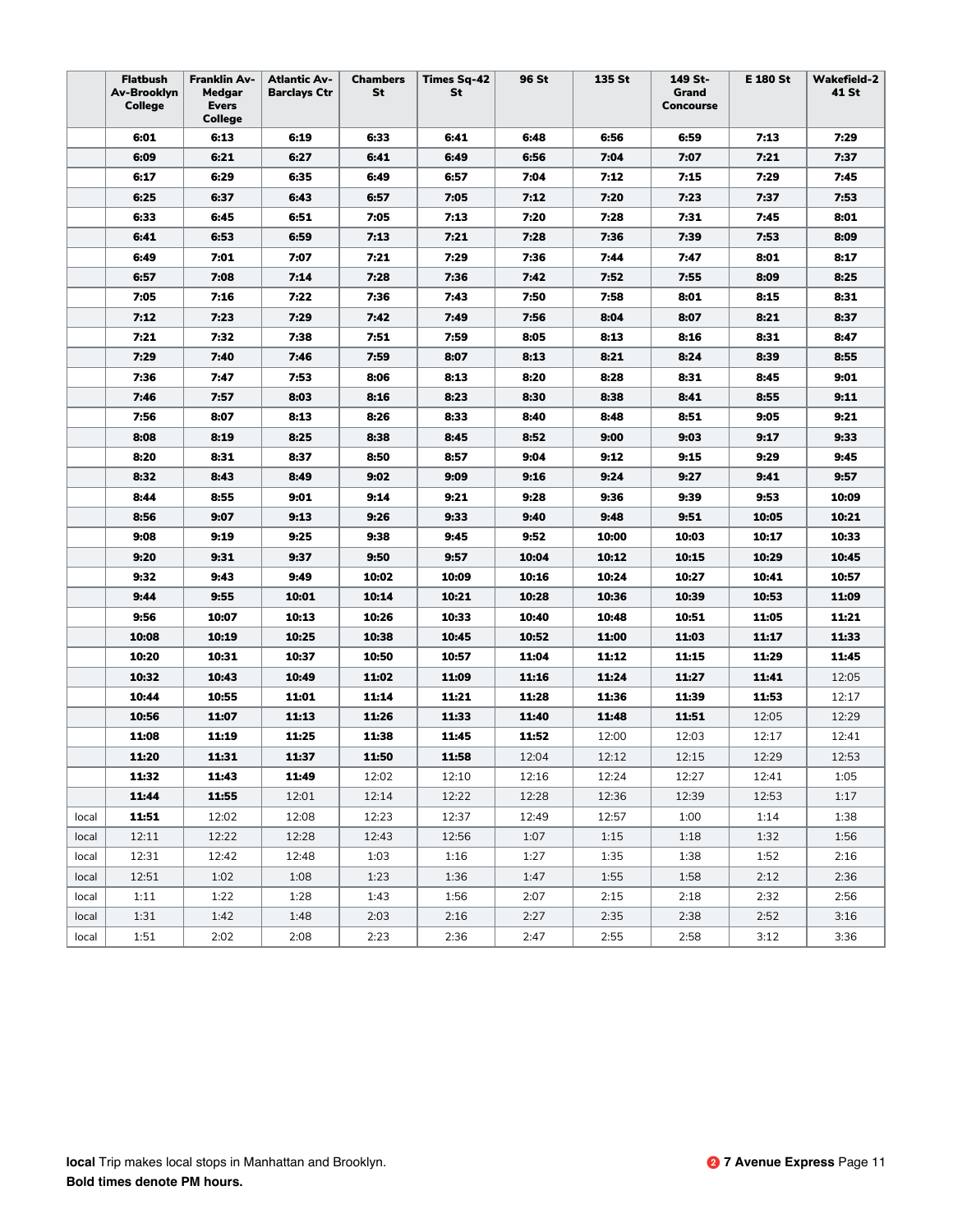|       | <b>2 Saturday</b>           |                  |                 |                                      |        |       |                            |                       |                                                  | <b>Brooklyn-bound</b>                            |                                                             |
|-------|-----------------------------|------------------|-----------------|--------------------------------------|--------|-------|----------------------------|-----------------------|--------------------------------------------------|--------------------------------------------------|-------------------------------------------------------------|
|       | <b>Wakefield-</b><br>241 St | <b>Nereid Av</b> | <b>E 180 St</b> | 149 St-<br>Grand<br><b>Concourse</b> | 135 St | 96 St | <b>Times</b><br>$Sq-42 St$ | <b>Chambers</b><br>St | <b>Atlantic</b><br>Av-<br><b>Barclays</b><br>Ctr | Franklin<br>Av-Medgar<br><b>Evers</b><br>College | <b>Flatbush</b><br>Av-<br><b>Brooklyn</b><br><b>College</b> |
| local | 12:19                       | 12:20            | 12:33           | 12:48                                | 12:53  | 1:01  | 1:14                       | 1:26                  | 1:42                                             | 1:48                                             | 2:09                                                        |
| local | 12:39                       | 12:40            | 12:53           | 1:08                                 | 1:13   | 1:21  | 1:34                       | 1:46                  | 2:02                                             | 2:08                                             | 2:29                                                        |
| local | 12:59                       | 1:00             | 1:13            | 1:28                                 | 1:33   | 1:41  | 1:54                       | 2:06                  | 2:22                                             | 2:28                                             | 2:49                                                        |
| local | 1:19                        | 1:20             | 1:33            | 1:48                                 | 1:53   | 2:01  | 2:14                       | 2:26                  | 2:42                                             | 2:48                                             | 3:09                                                        |
| local | 1:39                        | 1:40             | 1:53            | 2:08                                 | 2:13   | 2:21  | 2:34                       | 2:46                  | 3:02                                             | 3:08                                             | 3:29                                                        |
| local | 1:59                        | 2:00             | 2:13            | 2:28                                 | 2:33   | 2:41  | 2:54                       | 3:06                  | 3:22                                             | 3:28                                             | 3:49                                                        |
| local | 2:19                        | 2:20             | 2:33            | 2:48                                 | 2:53   | 3:01  | 3:14                       | 3:26                  | 3:42                                             | 3:48                                             | 4:09                                                        |
| local | 2:39                        | 2:40             | 2:53            | 3:08                                 | 3:13   | 3:21  | 3:34                       | 3:46                  | 4:02                                             | 4:08                                             | 4:29                                                        |
| local | 2:59                        | 3:00             | 3:13            | 3:28                                 | 3:33   | 3:41  | 3:54                       | 4:06                  | 4:22                                             | 4:28                                             | 4:49                                                        |
| local | 3:19                        | 3:20             | 3:33            | 3:48                                 | 3:53   | 4:01  | 4:14                       | 4:26                  | 4:42                                             | 4:48                                             | 5:09                                                        |
| local | 3:39                        | 3:40             | 3:53            | 4:08                                 | 4:13   | 4:21  | 4:34                       | 4:46                  | 5:02                                             | 5:08                                             | 5:29                                                        |
| local | 3:59                        | 4:00             | 4:13            | 4:28                                 | 4:33   | 4:41  | 4:54                       | 5:06                  | 5:22                                             | 5:27                                             | 5:46                                                        |
| local | 4:19                        | 4:20             | 4:33            | 4:48                                 | 4:53   | 5:01  | 5:14                       | 5:26                  | 5:42                                             | 5:47                                             | 6:04                                                        |
| local | 4:39                        | 4:40             | 4:53            | 5:08                                 | 5:13   | 5:21  | 5:34                       | 5:46                  | 6:02                                             | 6:07                                             | 6:23                                                        |
|       | 4:59                        | 5:00             | 5:13            | 5:28                                 | 5:33   | 5:41  | 5:47                       | 5:55                  | 6:09                                             | 6:14                                             | 6:26                                                        |
|       | 5:19                        | 5:20             | 5:33            | 5:48                                 | 5:53   | 6:01  | 6:07                       | 6:15                  | 6:29                                             | 6:34                                             | 6:46                                                        |
|       | 5:33                        | 5:35             | 5:48            | 6:02                                 | 6:05   | 6:13  | 6:20                       | 6:28                  | 6:41                                             | 6:47                                             | 6:59                                                        |
|       | 5:45                        | 5:46             | 5:59            | 6:14                                 | 6:17   | 6:25  | 6:32                       | 6:40                  | 6:53                                             | 6:59                                             | 7:11                                                        |
|       | 5:53                        | 5:54             | 6:07            | 6:22                                 | 6:26   | 6:34  | 6:40                       | 6:48                  | 7:02                                             | 7:08                                             | 7:22                                                        |
|       | 6:01                        | 6:02             | 6:15            | 6:30                                 | 6:33   | 6:41  | 6:48                       | 6:56                  | 7:10                                             | 7:16                                             | 7:31                                                        |
|       | 6:09                        | 6:10             | 6:23            | 6:38                                 | 6:41   | 6:50  | 6:57                       | 7:05                  | 7:19                                             | 7:25                                             | 7:39                                                        |
|       | 6:17                        | 6:18             | 6:32            | 6:47                                 | 6:50   | 6:58  | 7:05                       | 7:13                  | 7:27                                             | 7:33                                             | 7:47                                                        |
|       | 6:24                        | 6:26             | 6:39            | 6:54                                 | 6:57   | 7:06  | 7:13                       | 7:21                  | 7:35                                             | 7:41                                             | 7:55                                                        |
|       |                             |                  |                 |                                      |        |       |                            |                       |                                                  |                                                  |                                                             |
|       | 6:33                        | 6:34             | 6:48            | 7:03                                 | 7:06   | 7:14  | 7:21                       | 7:29                  | 7:43                                             | 7:49                                             | 8:03                                                        |
|       | 6:41                        | 6:42             | 6:56            | 7:11                                 | 7:14   | 7:22  | 7:29                       | 7:37                  | 7:51                                             | 7:57                                             | 8:11                                                        |
|       | 6:48                        | 6:50             | 7:03            | 7:18                                 | 7:21   | 7:30  | 7:37                       | 7:45                  | 7:59                                             | 8:05                                             | 8:19                                                        |
|       | 6:57                        | 6:58             | 7:12            | 7:27                                 | 7:30   | 7:38  | 7:45                       | 7:53                  | 8:07                                             | 8:13                                             | 8:27                                                        |
|       | 7:05                        | 7:06             | 7:20            | 7:35                                 | 7:38   | 7:47  | 7:54                       | 8:02                  | 8:16                                             | 8:22                                             | 8:35                                                        |
|       | 7:12                        | 7:13             | 7:27            | 7:42                                 | 7:46   | 7:54  | 8:01                       | 8:09                  | 8:23                                             | 8:29                                             | 8:44                                                        |
|       | 7:21                        | 7:22             | 7:36            | 7:51                                 | 7:54   | 8:03  | 8:10                       | 8:18                  | 8:32                                             | 8:38                                             | 8:51                                                        |
|       | 7:29                        | 7:30             | 7:44            | 7:59                                 | 8:02   | 8:11  | 8:18                       | 8:26                  | 8:40                                             | 8:46                                             | 8:59                                                        |
|       | 7:36                        | 7:37             | 7:51            | 8:06                                 | 8:09   | 8:18  | 8:25                       | 8:33                  | 8:47                                             | 8:53                                             | 9:07                                                        |
|       | 7:45                        | 7:46             | 8:00            | 8:15                                 | 8:18   | 8:27  | 8:34                       | 8:42                  | 8:56                                             | 9:02                                             | 9:15                                                        |
|       | 7:53                        | 7:54             | 8:08            | 8:23                                 | 8:26   | 8:35  | 8:42                       | 8:50                  | 9:04                                             | 9:10                                             | 9:23                                                        |
|       | 8:00                        | 8:01             | 8:15            | 8:30                                 | 8:33   | 8:42  | 8:49                       | 8:57                  | 9:11                                             | 9:17                                             | 9:31                                                        |
|       | 8:09                        | 8:10             | 8:24            | 8:39                                 | 8:42   | 8:51  | 8:58                       | 9:06                  | 9:20                                             | 9:26                                             | 9:39                                                        |
|       | 8:17                        | 8:18             | 8:32            | 8:47                                 | 8:50   | 8:59  | 9:06                       | 9:14                  | 9:28                                             | 9:34                                             | 9:47                                                        |
|       | 8:24                        | 8:25             | 8:39            | 8:54                                 | 8:57   | 9:06  | 9:13                       | 9:21                  | 9:35                                             | 9:41                                             | 9:55                                                        |
|       | 8:33                        | 8:34             | 8:48            | 9:03                                 | 9:06   | 9:15  | 9:22                       | 9:30                  | 9:44                                             | 9:50                                             | 10:04                                                       |
|       | 8:41                        | 8:42             | 8:56            | 9:11                                 | 9:14   | 9:23  | 9:30                       | 9:38                  | 9:52                                             | 9:58                                             | 10:13                                                       |
|       | 8:48                        | 8:49             | 9:03            | 9:18                                 | 9:21   | 9:30  | 9:37                       | 9:45                  | 9:59                                             | 10:05                                            | 10:21                                                       |
|       | 8:57                        | 8:58             | 9:12            | 9:27                                 | 9:30   | 9:39  | 9:46                       | 9:54                  | 10:08                                            | 10:14                                            | 10:31                                                       |
|       | 9:05                        | 9:06             | 9:20            | 9:35                                 | 9:38   | 9:47  | 9:54                       | 10:02                 | 10:16                                            | 10:22                                            | 10:39                                                       |
|       | 9:12                        | 9:13             | 9:27            | 9:42                                 | 9:45   | 9:54  | 10:01                      | 10:09                 | 10:23                                            | 10:29                                            | 10:46                                                       |
|       | 9:21                        | 9:22             | 9:36            | 9:51                                 | 9:54   | 10:03 | 10:10                      | 10:18                 | 10:32                                            | 10:38                                            | 10:55                                                       |
|       | 9:29                        | 9:30             | 9:44            | 9:59                                 | 10:02  | 10:11 | 10:18                      | 10:26                 | 10:40                                            | 10:46                                            | 11:03                                                       |
|       | 9:36                        | 9:37             | 9:51            | 10:06                                | 10:09  | 10:18 | 10:25                      | 10:33                 | 10:47                                            | 10:53                                            | 11:10                                                       |
|       | 9:45                        | 9:46             | 10:00           | 10:15                                | 10:18  | 10:27 | 10:34                      | 10:42                 | 10:56                                            | 11:02                                            | 11:19                                                       |
|       | 9:53                        | 9:54             | 10:08           | 10:23                                | 10:26  | 10:35 | 10:42                      | 10:50                 | 11:04                                            | 11:10                                            | 11:27                                                       |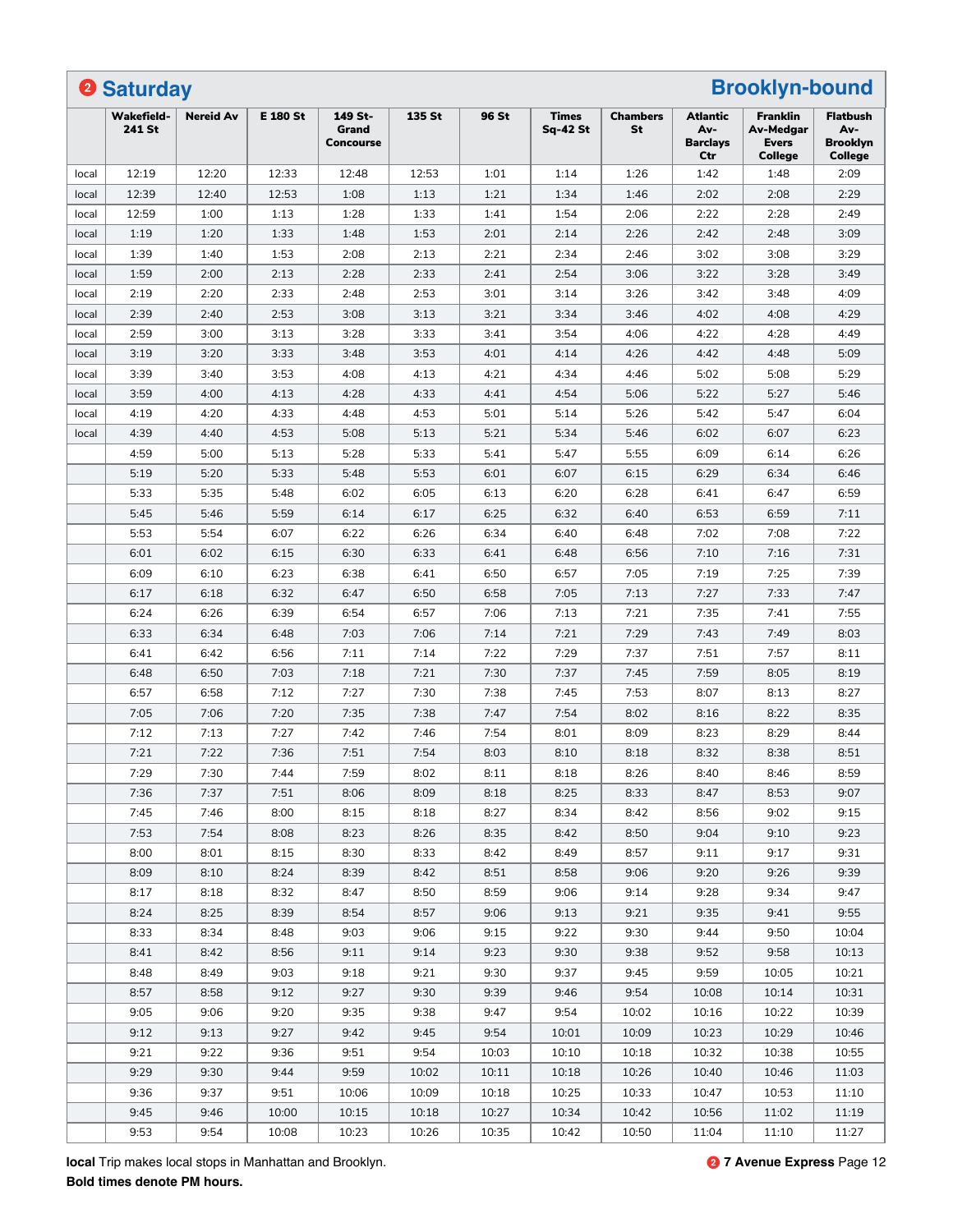| <b>Wakefield-</b><br>241 St | <b>Nereid Av</b> | E 180 St     | 149 St-<br>Grand<br>Concourse | 135 St       | 96 St        | <b>Times</b><br>Sq-42 St | <b>Chambers</b><br>St | Atlantic<br>Av-<br><b>Barclays</b> | <b>Franklin</b><br>Av-Medgar<br><b>Evers</b> | <b>Flatbush</b><br>Av-<br><b>Brooklyn</b> |
|-----------------------------|------------------|--------------|-------------------------------|--------------|--------------|--------------------------|-----------------------|------------------------------------|----------------------------------------------|-------------------------------------------|
| 10:00                       | 10:01            | 10:15        | 10:30                         | 10:33        | 10:42        | 10:49                    | 10:57                 | Ctr<br>11:11                       | College<br>11:17                             | <b>College</b><br>11:34                   |
| 10:09                       | 10:10            | 10:24        | 10:39                         | 10:42        | 10:51        | 10:58                    | 11:06                 | 11:20                              | 11:26                                        | 11:43                                     |
| 10:17                       | 10:18            | 10:32        | 10:47                         | 10:50        | 10:59        | 11:06                    | 11:14                 | 11:28                              | 11:34                                        | 11:51                                     |
| 10:24                       | 10:25            | 10:39        | 10:54                         | 10:57        | 11:06        | 11:13                    | 11:21                 | 11:35                              | 11:41                                        | 11:58                                     |
| 10:33                       | 10:34            | 10:48        | 11:03                         | 11:06        | 11:15        | 11:22                    | 11:30                 | 11:44                              | 11:50                                        | 12:07                                     |
| 10:41                       | 10:42            | 10:56        | 11:11                         | 11:14        | 11:23        | 11:30                    | 11:38                 | 11:52                              | 11:58                                        | 12:15                                     |
| 10:48                       | 10:49            | 11:03        | 11:18                         | 11:21        | 11:30        | 11:37                    | 11:45                 | 11:59                              | 12:05                                        | 12:22                                     |
| 10:57                       | 10:58            | 11:12        | 11:27                         | 11:30        | 11:39        | 11:46                    | 11:54                 | 12:08                              | 12:14                                        | 12:31                                     |
| 11:05                       | 11:06            | 11:20        | 11:35                         | 11:38        | 11:47        | 11:54                    | 12:02                 | 12:16                              | 12:22                                        | 12:39                                     |
| 11:12                       | 11:13            | 11:27        | 11:42                         | 11:45        | 11:54        | 12:01                    | 12:09                 | 12:23                              | 12:29                                        | 12:46                                     |
| 11:20                       | 11:21            | 11:35        | 11:50                         | 11:53        | 12:02        | 12:09                    | 12:17                 | 12:31                              | 12:37                                        | 12:54                                     |
| 11:29                       | 11:30            | 11:44        | 11:59                         | 12:02        | 12:11        | 12:18                    | 12:26                 | 12:40                              | 12:46                                        | 1:03                                      |
| 11:36                       | 11:37            | 11:51        | 12:06                         | 12:09        | 12:18        | 12:25                    | 12:33                 | 12:47                              | 12:53                                        | 1:10                                      |
| 11:45                       | 11:46            | 12:00        | 12:15                         | 12:18        | 12:27        | 12:34                    | 12:42                 | 12:56                              | 1:02                                         | 1:19                                      |
| 11:53                       | 11:54            | 12:08        | 12:23                         | 12:26        | 12:35        | 12:42                    | 12:50                 | 1:04                               | 1:10                                         | 1:27                                      |
| 12:00                       | 12:01            | 12:15        | 12:30                         | 12:33        | 12:42        | 12:49                    | 12:57                 | 1:11                               | 1:17                                         | 1:34                                      |
| 12:09                       | 12:10            | 12:24        | 12:39                         | 12:42        | 12:51        | 12:58                    | 1:06                  | 1:20                               | 1:26                                         | 1:43                                      |
| 12:17                       | 12:18            | 12:32        | 12:47                         | 12:50        | 12:59        | 1:06                     | 1:14                  | 1:28                               | 1:34                                         | 1:51                                      |
| 12:24                       | 12:25            | 12:39        | 12:54                         | 12:57        | 1:06         | 1:13                     | 1:21                  | 1:35                               | 1:41                                         | 1:58                                      |
| 12:33                       | 12:34            | 12:48        | 1:03                          | 1:06         | 1:15         | 1:22                     | 1:30                  | 1:44                               | 1:50                                         | 2:07                                      |
| 12:41                       | 12:42            | 12:56        | 1:11                          | 1:14         | 1:23         | 1:30                     | 1:38                  | 1:52                               | 1:58                                         | 2:15                                      |
| 12:48                       | 12:49            | 1:03         | 1:18                          | 1:21         | 1:30         | 1:37                     | 1:45                  | 1:59                               | 2:05                                         | 2:22                                      |
| 12:57                       | 12:58            | 1:12         | 1:27                          | 1:30         | 1:39         | 1:46                     | 1:54                  | 2:08                               | 2:14                                         | 2:31                                      |
| 1:05                        | 1:06             | 1:20         | 1:35                          | 1:38         | 1:47         | 1:54                     | 2:02                  | 2:16                               | 2:22                                         | 2:39                                      |
| 1:12                        | 1:13             | 1:27         | 1:42                          | 1:45         | 1:54         | 2:01                     | 2:09                  | 2:23                               | 2:29                                         | 2:46                                      |
| 1:21                        | 1:22             | 1:36         | 1:51                          | 1:54         | 2:03         | 2:10                     | 2:18                  | 2:32                               | 2:38                                         | 2:55                                      |
| 1:29                        | 1:30             | 1:44         | 1:59                          | 2:02         | 2:11         | 2:18                     | 2:26                  | 2:40                               | 2:46                                         | 3:03                                      |
| 1:36                        | 1:37             | 1:51         | 2:06                          | 2:09         | 2:18         | 2:25                     | 2:33                  | 2:47                               | 2:53                                         | 3:10                                      |
| 1:45                        | 1:46             | 2:00         | 2:15                          | 2:18         | 2:27         | 2:34                     | 2:42                  | 2:56                               | 3:02                                         | 3:19                                      |
| 1:53                        | 1:54             | 2:08         | 2:23                          | 2:26         | 2:35         | 2:42                     | 2:50                  | 3:04                               | 3:10                                         | 3:27                                      |
| 2:00<br>2:09                | 2:01<br>2:10     | 2:15<br>2:24 | 2:30<br>2:39                  | 2:33<br>2:42 | 2:42<br>2:51 | 2:49<br>2:58             | 2:57<br>3:06          | 3:11<br>3:20                       | 3:17<br>3:26                                 | 3:34<br>3:43                              |
| 2:17                        | 2:18             | 2:32         | 2:47                          | 2:50         | 2:59         | 3:06                     | 3:14                  | 3:28                               | 3:34                                         | 3:51                                      |
| 2:24                        | 2:25             | 2:39         | 2:54                          | 2:57         | 3:06         | 3:13                     | 3:21                  | 3:35                               | 3:41                                         | 3:58                                      |
| 2:33                        | 2:34             | 2:48         | 3:03                          | 3:06         | 3:15         | 3:22                     | 3:30                  | 3:44                               | 3:50                                         | 4:07                                      |
| 2:41                        | 2:42             | 2:56         | 3:11                          | 3:14         | 3:23         | 3:30                     | 3:38                  | 3:52                               | 3:58                                         | 4:15                                      |
| 2:48                        | 2:49             | 3:03         | 3:18                          | 3:21         | 3:30         | 3:37                     | 3:45                  | 3:59                               | 4:05                                         | 4:22                                      |
| 2:57                        | 2:58             | 3:12         | 3:27                          | 3:30         | 3:39         | 3:46                     | 3:54                  | 4:08                               | 4:14                                         | 4:31                                      |
| 3:05                        | 3:06             | 3:20         | 3:35                          | 3:38         | 3:47         | 3:54                     | 4:02                  | 4:16                               | 4:22                                         | 4:39                                      |
| 3:12                        | 3:13             | 3:27         | 3:42                          | 3:45         | 3:54         | 4:01                     | 4:09                  | 4:23                               | 4:29                                         | 4:46                                      |
| 3:21                        | 3:22             | 3:36         | 3:51                          | 3:54         | 4:03         | 4:10                     | 4:18                  | 4:32                               | 4:38                                         | 4:55                                      |
| 3:29                        | 3:30             | 3:44         | 3:59                          | 4:02         | 4:11         | 4:18                     | 4:26                  | 4:40                               | 4:46                                         | 5:03                                      |
| 3:36                        | 3:37             | 3:51         | 4:06                          | 4:09         | 4:18         | 4:25                     | 4:33                  | 4:47                               | 4:53                                         | 5:10                                      |
| 3:45                        | 3:46             | 4:00         | 4:15                          | 4:18         | 4:27         | 4:34                     | 4:42                  | 4:56                               | 5:02                                         | 5:19                                      |
| 3:53                        | 3:54             | 4:08         | 4:23                          | 4:26         | 4:35         | 4:42                     | 4:50                  | 5:04                               | 5:10                                         | 5:27                                      |
| 4:00                        | 4:01             | 4:15         | 4:30                          | 4:33         | 4:42         | 4:49                     | 4:57                  | 5:11                               | 5:17                                         | 5:34                                      |
| 4:09                        | 4:10             | 4:24         | 4:39                          | 4:42         | 4:51         | 4:58                     | 5:06                  | 5:20                               | 5:26                                         | 5:43                                      |
| 4:17                        | 4:18             | 4:32         | 4:47                          | 4:50         | 4:59         | 5:06                     | 5:14                  | 5:28                               | 5:34                                         | 5:51                                      |
| 4:24                        | 4:25             | 4:39         | 4:54                          | 4:57         | 5:06         | 5:13                     | 5:21                  | 5:35                               | 5:41                                         | 5:58                                      |
| 4:33                        | 4:34             | 4:48         | 5:03                          | 5:06         | 5:15         | 5:22                     | 5:30                  | 5:44                               | 5:50                                         | 6:07                                      |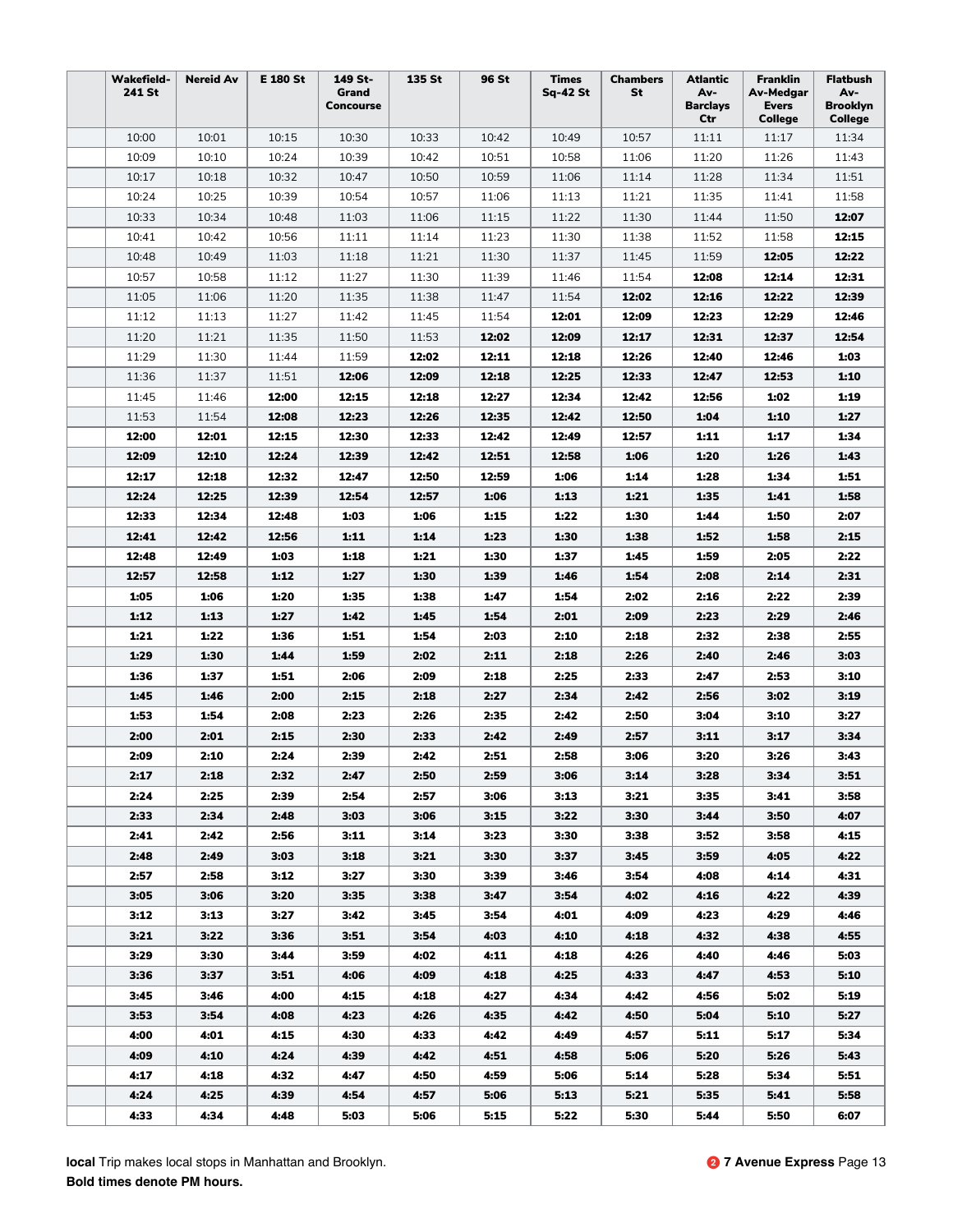|       | <b>Wakefield-</b><br>241 St | <b>Nereid Av</b> | E 180 St | 149 St-<br>Grand<br>Concourse | 135 St | 96 St | Times<br>Sq-42 St | <b>Chambers</b><br>St | Atlantic<br>Av-<br><b>Barclays</b><br>Ctr | Franklin<br>Av-Medgar<br>Evers<br>College | <b>Flatbush</b><br>Av-<br><b>Brooklyn</b><br><b>College</b> |
|-------|-----------------------------|------------------|----------|-------------------------------|--------|-------|-------------------|-----------------------|-------------------------------------------|-------------------------------------------|-------------------------------------------------------------|
|       | 4:41                        | 4:42             | 4:56     | 5:11                          | 5:14   | 5:23  | 5:30              | 5:38                  | 5:52                                      | 5:58                                      | 6:15                                                        |
|       | 4:48                        | 4:49             | 5:03     | 5:18                          | 5:21   | 5:30  | 5:37              | 5:45                  | 5:59                                      | 6:05                                      | 6:22                                                        |
|       | 4:57                        | 4:58             | 5:12     | 5:27                          | 5:30   | 5:39  | 5:46              | 5:54                  | 6:08                                      | 6:14                                      | 6:31                                                        |
|       | 5:05                        | 5:06             | 5:20     | 5:35                          | 5:38   | 5:47  | 5:54              | 6:02                  | 6:16                                      | 6:22                                      | 6:39                                                        |
|       | 5:12                        | 5:13             | 5:27     | 5:42                          | 5:45   | 5:54  | 6:01              | 6:09                  | 6:23                                      | 6:29                                      | 6:46                                                        |
|       | 5:21                        | 5:22             | 5:36     | 5:51                          | 5:54   | 6:03  | 6:10              | 6:18                  | 6:31                                      | 6:37                                      | 6:54                                                        |
|       | 5:29                        | 5:30             | 5:44     | 5:59                          | 6:02   | 6:10  | 6:17              | 6:25                  | 6:38                                      | 6:44                                      | 7:01                                                        |
|       | 5:36                        | 5:37             | 5:51     | 6:06                          | 6:09   | 6:17  | 6:24              | 6:32                  | 6:45                                      | 6:51                                      | 7:08                                                        |
|       | 5:45                        | 5:46             | 6:00     | 6:15                          | 6:18   | 6:26  | 6:33              | 6:41                  | 6:54                                      | 7:00                                      | 7:17                                                        |
|       | 5:53                        | 5:54             | 6:08     | 6:23                          | 6:26   | 6:34  | 6:41              | 6:49                  | 7:02                                      | 7:08                                      | 7:25                                                        |
|       | 6:00                        | 6:01             | 6:15     | 6:30                          | 6:33   | 6:41  | 6:47              | 6:55                  | 7:09                                      | 7:14                                      | 7:31                                                        |
|       | 6:09                        | 6:10             | 6:24     | 6:39                          | 6:42   | 6:50  | 6:56              | 7:04                  | 7:18                                      | 7:23                                      | 7:39                                                        |
|       | 6:19                        | 6:20             | 6:34     | 6:49                          | 6:52   | 7:00  | 7:06              | 7:14                  | 7:28                                      | 7:33                                      | 7:48                                                        |
|       | 6:31                        | 6:32             | 6:46     | 7:01                          | 7:04   | 7:12  | 7:18              | 7:26                  | 7:40                                      | 7:45                                      | 7:57                                                        |
|       | 6:43                        | 6:44             | 6:58     | 7:13                          | 7:16   | 7:24  | 7:30              | 7:38                  | 7:52                                      | 7:57                                      | 8:09                                                        |
|       | 6:57                        | 6:58             | 7:12     | 7:27                          | 7:30   | 7:38  | 7:44              | 7:52                  | 8:06                                      | 8:11                                      | 8:23                                                        |
|       | 7:09                        | 7:10             | 7:24     | 7:39                          | 7:42   | 7:50  | 7:56              | 8:04                  | 8:18                                      | 8:23                                      | 8:35                                                        |
|       | 7:21                        | 7:22             | 7:36     | 7:51                          | 7:54   | 8:02  | 8:08              | 8:16                  | 8:30                                      | 8:35                                      | 8:47                                                        |
|       | 7:33                        | 7:34             | 7:48     | 8:03                          | 8:06   | 8:14  | 8:20              | 8:28                  | 8:42                                      | 8:47                                      | 8:59                                                        |
|       | 7:45                        | 7:46             | 8:00     | 8:15                          | 8:18   | 8:26  | 8:32              | 8:40                  | 8:54                                      | 8:59                                      | 9:11                                                        |
|       | 7:57                        | 7:58             | 8:12     | 8:27                          | 8:30   | 8:38  | 8:44              | 8:52                  | 9:06                                      | 9:11                                      | 9:23                                                        |
|       | 8:09                        | 8:11             | 8:24     | 8:39                          | 8:42   | 8:50  | 8:56              | 9:04                  | 9:18                                      | 9:23                                      | 9:35                                                        |
|       | 8:21                        | 8:23             | 8:36     | 8:51                          | 8:54   | 9:02  | 9:08              | 9:16                  | 9:30                                      | 9:35                                      | 9:47                                                        |
|       | 8:34                        | 8:35             | 8:48     | 9:03                          | 9:06   | 9:14  | 9:20              | 9:28                  | 9:42                                      | 9:47                                      | 9:59                                                        |
|       | 8:46                        | 8:47             | 9:00     | 9:15                          | 9:18   | 9:26  | 9:32              | 9:40                  | 9:54                                      | 9:59                                      | 10:11                                                       |
|       | 8:58                        | 8:59             | 9:12     | 9:27                          | 9:30   | 9:38  | 9:44              | 9:52                  | 10:06                                     | 10:11                                     | 10:23                                                       |
|       | 9:10                        | 9:11             | 9:24     | 9:39                          | 9:42   | 9:50  | 9:56              | 10:04                 | 10:18                                     | 10:23                                     | 10:35                                                       |
|       | 9:22                        | 9:23             | 9:36     | 9:51                          | 9:54   | 10:02 | 10:08             | 10:16                 | 10:30                                     | 10:35                                     | 10:47                                                       |
|       | 9:34                        | 9:35             | 9:48     | 10:03                         | 10:06  | 10:14 | 10:20             | 10:28                 | 10:42                                     | 10:47                                     | 10:59                                                       |
|       | 9:46                        | 9:47             | 10:00    | 10:15                         | 10:18  | 10:26 | 10:32             | 10:40                 | 10:54                                     | 10:59                                     | 11:11                                                       |
|       | 9:58                        | 9:59             | 10:12    | 10:27                         | 10:30  | 10:38 | 10:44             | 10:52                 | 11:06                                     | 11:11                                     | 11:23                                                       |
|       | 10:10                       | 10:11            | 10:24    | 10:39                         | 10:42  | 10:50 | 10:56             | 11:04                 | 11:18                                     | 11:23                                     | 11:36                                                       |
|       | 10:22                       | 10:23            | 10:36    | 10:51                         | 10:54  | 11:02 | 11:08             | 11:16                 | 11:30                                     | 11:35                                     | 11:47                                                       |
|       | 10:34                       | 10:35            | 10:48    | 11:03                         | 11:06  | 11:14 | 11:20             | 11:28                 | 11:42                                     | 11:47                                     | 12:07                                                       |
|       | 10:46                       | 10:47            | 11:00    | 11:15                         | 11:18  | 11:26 | 11:32             | 11:40                 | 11:54                                     | 11:59                                     | 12:19                                                       |
|       | 11:00                       | 11:01            | 11:14    | 11:29                         | 11:32  | 11:40 | 11:46             | 11:54                 | 12:08                                     | 12:13                                     | 12:33                                                       |
|       | 11:14                       | 11:16            | 11:29    | 11:43                         | 11:46  | 11:54 | 12:01             | 12:09                 | 12:22                                     | 12:28                                     | 12:48                                                       |
|       | 11:30                       | 11:32            | 11:45    | 11:59                         | 12:02  | 12:10 | 12:17             | 12:25                 | 12:40                                     | 12:45                                     | 1:05                                                        |
| local | 11:42                       | 11:44            | 11:57    | 12:11                         | 12:14  | 12:22 | 12:33             | 12:46                 | 1:01                                      | 1:07                                      | 1:27                                                        |
| local | 11:59                       | 12:00            | 12:13    | 12:28                         | 12:33  | 12:41 | 12:54             | 1:06                  | 1:22                                      | 1:28                                      | 1:49                                                        |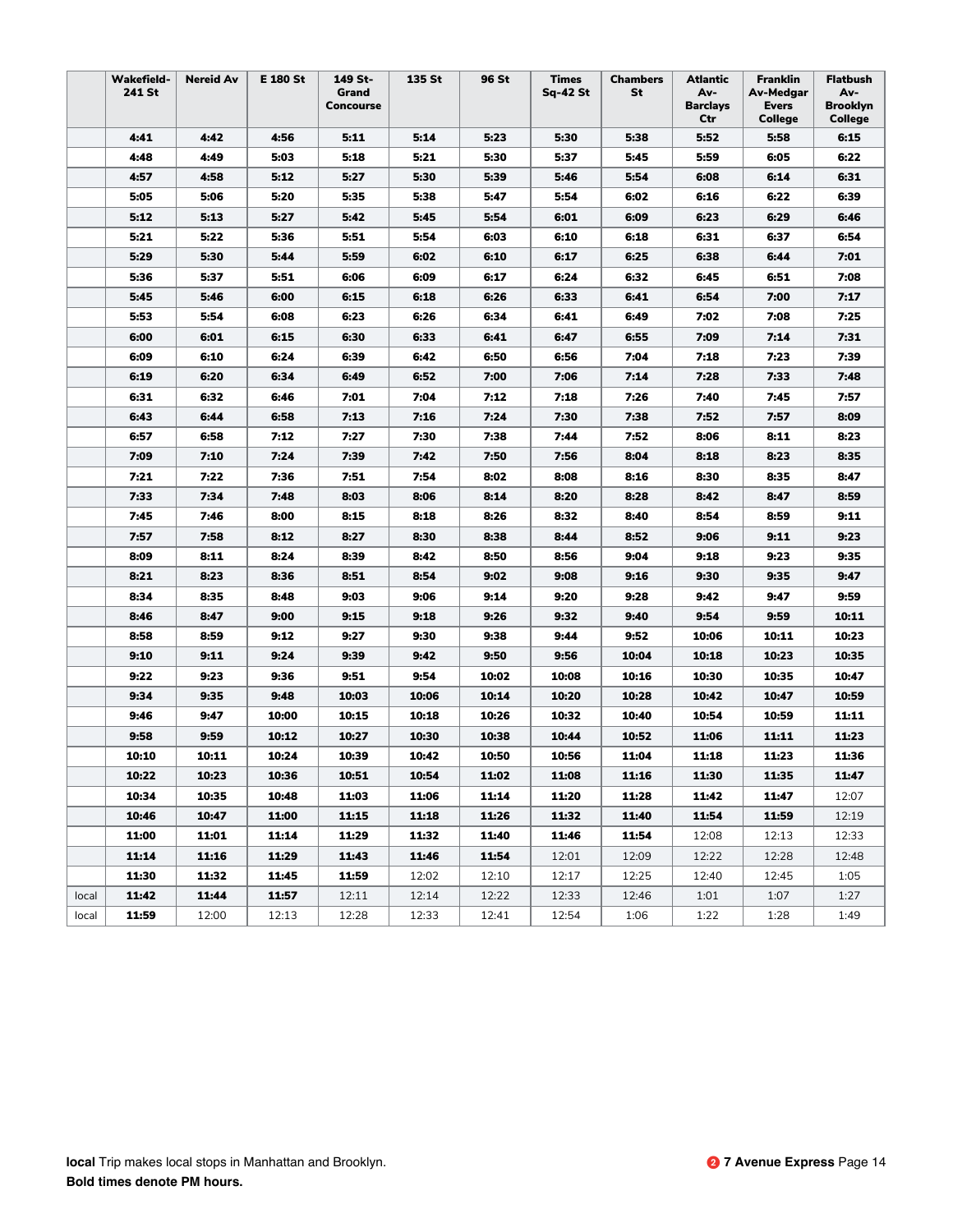|       | <sup>2</sup> Sunday                       |                                                                 |                                     |                       |                          |       |        |                                      |                 | <b>Bronx-bound</b>          |
|-------|-------------------------------------------|-----------------------------------------------------------------|-------------------------------------|-----------------------|--------------------------|-------|--------|--------------------------------------|-----------------|-----------------------------|
|       | <b>Flatbush</b><br>Av-Brooklyn<br>College | <b>Franklin Av-</b><br>Medgar<br><b>Evers</b><br><b>College</b> | Atlantic Av-<br><b>Barclays Ctr</b> | <b>Chambers</b><br>St | <b>Times Sq-42</b><br>St | 96 St | 135 St | 149 St-<br>Grand<br><b>Concourse</b> | <b>E 180 St</b> | <b>Wakefield-2</b><br>41 St |
| local | 2:11                                      | 2:22                                                            | 2:28                                | 2:43                  | 2:56                     | 3:07  | 3:15   | 3:18                                 | 3:32            | 3:56                        |
| local | 2:31                                      | 2:42                                                            | 2:48                                | 3:03                  | 3:16                     | 3:27  | 3:35   | 3:38                                 | 3:52            | 4:16                        |
| local | 2:51                                      | 3:02                                                            | 3:08                                | 3:23                  | 3:36                     | 3:47  | 3:55   | 3:58                                 | 4:12            | 4:36                        |
| local | 3:11                                      | 3:22                                                            | 3:28                                | 3:43                  | 3:56                     | 4:07  | 4:15   | 4:18                                 | 4:32            | 4:56                        |
| local | 3:31                                      | 3:42                                                            | 3:48                                | 4:03                  | 4:16                     | 4:27  | 4:35   | 4:38                                 | 4:52            | 5:16                        |
| local | 3:51                                      | 4:02                                                            | 4:08                                | 4:23                  | 4:36                     | 4:47  | 4:55   | 4:58                                 | 5:12            | 5:36                        |
| local | 4:11                                      | 4:22                                                            | 4:28                                | 4:43                  | 4:56                     | 5:07  | 5:15   | 5:18                                 | 5:32            | 5:54                        |
| local | 4:31                                      | 4:42                                                            | 4:48                                | 5:03                  | 5:16                     | 5:27  | 5:35   | 5:38                                 | 5:52            | 6:14                        |
| local | 4:51                                      | 5:02                                                            | 5:08                                | 5:23                  | 5:36                     | 5:47  | 5:55   | 5:58                                 | 6:12            | 6:34                        |
| local | 5:11                                      | 5:22                                                            | 5:28                                | 5:43                  | 5:56                     | 6:07  | 6:15   | 6:18                                 | 6:32            | 6:48                        |
| local | 5:31                                      | 5:42                                                            | 5:48                                | 6:01                  | 6:14                     | 6:25  | 6:33   | 6:36                                 | 6:50            | 7:06                        |
| local | 5:46                                      | 5:57                                                            | 6:03                                | 6:16                  | 6:29                     | 6:40  | 6:48   | 6:51                                 | 7:05            | 7:21                        |
| local | 6:01                                      | 6:12                                                            | 6:18                                | 6:31                  | 6:44                     | 6:55  | 7:03   | 7:06                                 | 7:21            | 7:37                        |
| local | 6:16                                      | 6:27                                                            | 6:33                                | 6:46                  | 6:59                     | 7:10  | 7:18   | 7:21                                 | 7:36            | 7:52                        |
| local | 6:31                                      | 6:42                                                            | 6:48                                | 7:01                  | 7:14                     | 7:25  | 7:33   | 7:36                                 | 7:51            | 8:07                        |
| local | 6:46                                      | 6:57                                                            | 7:03                                | 7:16                  | 7:29                     | 7:40  | 7:48   | 7:51                                 | 8:06            | 8:22                        |
| local | 7:01                                      | 7:12                                                            | 7:18                                | 7:31                  | 7:44                     | 7:55  | 8:03   | 8:06                                 | 8:21            | 8:37                        |
|       | 7:16                                      | 7:27                                                            | 7:33                                | 7:46                  | 7:54                     | 8:00  | 8:08   | 8:11                                 | 8:26            | 8:42                        |
|       | 7:31                                      | 7:42                                                            | 7:48                                | 8:01                  | 8:09                     | 8:15  | 8:23   | 8:26                                 | 8:41            | 8:57                        |
|       | 7:46                                      | 7:57                                                            | 8:03                                | 8:16                  | 8:24                     | 8:30  | 8:38   | 8:41                                 | 8:56            | 9:12                        |
|       | 8:01                                      | 8:12                                                            | 8:18                                | 8:31                  | 8:39                     | 8:45  | 8:53   | 8:56                                 | 9:11            | 9:28                        |
|       | 8:16                                      | 8:27                                                            | 8:33                                | 8:46                  | 8:54                     | 9:00  | 9:09   | 9:12                                 | 9:27            | 9:45                        |
|       | 8:31                                      | 8:42                                                            | 8:48                                | 9:01                  | 9:09                     | 9:15  | 9:23   | 9:26                                 | 9:41            | 10:00                       |
|       | 8:43                                      | 8:54                                                            | 9:00                                | 9:13                  | 9:21                     | 9:28  | 9:36   | 9:39                                 | 9:53            | 10:13                       |
|       | 8:55                                      | 9:06                                                            | 9:12                                | 9:25                  | 9:33                     | 9:40  | 9:48   | 9:51                                 | 10:05           | 10:26                       |
|       | 9:05                                      | 9:17                                                            | 9:23                                | 9:37                  | 9:45                     | 9:52  | 10:00  | 10:03                                | 10:17           | 10:38                       |
|       | 9:17                                      | 9:29                                                            | 9:35                                | 9:49                  | 9:57                     | 10:04 | 10:12  | 10:15                                | 10:29           | 10:50                       |
|       | 9:29                                      | 9:41                                                            | 9:47                                | 10:01                 | 10:09                    | 10:16 | 10:24  | 10:27                                | 10:41           | 11:02                       |
|       | 9:41                                      | 9:53                                                            | 9:59                                | 10:13                 | 10:21                    | 10:28 | 10:36  | 10:39                                | 10:53           | 11:14                       |
|       | 9:53                                      | 10:05                                                           | 10:11                               | 10:25                 | 10:33                    | 10:40 | 10:48  | 10:51                                | 11:05           | 11:26                       |
|       | 10:05                                     | 10:17                                                           | 10:23                               | 10:37                 | 10:45                    | 10:52 | 11:00  | 11:03                                | 11:17           | 11:38                       |
|       | 10:17                                     | 10:29                                                           | 10:35                               | 10:49                 | 10:57                    | 11:04 | 11:12  | 11:15                                | 11:29           | 11:50                       |
|       | 10:29                                     | 10:41                                                           | 10:47                               | 11:01                 | 11:09                    | 11:16 | 11:24  | 11:27                                | 11:41           | 12:02                       |
|       | 10:41                                     | 10:53                                                           | 10:59                               | 11:13                 | 11:21                    | 11:28 | 11:36  | 11:39                                | 11:53           | 12:14                       |
|       | 10:53                                     | 11:05                                                           | 11:11                               | 11:25                 | 11:33                    | 11:40 | 11:48  | 11:51                                | 12:05           | 12:26                       |
|       | 11:05                                     | 11:17                                                           | 11:23                               | 11:37                 | 11:45                    | 11:52 | 12:00  | 12:03                                | 12:17           | 12:38                       |
|       | 11:17                                     | 11:29                                                           | 11:35                               | 11:49                 | 11:57                    | 12:04 | 12:12  | 12:15                                | 12:29           | 12:50                       |
|       | 11:25                                     | 11:37                                                           | 11:43                               | 11:57                 | 12:05                    | 12:12 | 12:20  | 12:23                                | 12:37           | 12:58                       |
|       | 11:33                                     | 11:45                                                           | 11:51                               | 12:05                 | 12:13                    | 12:20 | 12:28  | 12:31                                | 12:45           | 1:06                        |
|       | 11:41                                     | 11:53                                                           | 11:59                               | 12:13                 | 12:21                    | 12:28 | 12:36  | 12:39                                | 12:53           | 1:14                        |
|       | 11:49                                     | 12:01                                                           | 12:07                               | 12:21                 | 12:29                    | 12:36 | 12:44  | 12:47                                | 1:01            | 1:22                        |
|       | 11:57                                     | 12:09                                                           | 12:15                               | 12:29                 | 12:37                    | 12:44 | 12:52  | 12:55                                | 1:09            | 1:30                        |
|       | 12:05                                     | 12:17                                                           | 12:23                               | 12:37                 | 12:45                    | 12:52 | 1:00   | 1:03                                 | 1:17            | 1:38                        |
|       | 12:13                                     | 12:25                                                           | 12:31                               | 12:45                 | 12:53                    | 1:00  | 1:08   | 1:11                                 | 1:25            | 1:46                        |
|       | 12:21                                     | 12:33                                                           | 12:39                               | 12:53                 | 1:01                     | 1:08  | 1:16   | 1:19                                 | 1:33            | 1:54                        |
|       | 12:29                                     | 12:41                                                           | 12:47                               | 1:01                  | 1:09                     | 1:16  | 1:24   | 1:27                                 | 1:41            | 2:02                        |
|       | 12:37                                     | 12:49                                                           | 12:55                               | 1:09                  | 1:17                     | 1:24  | 1:32   | 1:35                                 | 1:49            | 2:10                        |
|       | 12:45                                     | 12:57                                                           | 1:03                                | 1:17                  | 1:25                     | 1:32  | 1:40   | 1:43                                 | 1:57            | 2:18                        |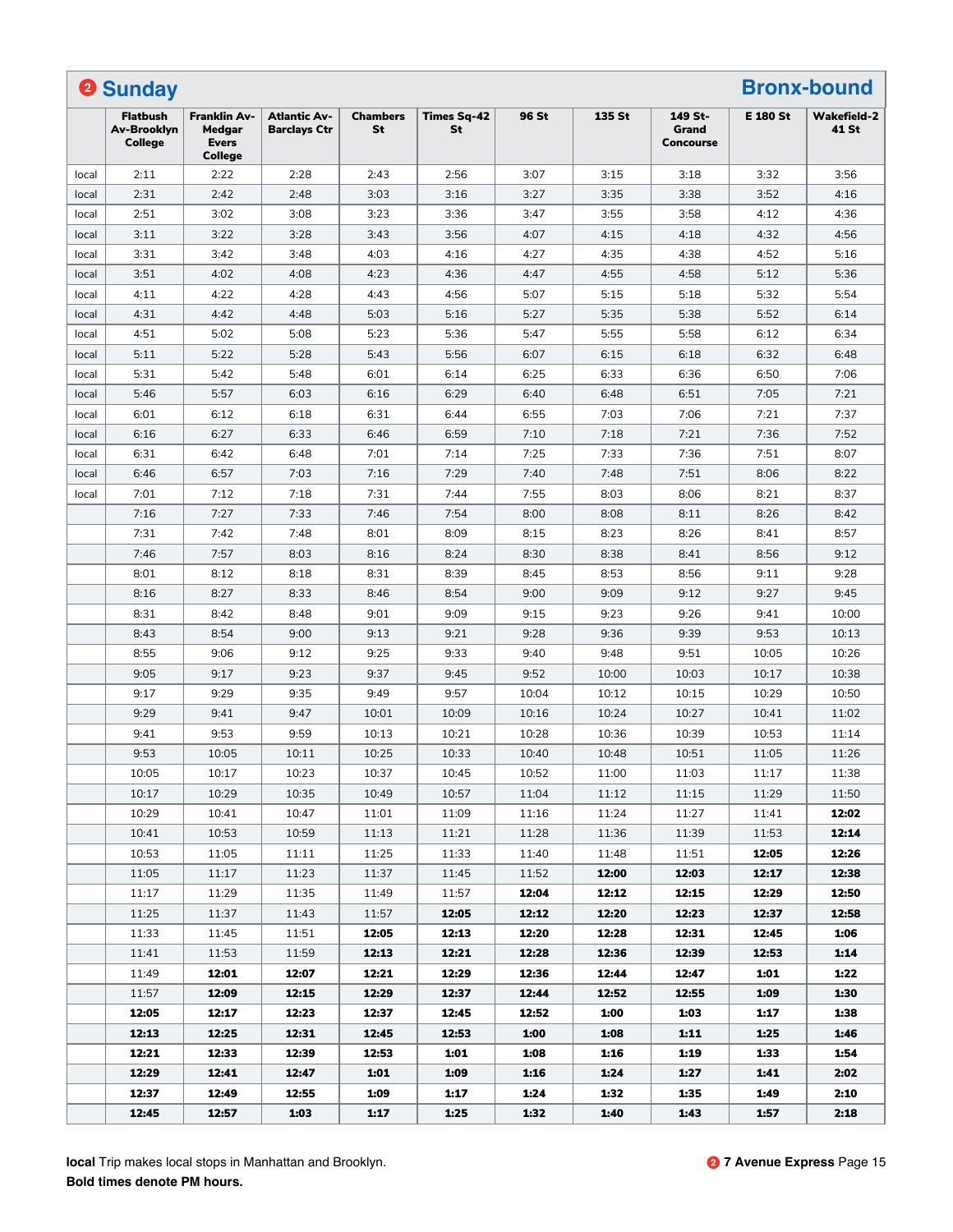| <b>Flatbush</b><br>Av-Brooklyn<br>College | <b>Franklin Av-</b><br>Medgar<br><b>Evers</b><br>College | <b>Atlantic Av-</b><br><b>Barclays Ctr</b> | <b>Chambers</b><br>St | <b>Times Sq-42</b><br>St | 96 St | 135 St | 149 St-<br>Grand<br>Concourse | E 180 St | <b>Wakefield-2</b><br>41 St |
|-------------------------------------------|----------------------------------------------------------|--------------------------------------------|-----------------------|--------------------------|-------|--------|-------------------------------|----------|-----------------------------|
| 12:53                                     | 1:05                                                     | 1:11                                       | 1:25                  | 1:33                     | 1:40  | 1:48   | 1:51                          | 2:05     | 2:26                        |
| 1:01                                      | 1:13                                                     | 1:19                                       | 1:33                  | 1:41                     | 1:48  | 1:56   | 1:59                          | 2:13     | 2:34                        |
| 1:09                                      | 1:21                                                     | 1:27                                       | 1:41                  | 1:49                     | 1:56  | 2:04   | 2:07                          | 2:21     | 2:42                        |
| 1:17                                      | 1:29                                                     | 1:35                                       | 1:49                  | 1:57                     | 2:04  | 2:12   | 2:15                          | 2:29     | 2:50                        |
| 1:25                                      | 1:37                                                     | 1:43                                       | 1:57                  | 2:05                     | 2:12  | 2:20   | 2:23                          | 2:37     | 2:58                        |
| 1:33                                      | 1:45                                                     | 1:51                                       | 2:05                  | 2:13                     | 2:20  | 2:28   | 2:31                          | 2:45     | 3:06                        |
| 1:41                                      | 1:53                                                     | 1:59                                       | 2:13                  | 2:21                     | 2:28  | 2:36   | 2:39                          | 2:53     | 3:14                        |
| 1:49                                      | 2:01                                                     | 2:07                                       | 2:21                  | 2:29                     | 2:36  | 2:44   | 2:47                          | 3:01     | 3:22                        |
| 1:57                                      | 2:09                                                     | 2:15                                       | 2:29                  | 2:37                     | 2:44  | 2:52   | 2:55                          | 3:09     | 3:30                        |
| 2:05                                      | 2:17                                                     | 2:23                                       | 2:37                  | 2:45                     | 2:52  | 3:00   | 3:03                          | 3:17     | 3:38                        |
| 2:13                                      | 2:25                                                     | 2:31                                       | 2:45                  | 2:53                     | 3:00  | 3:08   | 3:11                          | 3:25     | 3:46                        |
| 2:21                                      | 2:33                                                     | 2:39                                       | 2:53                  | 3:01                     | 3:08  | 3:16   | 3:19                          | 3:33     | 3:54                        |
| 2:29                                      | 2:41                                                     | 2:47                                       | 3:01                  | 3:09                     | 3:16  | 3:24   | 3:27                          | 3:41     | 4:02                        |
| 2:37                                      | 2:49                                                     | 2:55                                       | 3:09                  | 3:17                     | 3:24  | 3:32   | 3:35                          | 3:49     | 4:10                        |
| 2:45                                      | 2:57                                                     | 3:03                                       | 3:17                  | 3:25                     | 3:32  | 3:40   | 3:43                          | 3:57     | 4:18                        |
| 2:53                                      | 3:05                                                     | 3:11                                       | 3:25                  | 3:33                     | 3:40  | 3:48   | 3:51                          | 4:05     | 4:26                        |
| 3:01                                      | 3:13                                                     | 3:19                                       | 3:33                  | 3:41                     | 3:48  | 3:56   | 3:59                          | 4:13     | 4:34                        |
| 3:09                                      | 3:21                                                     | 3:27                                       | 3:41                  | 3:49                     | 3:56  | 4:04   | 4:07                          | 4:21     | 4:42                        |
| 3:17                                      | 3:29                                                     | 3:35                                       | 3:49                  | 3:57                     | 4:04  | 4:12   | 4:15                          | 4:29     | 4:50                        |
| 3:25                                      | 3:37                                                     | 3:43                                       | 3:57                  | 4:05                     | 4:12  | 4:20   | 4:23                          | 4:37     | 4:58                        |
| 3:33                                      | 3:45                                                     | 3:51                                       | 4:05                  | 4:13                     | 4:20  | 4:28   | 4:31                          | 4:45     | 5:06                        |
| 3:41                                      | 3:53                                                     | 3:59                                       | 4:13                  | 4:21                     | 4:28  | 4:36   | 4:39                          | 4:53     | 5:14                        |
| 3:49                                      | 4:01                                                     | 4:07                                       | 4:21                  | 4:29                     | 4:36  | 4:44   | 4:47                          | 5:01     | 5:22                        |
| 3:57                                      | 4:09                                                     | 4:15                                       | 4:29                  | 4:37                     | 4:44  | 4:52   | 4:55                          | 5:09     | 5:30                        |
| 4:05                                      | 4:17                                                     | 4:23                                       | 4:37                  | 4:45                     | 4:52  | 5:00   | 5:03                          | 5:17     | 5:38                        |
| 4:13                                      | 4:25                                                     | 4:31                                       | 4:45                  | 4:53                     | 5:00  | 5:08   | 5:11                          | 5:25     | 5:46                        |
| 4:21                                      | 4:33                                                     | 4:39                                       | 4:53                  | 5:01                     | 5:08  | 5:16   | 5:19                          | 5:33     | 5:54                        |
| 4:29                                      | 4:41                                                     | 4:47                                       | 5:01                  | 5:09                     | 5:16  | 5:24   | 5:27                          | 5:41     | 6:02                        |
| 4:37                                      | 4:49                                                     | 4:55                                       | 5:09                  | 5:17                     | 5:24  | 5:32   | 5:35                          | 5:49     | 6:10                        |
| 4:45                                      | 4:57                                                     | 5:03                                       | 5:17                  | 5:25                     | 5:32  | 5:40   | 5:43                          | 5:57     | 6:18                        |
| 4:53                                      | 5:05                                                     | 5:11                                       | 5:25                  | 5:33                     | 5:40  | 5:48   | 5:51                          | 6:05     | 6:26                        |
| 5:01                                      | 5:13                                                     | 5:19                                       | 5:33                  | 5:41                     | 5:48  | 5:56   | 5:59                          | 6:13     | 6:34                        |
| 5:09                                      | 5:21                                                     | 5:27                                       | 5:41                  | 5:49                     | 5:56  | 6:04   | 6:07                          | 6:21     | 6:42                        |
| 5:17                                      | 5:29                                                     | 5:35                                       | 5:49                  | 5:57                     | 6:04  | 6:12   | 6:15                          | 6:29     | 6:49                        |
| 5:25                                      | 5:37                                                     | 5:43                                       | 5:57                  | 6:05                     | 6:12  | 6:20   | 6:23                          | 6:37     | 6:56                        |
| 5:33                                      | 5:45                                                     | 5:51                                       | 6:05                  | 6:13                     | 6:20  | 6:28   | 6:31                          | 6:45     | 7:04                        |
| 5:41                                      | 5:53                                                     | 5:59                                       | 6:13                  | 6:21                     | 6:28  | 6:36   | 6:39                          | 6:53     | 7:11                        |
| 5:49                                      | 6:01                                                     | 6:07                                       | 6:21                  | 6:29                     | 6:36  | 6:44   | 6:47                          | 7:01     | 7:18                        |
| 5:57                                      | 6:09                                                     | 6:15                                       | 6:29                  | 6:37                     | 6:44  | 6:52   | 6:55                          | 7:09     | 7:25                        |
| 6:05                                      | 6:17                                                     | 6:23                                       | 6:37                  | 6:45                     | 6:52  | 7:00   | 7:03                          | 7:17     | 7:33                        |
| 6:13                                      | 6:25                                                     | 6:31                                       | 6:45                  | 6:53                     | 7:00  | 7:08   | 7:11                          | 7:25     | 7:41                        |
| 6:21                                      | 6:33                                                     | 6:39                                       | 6:53                  | 7:01                     | 7:08  | 7:16   | 7:19                          | 7:33     | 7:49                        |
| 6:30                                      | 6:41                                                     | 6:48                                       | 7:01                  | 7:09                     | 7:16  | 7:24   | 7:27                          | 7:42     | 7:58                        |
| 6:42                                      | 6:54                                                     | 7:00                                       | 7:14                  | 7:22                     | 7:29  | 7:37   | 7:40                          | 7:54     | 8:10                        |
| 6:54                                      | 7:06                                                     | 7:12                                       | 7:26                  | 7:34                     | 7:41  | 7:49   | 7:52                          | 8:06     | 8:22                        |
| 7:06                                      | 7:18                                                     | 7:24                                       | 7:38                  | 7:46                     | 7:53  | 8:01   | 8:04                          | 8:18     | 8:34                        |
| 7:18                                      | 7:29                                                     | 7:35                                       | 7:49                  | 7:57                     | 8:04  | 8:12   | 8:15                          | 8:29     | 8:45                        |
| 7:31                                      | 7:42                                                     | 7:48                                       | 8:01                  | 8:09                     | 8:16  | 8:24   | 8:27                          | 8:41     | 8:57                        |
| 7:43                                      | 7:54                                                     | 8:00                                       | 8:13                  | 8:21                     | 8:28  | 8:36   | 8:39                          | 8:53     | 9:09                        |
| 7:55                                      | 8:06                                                     | 8:12                                       | 8:25                  | 8:33                     | 8:40  | 8:48   | 8:51                          | 9:05     | 9:21                        |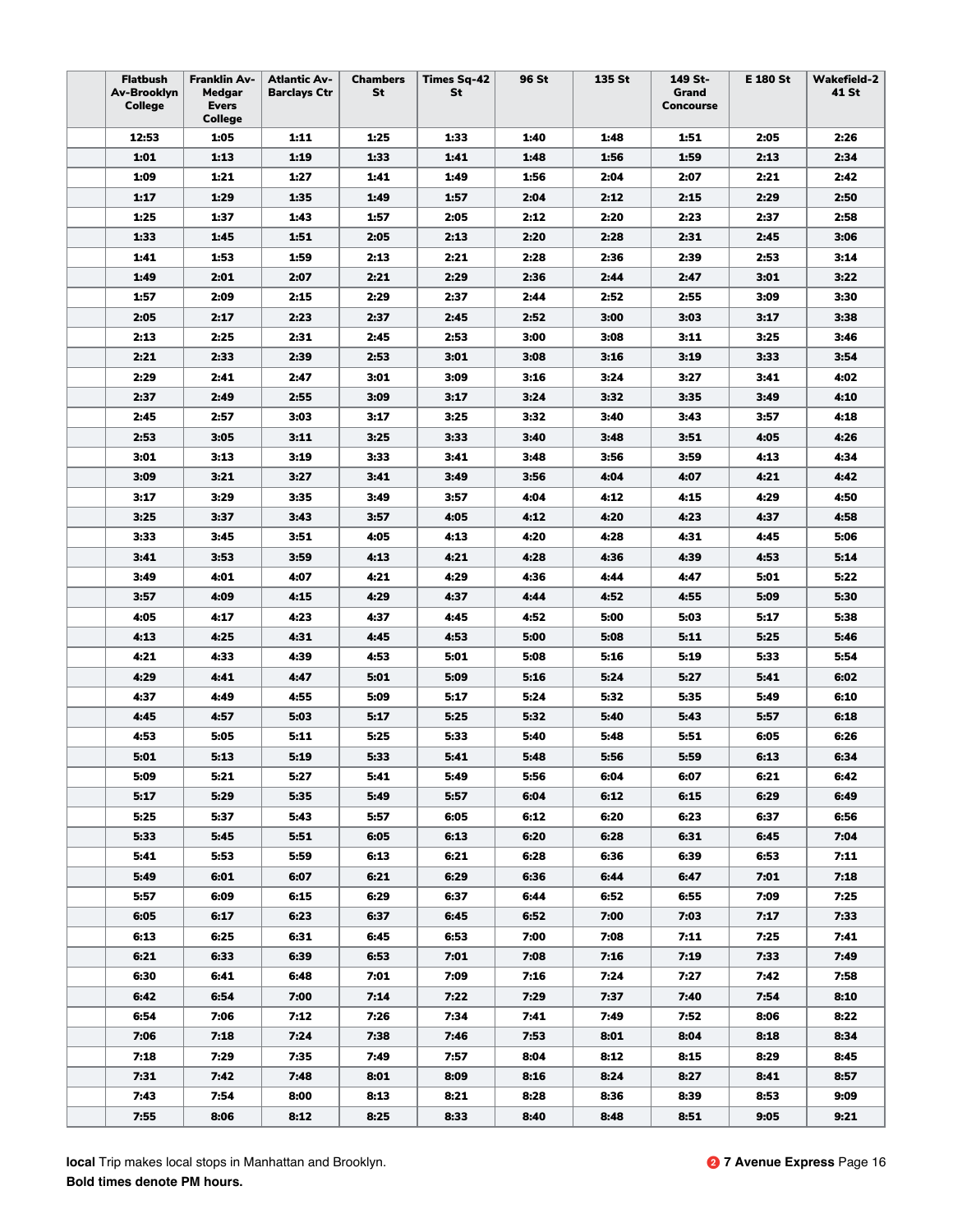|       | <b>Flatbush</b><br>Av-Brooklyn<br>College | <b>Franklin Av-</b><br>Medgar<br><b>Evers</b><br><b>College</b> | <b>Atlantic Av-</b><br><b>Barclays Ctr</b> | <b>Chambers</b><br>St | <b>Times Sq-42</b><br>St | 96 St | 135 St | 149 St-<br>Grand<br><b>Concourse</b> | <b>E 180 St</b> | <b>Wakefield-2</b><br>41 St |
|-------|-------------------------------------------|-----------------------------------------------------------------|--------------------------------------------|-----------------------|--------------------------|-------|--------|--------------------------------------|-----------------|-----------------------------|
|       | 8:07                                      | 8:18                                                            | 8:24                                       | 8:37                  | 8:45                     | 8:52  | 9:00   | 9:03                                 | 9:17            | 9:33                        |
|       | 8:19                                      | 8:30                                                            | 8:36                                       | 8:49                  | 8:57                     | 9:04  | 9:12   | 9:15                                 | 9:29            | 9:45                        |
|       | 8:31                                      | 8:42                                                            | 8:48                                       | 9:01                  | 9:09                     | 9:16  | 9:24   | 9:27                                 | 9:41            | 9:57                        |
|       | 8:43                                      | 8:54                                                            | 9:00                                       | 9:13                  | 9:21                     | 9:28  | 9:36   | 9:39                                 | 9:53            | 10:09                       |
|       | 8:55                                      | 9:06                                                            | 9:12                                       | 9:25                  | 9:33                     | 9:40  | 9:48   | 9:51                                 | 10:05           | 10:21                       |
|       | 9:07                                      | 9:18                                                            | 9:24                                       | 9:37                  | 9:45                     | 9:52  | 10:00  | 10:03                                | 10:17           | 10:33                       |
|       | 9:19                                      | 9:30                                                            | 9:36                                       | 9:49                  | 9:57                     | 10:04 | 10:12  | 10:15                                | 10:29           | 10:45                       |
|       | 9:31                                      | 9:42                                                            | 9:48                                       | 10:01                 | 10:09                    | 10:16 | 10:24  | 10:27                                | 10:41           | 10:57                       |
|       | 9:43                                      | 9:54                                                            | 10:00                                      | 10:13                 | 10:21                    | 10:28 | 10:36  | 10:39                                | 10:53           | 11:09                       |
|       | 9:55                                      | 10:06                                                           | 10:12                                      | 10:25                 | 10:33                    | 10:40 | 10:48  | 10:51                                | 11:05           | 11:21                       |
|       | 10:07                                     | 10:18                                                           | 10:24                                      | 10:37                 | 10:45                    | 10:52 | 11:00  | 11:03                                | 11:17           | 11:33                       |
|       | 10:19                                     | 10:30                                                           | 10:36                                      | 10:49                 | 10:57                    | 11:04 | 11:12  | 11:15                                | 11:29           | 11:45                       |
|       | 10:32                                     | 10:43                                                           | 10:49                                      | 11:02                 | 11:09                    | 11:16 | 11:24  | 11:27                                | 11:41           | 12:05                       |
|       | 10:44                                     | 10:55                                                           | 11:01                                      | 11:14                 | 11:21                    | 11:28 | 11:36  | 11:39                                | 11:53           | 12:17                       |
|       | 10:56                                     | 11:07                                                           | 11:13                                      | 11:26                 | 11:33                    | 11:40 | 11:48  | 11:51                                | 12:05           | 12:29                       |
|       | 11:08                                     | 11:19                                                           | 11:25                                      | 11:38                 | 11:46                    | 11:52 | 12:00  | 12:03                                | 12:17           | 12:41                       |
|       | 11:22                                     | 11:33                                                           | 11:39                                      | 11:54                 | 12:01                    | 12:07 | 12:15  | 12:18                                | 12:32           | 12:56                       |
|       | 11:41                                     | 11:52                                                           | 11:58                                      | 12:13                 | 12:21                    | 12:27 | 12:35  | 12:38                                | 12:52           | 1:16                        |
| local | 11:51                                     | 12:02                                                           | 12:08                                      | 12:23                 | 12:36                    | 12:47 | 12:55  | 12:58                                | 1:12            | 1:38                        |
| local | 12:14                                     | 12:26                                                           | 12:32                                      | 12:46                 | 1:00                     | 1:11  | 1:19   | 1:23                                 | 1:37            | 2:01                        |
| local | 12:33                                     | 12:45                                                           | 12:51                                      | 1:06                  | 1:20                     | 1:31  | 1:39   | 1:42                                 | 1:57            | 2:20                        |
| local | 12:53                                     | 1:05                                                            | 1:11                                       | 1:26                  | 1:40                     | 1:51  | 1:59   | 2:02                                 | 2:17            | 2:40                        |
| local | 1:13                                      | 1:25                                                            | 1:31                                       | 1:46                  | 2:00                     | 2:11  | 2:19   | 2:22                                 | 2:37            | 3:00                        |
| local | 1:33                                      | 1:45                                                            | 1:51                                       | 2:06                  | 2:20                     | 2:31  | 2:39   | 2:42                                 | 2:57            | 3:20                        |
| local | 1:53                                      | 2:05                                                            | 2:11                                       | 2:26                  | 2:40                     | 2:51  | 2:59   | 3:02                                 | 3:17            | 3:40                        |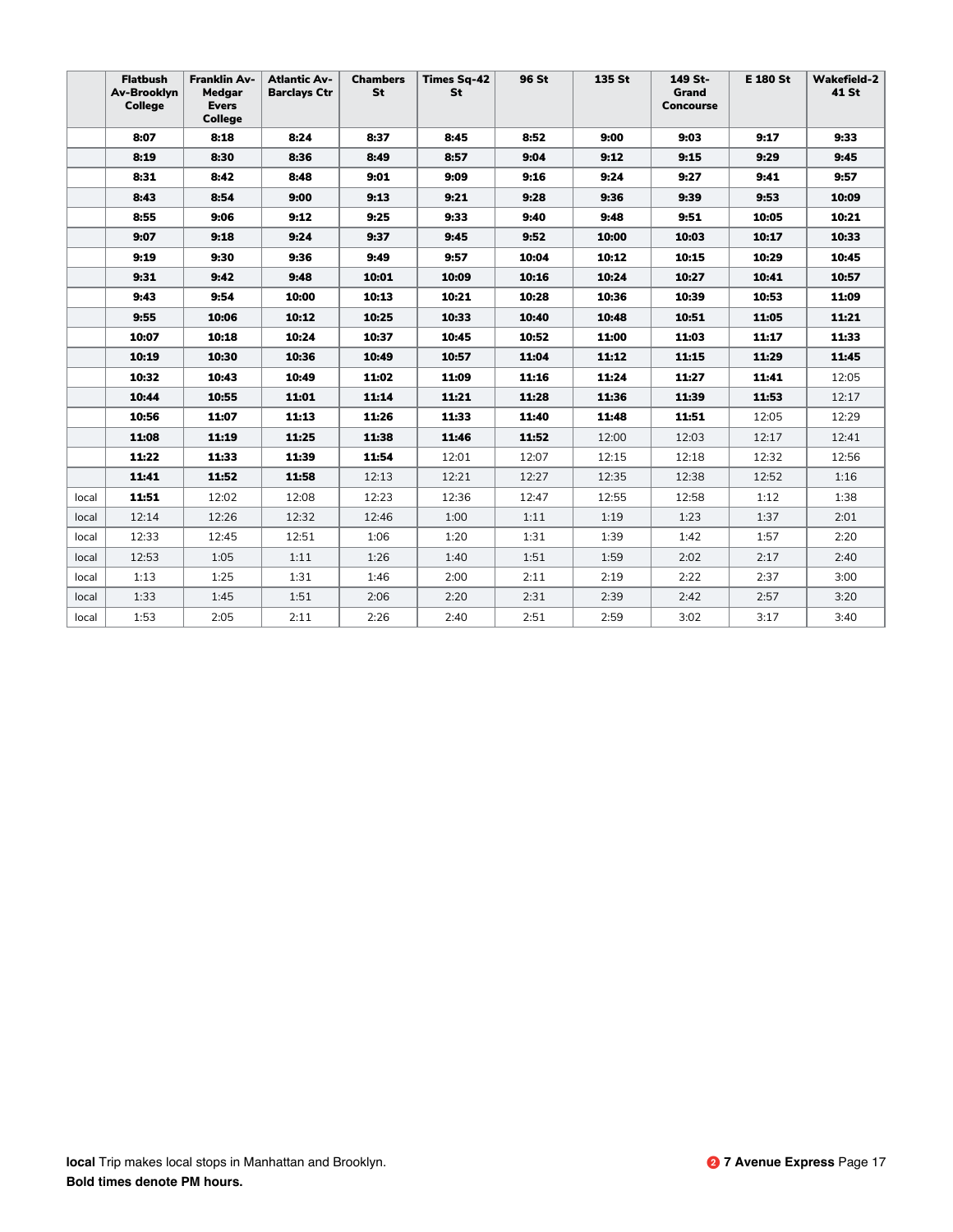|       | <b>2 Sunday</b>             |                  |                 |                               |        |       |                                 |                       |                                           | <b>Brooklyn-bound</b>                                          |                                                      |
|-------|-----------------------------|------------------|-----------------|-------------------------------|--------|-------|---------------------------------|-----------------------|-------------------------------------------|----------------------------------------------------------------|------------------------------------------------------|
|       | <b>Wakefield-</b><br>241 St | <b>Nereid Av</b> | <b>E 180 St</b> | 149 St-<br>Grand<br>Concourse | 135 St | 96 St | <b>Times</b><br><b>Sq-42 St</b> | <b>Chambers</b><br>St | Atlantic<br>Av-<br><b>Barclays</b><br>Ctr | Franklin<br><b>Av-Medgar</b><br><b>Evers</b><br><b>College</b> | <b>Flatbush</b><br>Av-<br><b>Brooklyn</b><br>College |
| local | 12:02                       | 12:04            | 12:17           | 12:31                         | 12:34  | 12:42 | 12:53                           | 1:06                  | 1:21                                      | 1:27                                                           | 1:47                                                 |
| local | 12:22                       | 12:24            | 12:37           | 12:51                         | 12:54  | 1:02  | 1:13                            | 1:26                  | 1:41                                      | 1:47                                                           | 2:07                                                 |
| local | 12:42                       | 12:44            | 12:57           | 1:11                          | 1:14   | 1:22  | 1:33                            | 1:46                  | 2:01                                      | 2:07                                                           | 2:27                                                 |
| local | 1:02                        | 1:04             | 1:17            | 1:31                          | 1:34   | 1:42  | 1:53                            | 2:06                  | 2:21                                      | 2:27                                                           | 2:47                                                 |
| local | 1:22                        | 1:24             | 1:37            | 1:51                          | 1:54   | 2:02  | 2:13                            | 2:26                  | 2:41                                      | 2:47                                                           | 3:07                                                 |
| local | 1:42                        | 1:44             | 1:57            | 2:11                          | 2:14   | 2:22  | 2:33                            | 2:46                  | 3:01                                      | 3:07                                                           | 3:27                                                 |
| local | 2:02                        | 2:04             | 2:17            | 2:31                          | 2:34   | 2:42  | 2:53                            | 3:06                  | 3:21                                      | 3:27                                                           | 3:47                                                 |
| local | 2:22                        | 2:24             | 2:37            | 2:51                          | 2:54   | 3:02  | 3:13                            | 3:26                  | 3:41                                      | 3:47                                                           | 4:07                                                 |
| local | 2:42                        | 2:44             | 2:57            | 3:11                          | 3:14   | 3:22  | 3:33                            | 3:46                  | 4:01                                      | 4:07                                                           | 4:27                                                 |
| local | 3:02                        | 3:04             | 3:17            | 3:31                          | 3:34   | 3:42  | 3:53                            | 4:06                  | 4:21                                      | 4:27                                                           | 4:47                                                 |
| local | 3:22                        | 3:24             | 3:37            | 3:51                          | 3:54   | 4:02  | 4:13                            | 4:26                  | 4:41                                      | 4:47                                                           | 5:05                                                 |
| local | 3:42                        | 3:44             | 3:57            | 4:11                          | 4:14   | 4:22  | 4:33                            | 4:46                  | 5:01                                      | 5:07                                                           | 5:25                                                 |
| local | 4:02                        | 4:04             | 4:17            | 4:31                          | 4:34   | 4:42  | 4:53                            | 5:06                  | 5:21                                      | 5:27                                                           | 5:45                                                 |
| local | 4:22                        | 4:24             | 4:37            | 4:51                          | 4:54   | 5:02  | 5:13                            | 5:26                  | 5:41                                      | 5:47                                                           | 6:05                                                 |
| local | 4:42                        | 4:44             | 4:57            | 5:11                          | 5:14   | 5:22  | 5:33                            | 5:46                  | 6:01                                      | 6:07                                                           | 6:25                                                 |
| local | 5:02                        | 5:04             | 5:17            | 5:31                          | 5:34   | 5:42  | 5:53                            | 6:06                  | 6:21                                      | 6:27                                                           | 6:39                                                 |
| local | 5:18                        | 5:20             | 5:33            | 5:47                          | 5:50   | 5:58  | 6:09                            | 6:22                  | 6:35                                      | 6:41                                                           | 6:53                                                 |
| local | 5:35                        | 5:37             | 5:50            | 6:04                          | 6:07   | 6:15  | 6:26                            | 6:39                  | 6:54                                      | 7:00                                                           | 7:12                                                 |
| local | 5:48                        | 5:50             | 6:03            | 6:18                          | 6:21   | 6:29  | 6:40                            | 6:52                  | 7:08                                      | 7:13                                                           | 7:25                                                 |
| local | 6:04                        | 6:05             | 6:18            | 6:33                          | 6:36   | 6:44  | 6:55                            | 7:08                  | 7:21                                      | 7:27                                                           | 7:39                                                 |
|       | 6:19                        | 6:21             | 6:34            | 6:49                          | 6:52   | 7:00  | 7:07                            | 7:15                  | 7:29                                      | 7:34                                                           | 7:48                                                 |
|       | 6:35                        | 6:36             | 6:50            | 7:05                          | 7:08   | 7:16  | 7:22                            | 7:30                  | 7:44                                      | 7:50                                                           | 8:03                                                 |
|       | 6:50                        | 6:51             | 7:05            | 7:20                          | 7:23   | 7:31  | 7:37                            | 7:45                  | 7:59                                      | 8:05                                                           | 8:18                                                 |
|       | 7:04                        | 7:06             | 7:20            | 7:35                          | 7:38   |       | 7:52                            |                       |                                           | 8:20                                                           | 8:33                                                 |
|       |                             |                  |                 |                               |        | 7:46  |                                 | 8:00                  | 8:14                                      |                                                                |                                                      |
|       | 7:19                        | 7:21             | 7:35            | 7:50                          | 7:53   | 8:01  | 8:07                            | 8:15                  | 8:29                                      | 8:34                                                           | 8:48                                                 |
|       | 7:32                        | 7:34             | 7:48            | 8:03                          | 8:06   | 8:14  | 8:20                            | 8:28                  | 8:42                                      | 8:47                                                           | 8:59                                                 |
|       | 7:44                        | 7:46             | 8:00            | 8:15                          | 8:18   | 8:26  | 8:32                            | 8:40                  | 8:54                                      | 8:59                                                           | 9:11                                                 |
|       | 7:56                        | 7:58             | 8:12            | 8:27                          | 8:30   | 8:38  | 8:44                            | 8:52                  | 9:06                                      | 9:11                                                           | 9:23                                                 |
|       | 8:08                        | 8:09             | 8:23            | 8:38                          | 8:41   | 8:50  | 8:57                            | 9:05                  | 9:18                                      | 9:24                                                           | 9:36                                                 |
|       | 8:20                        | 8:21             | 8:35            | 8:50                          | 8:53   | 9:02  | 9:09                            | 9:17                  | 9:30                                      | 9:36                                                           | 9:48                                                 |
|       | 8:32                        | 8:33             | 8:47            | 9:02                          | 9:05   | 9:14  | 9:21                            | 9:29                  | 9:42                                      | 9:48                                                           | 10:00                                                |
|       | 8:44                        | 8:45             | 8:59            | 9:14                          | 9:17   | 9:26  | 9:33                            | 9:41                  | 9:54                                      | 10:00                                                          | 10:12                                                |
|       | 8:54                        | 8:55             | 9:09            | 9:24                          | 9:27   | 9:36  | 9:43                            | 9:51                  | 10:04                                     | 10:10                                                          | 10:27                                                |
|       | 9:06                        | 9:07             | 9:21            | 9:36                          | 9:39   | 9:48  | 9:55                            | 10:03                 | 10:16                                     | 10:22                                                          | 10:39                                                |
|       | 9:18                        | 9:19             | 9:33            | 9:48                          | 9:51   | 10:00 | 10:07                           | 10:15                 | 10:28                                     | 10:34                                                          | 10:51                                                |
|       | 9:30                        | 9:31             | 9:45            | 10:00                         | 10:03  | 10:12 | 10:19                           | 10:27                 | 10:40                                     | 10:46                                                          | 11:03                                                |
|       | 9:40                        | 9:41             | 9:55            | 10:10                         | 10:13  | 10:22 | 10:29                           | 10:37                 | 10:50                                     | 10:56                                                          | 11:13                                                |
|       | 9:47                        | 9:49             | 10:03           | 10:18                         | 10:21  | 10:29 | 10:36                           | 10:44                 | 10:58                                     | 11:03                                                          | 11:20                                                |
|       | 9:55                        | 9:57             | 10:11           | 10:26                         | 10:29  | 10:37 | 10:44                           | 10:52                 | 11:06                                     | 11:11                                                          | 11:28                                                |
|       | 10:04                       | 10:06            | 10:20           | 10:35                         | 10:38  | 10:46 | 10:53                           | 11:01                 | 11:15                                     | 11:20                                                          | 11:37                                                |
|       | 10:11                       | 10:13            | 10:27           | 10:42                         | 10:45  | 10:53 | 11:00                           | 11:08                 | 11:22                                     | 11:27                                                          | 11:44                                                |
|       | 10:19                       | 10:21            | 10:35           | 10:50                         | 10:53  | 11:01 | 11:08                           | 11:16                 | 11:30                                     | 11:35                                                          | 11:52                                                |
|       | 10:27                       | 10:29            | 10:43           | 10:58                         | 11:01  | 11:09 | 11:16                           | 11:24                 | 11:38                                     | 11:43                                                          | 12:00                                                |
|       | 10:35                       | 10:37            | 10:51           | 11:06                         | 11:09  | 11:17 | 11:24                           | 11:32                 | 11:46                                     | 11:51                                                          | 12:08                                                |
|       | 10:43                       | 10:45            | 10:59           | 11:14                         | 11:17  | 11:25 | 11:32                           | 11:40                 | 11:54                                     | 11:59                                                          | 12:16                                                |
|       | 10:52                       | 10:53            | 11:07           | 11:22                         | 11:25  | 11:34 | 11:41                           | 11:49                 | 12:02                                     | 12:08                                                          | 12:25                                                |
|       | 10:59                       | 11:01            | 11:15           | 11:30                         | 11:33  | 11:41 | 11:48                           | 11:56                 | 12:10                                     | 12:15                                                          | 12:32                                                |
|       | 11:07                       | 11:09            | 11:23           | 11:38                         | 11:41  | 11:49 | 11:56                           | 12:04                 | 12:18                                     | 12:23                                                          | 12:40                                                |
|       | 11:15                       | 11:17            | 11:31           | 11:46                         | 11:49  | 11:57 | 12:04                           | 12:12                 | 12:26                                     | 12:31                                                          | 12:48                                                |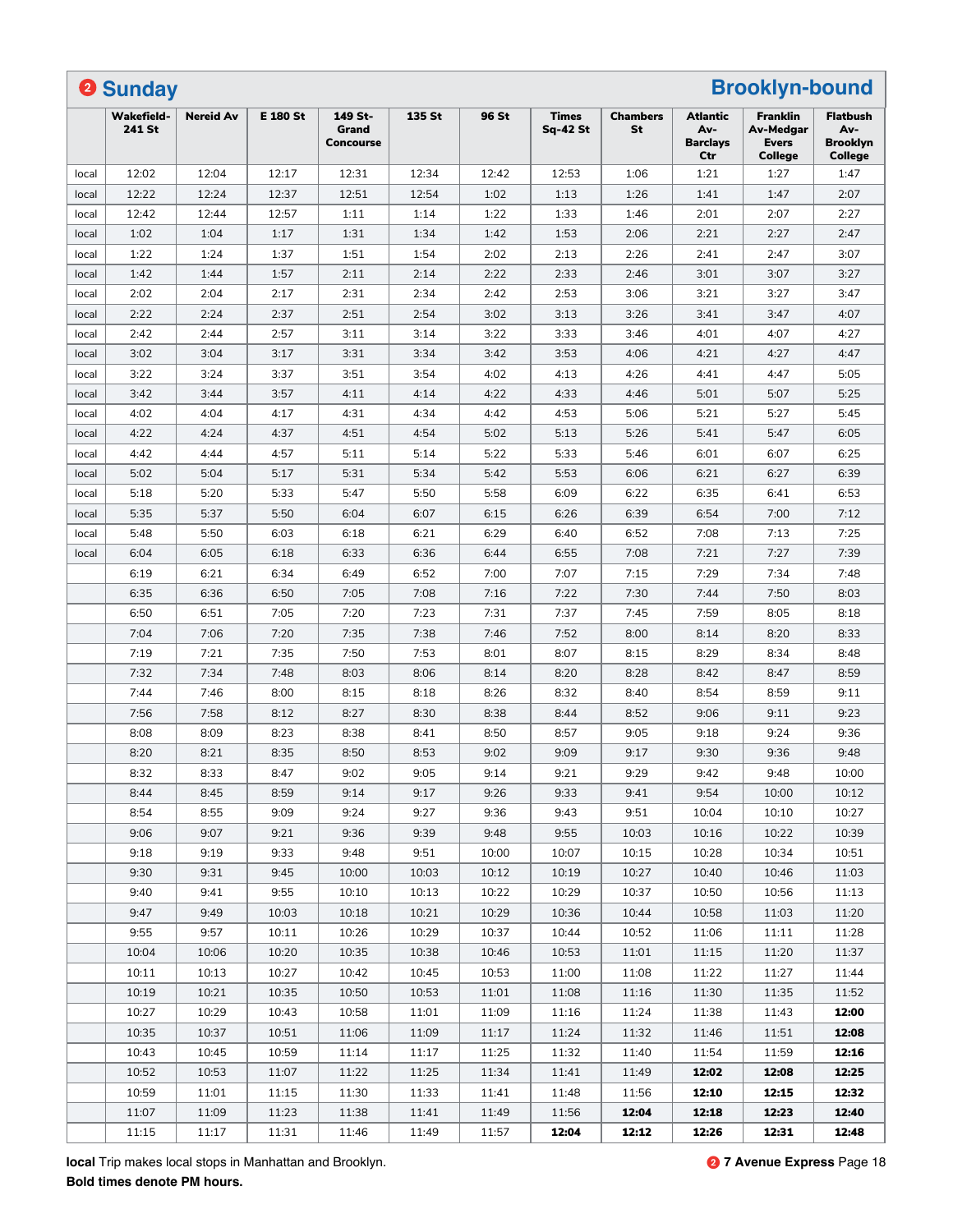| Ctr<br><b>College</b><br>College<br>11:25<br>11:23<br>11:39<br>11:54<br>11:57<br>12:05<br>12:12<br>12:20<br>12:34<br>12:39<br>12:56<br>11:31<br>11:33<br>12:02<br>12:13<br>12:20<br>12:28<br>1:04<br>11:47<br>12:05<br>12:42<br>12:47<br>12:13<br>12:22<br>12:29<br>12:37<br>12:56<br>1:13<br>11:40<br>11:41<br>11:55<br>12:10<br>12:50<br>12:29<br>1:20<br>12:03<br>12:18<br>12:21<br>12:36<br>12:44<br>12:58<br>1:03<br>11:47<br>11:49<br>1:29<br>11:56<br>11:57<br>12:11<br>12:26<br>12:29<br>12:38<br>12:45<br>12:53<br>1:06<br>1:12<br>12:04<br>12:05<br>12:19<br>12:34<br>12:37<br>12:53<br>1:01<br>1:20<br>1:37<br>12:46<br>1:14<br>12:11<br>12:13<br>12:27<br>12:42<br>12:45<br>12:53<br>1:00<br>1:08<br>1:22<br>1:28<br>1:45<br>12:20<br>12:21<br>12:35<br>12:50<br>12:53<br>1:02<br>1:09<br>1:17<br>1:31<br>1:37<br>1:54<br>12:29<br>12:58<br>1:10<br>2:02<br>12:28<br>12:43<br>1:01<br>1:17<br>1:25<br>1:39<br>1:45<br>2:09<br>12:35<br>12:37<br>12:51<br>1:06<br>1:09<br>1:17<br>1:24<br>1:32<br>1:46<br>1:52<br>1:26<br>2:18<br>12:44<br>12:45<br>12:59<br>1:14<br>1:17<br>1:33<br>1:41<br>1:55<br>2:01<br>12:52<br>12:53<br>1:22<br>1:25<br>1:34<br>2:09<br>2:26<br>1:07<br>1:41<br>1:49<br>2:03<br>12:59<br>1:01<br>1:30<br>2:33<br>1:15<br>1:33<br>1:41<br>1:48<br>1:56<br>2:10<br>2:16<br>1:08<br>1:50<br>1:09<br>1:23<br>1:38<br>1:41<br>1:57<br>2:05<br>2:19<br>2:25<br>2:42<br>2:50<br>1:16<br>1:17<br>1:31<br>1:46<br>1:58<br>2:05<br>2:13<br>2:27<br>2:33<br>1:49<br>2:05<br>2:57<br>1:23<br>1:25<br>1:39<br>1:54<br>1:57<br>2:12<br>2:20<br>2:34<br>2:40<br>1:32<br>1:33<br>1:47<br>2:02<br>2:05<br>2:14<br>2:21<br>2:29<br>2:43<br>2:49<br>3:06<br>2:22<br>2:29<br>3:14<br>1:40<br>1:41<br>1:55<br>2:10<br>2:13<br>2:37<br>2:51<br>2:57<br>1:47<br>1:49<br>2:03<br>2:18<br>2:21<br>2:29<br>2:36<br>2:44<br>2:58<br>3:04<br>3:21<br>2:29<br>2:38<br>3:30<br>1:56<br>1:57<br>2:11<br>2:26<br>2:45<br>2:53<br>3:07<br>3:13<br>2:04<br>2:05<br>2:19<br>2:34<br>2:37<br>2:46<br>2:53<br>3:01<br>3:15<br>3:21<br>3:38<br>2:11<br>2:13<br>2:27<br>2:42<br>2:53<br>3:00<br>3:22<br>3:28<br>3:45<br>2:45<br>3:08<br>2:20<br>2:21<br>2:35<br>2:50<br>2:53<br>3:02<br>3:09<br>3:17<br>3:31<br>3:37<br>3:54<br>2:58<br>2:28<br>2:29<br>2:43<br>3:01<br>3:10<br>3:25<br>3:39<br>3:45<br>4:02<br>3:17<br>2:35<br>2:37<br>3:32<br>4:09<br>2:51<br>3:06<br>3:09<br>3:17<br>3:24<br>3:46<br>3:52<br>2:44<br>2:45<br>2:59<br>3:14<br>3:17<br>3:26<br>3:33<br>3:41<br>3:55<br>4:01<br>4:18<br>3:22<br>3:25<br>3:34<br>4:26<br>2:52<br>2:53<br>3:07<br>3:41<br>3:49<br>4:03<br>4:09<br>2:59<br>3:01<br>3:15<br>3:30<br>3:33<br>3:41<br>3:48<br>3:56<br>4:10<br>4:16<br>4:33<br>3:08<br>3:09<br>3:23<br>3:38<br>3:50<br>3:57<br>4:05<br>4:19<br>4:25<br>4:42<br>3:41<br>3:16<br>3:17<br>3:31<br>3:46<br>3:49<br>3:58<br>4:05<br>4:13<br>4:27<br>4:33<br>4:50<br>3:23<br>3:25<br>3:39<br>3:54<br>3:57<br>4:05<br>4:12<br>4:20<br>4:34<br>4:40<br>4:57<br>3:32<br>4:14<br>4:21<br>4:29<br>5:06<br>3:33<br>3:47<br>4:02<br>4:05<br>4:43<br>4:49<br>3:40<br>3:55<br>4:10<br>4:13<br>4:22<br>4:37<br>4:51<br>4:57<br>5:14<br>3:41<br>4:29<br>3:47<br>3:48<br>4:20<br>4:29<br>4:58<br>5:04<br>5:21<br>4:02<br>4:17<br>4:36<br>4:44<br>5:30<br>3:56<br>3:57<br>4:11<br>4:26<br>4:29<br>4:38<br>4:45<br>4:53<br>5:07<br>5:13<br>5:38<br>4:04<br>4:05<br>4:19<br>4:34<br>4:38<br>4:46<br>4:53<br>5:01<br>5:15<br>5:21<br>4:11<br>4:13<br>4:27<br>4:42<br>4:45<br>4:53<br>5:00<br>5:08<br>5:22<br>5:28<br>5:45<br>4:20<br>4:21<br>4:50<br>4:53<br>5:02<br>5:31<br>5:54<br>4:35<br>5:09<br>5:17<br>5:37<br>4:28<br>4:29<br>4:58<br>5:10<br>5:39<br>6:02<br>4:43<br>5:01<br>5:17<br>5:25<br>5:45 | <b>Wakefield-</b><br>241 St | <b>Nereid Av</b> | E 180 St | 149 St-<br>Grand<br>Concourse | 135 St | 96 St | <b>Times</b><br>Sq-42 St | <b>Chambers</b><br>St | Atlantic<br>Av-<br><b>Barclays</b> | Franklin<br>Av-Medgar<br><b>Evers</b> | <b>Flatbush</b><br>Av-<br><b>Brooklyn</b> |
|-----------------------------------------------------------------------------------------------------------------------------------------------------------------------------------------------------------------------------------------------------------------------------------------------------------------------------------------------------------------------------------------------------------------------------------------------------------------------------------------------------------------------------------------------------------------------------------------------------------------------------------------------------------------------------------------------------------------------------------------------------------------------------------------------------------------------------------------------------------------------------------------------------------------------------------------------------------------------------------------------------------------------------------------------------------------------------------------------------------------------------------------------------------------------------------------------------------------------------------------------------------------------------------------------------------------------------------------------------------------------------------------------------------------------------------------------------------------------------------------------------------------------------------------------------------------------------------------------------------------------------------------------------------------------------------------------------------------------------------------------------------------------------------------------------------------------------------------------------------------------------------------------------------------------------------------------------------------------------------------------------------------------------------------------------------------------------------------------------------------------------------------------------------------------------------------------------------------------------------------------------------------------------------------------------------------------------------------------------------------------------------------------------------------------------------------------------------------------------------------------------------------------------------------------------------------------------------------------------------------------------------------------------------------------------------------------------------------------------------------------------------------------------------------------------------------------------------------------------------------------------------------------------------------------------------------------------------------------------------------------------------------------------------------------------------------------------------------------------------------------------------------------------------------------------------------------------------------------------------------------------------------------------------------------------------------------------------------------------------------------------------------------------------------------------------------------------------------------------------------------------------------------------------------------------------------------------------------------------------------------------------------------------------------------------------------|-----------------------------|------------------|----------|-------------------------------|--------|-------|--------------------------|-----------------------|------------------------------------|---------------------------------------|-------------------------------------------|
|                                                                                                                                                                                                                                                                                                                                                                                                                                                                                                                                                                                                                                                                                                                                                                                                                                                                                                                                                                                                                                                                                                                                                                                                                                                                                                                                                                                                                                                                                                                                                                                                                                                                                                                                                                                                                                                                                                                                                                                                                                                                                                                                                                                                                                                                                                                                                                                                                                                                                                                                                                                                                                                                                                                                                                                                                                                                                                                                                                                                                                                                                                                                                                                                                                                                                                                                                                                                                                                                                                                                                                                                                                                                                         |                             |                  |          |                               |        |       |                          |                       |                                    |                                       |                                           |
|                                                                                                                                                                                                                                                                                                                                                                                                                                                                                                                                                                                                                                                                                                                                                                                                                                                                                                                                                                                                                                                                                                                                                                                                                                                                                                                                                                                                                                                                                                                                                                                                                                                                                                                                                                                                                                                                                                                                                                                                                                                                                                                                                                                                                                                                                                                                                                                                                                                                                                                                                                                                                                                                                                                                                                                                                                                                                                                                                                                                                                                                                                                                                                                                                                                                                                                                                                                                                                                                                                                                                                                                                                                                                         |                             |                  |          |                               |        |       |                          |                       |                                    |                                       |                                           |
|                                                                                                                                                                                                                                                                                                                                                                                                                                                                                                                                                                                                                                                                                                                                                                                                                                                                                                                                                                                                                                                                                                                                                                                                                                                                                                                                                                                                                                                                                                                                                                                                                                                                                                                                                                                                                                                                                                                                                                                                                                                                                                                                                                                                                                                                                                                                                                                                                                                                                                                                                                                                                                                                                                                                                                                                                                                                                                                                                                                                                                                                                                                                                                                                                                                                                                                                                                                                                                                                                                                                                                                                                                                                                         |                             |                  |          |                               |        |       |                          |                       |                                    |                                       |                                           |
|                                                                                                                                                                                                                                                                                                                                                                                                                                                                                                                                                                                                                                                                                                                                                                                                                                                                                                                                                                                                                                                                                                                                                                                                                                                                                                                                                                                                                                                                                                                                                                                                                                                                                                                                                                                                                                                                                                                                                                                                                                                                                                                                                                                                                                                                                                                                                                                                                                                                                                                                                                                                                                                                                                                                                                                                                                                                                                                                                                                                                                                                                                                                                                                                                                                                                                                                                                                                                                                                                                                                                                                                                                                                                         |                             |                  |          |                               |        |       |                          |                       |                                    |                                       |                                           |
|                                                                                                                                                                                                                                                                                                                                                                                                                                                                                                                                                                                                                                                                                                                                                                                                                                                                                                                                                                                                                                                                                                                                                                                                                                                                                                                                                                                                                                                                                                                                                                                                                                                                                                                                                                                                                                                                                                                                                                                                                                                                                                                                                                                                                                                                                                                                                                                                                                                                                                                                                                                                                                                                                                                                                                                                                                                                                                                                                                                                                                                                                                                                                                                                                                                                                                                                                                                                                                                                                                                                                                                                                                                                                         |                             |                  |          |                               |        |       |                          |                       |                                    |                                       |                                           |
|                                                                                                                                                                                                                                                                                                                                                                                                                                                                                                                                                                                                                                                                                                                                                                                                                                                                                                                                                                                                                                                                                                                                                                                                                                                                                                                                                                                                                                                                                                                                                                                                                                                                                                                                                                                                                                                                                                                                                                                                                                                                                                                                                                                                                                                                                                                                                                                                                                                                                                                                                                                                                                                                                                                                                                                                                                                                                                                                                                                                                                                                                                                                                                                                                                                                                                                                                                                                                                                                                                                                                                                                                                                                                         |                             |                  |          |                               |        |       |                          |                       |                                    |                                       |                                           |
|                                                                                                                                                                                                                                                                                                                                                                                                                                                                                                                                                                                                                                                                                                                                                                                                                                                                                                                                                                                                                                                                                                                                                                                                                                                                                                                                                                                                                                                                                                                                                                                                                                                                                                                                                                                                                                                                                                                                                                                                                                                                                                                                                                                                                                                                                                                                                                                                                                                                                                                                                                                                                                                                                                                                                                                                                                                                                                                                                                                                                                                                                                                                                                                                                                                                                                                                                                                                                                                                                                                                                                                                                                                                                         |                             |                  |          |                               |        |       |                          |                       |                                    |                                       |                                           |
|                                                                                                                                                                                                                                                                                                                                                                                                                                                                                                                                                                                                                                                                                                                                                                                                                                                                                                                                                                                                                                                                                                                                                                                                                                                                                                                                                                                                                                                                                                                                                                                                                                                                                                                                                                                                                                                                                                                                                                                                                                                                                                                                                                                                                                                                                                                                                                                                                                                                                                                                                                                                                                                                                                                                                                                                                                                                                                                                                                                                                                                                                                                                                                                                                                                                                                                                                                                                                                                                                                                                                                                                                                                                                         |                             |                  |          |                               |        |       |                          |                       |                                    |                                       |                                           |
|                                                                                                                                                                                                                                                                                                                                                                                                                                                                                                                                                                                                                                                                                                                                                                                                                                                                                                                                                                                                                                                                                                                                                                                                                                                                                                                                                                                                                                                                                                                                                                                                                                                                                                                                                                                                                                                                                                                                                                                                                                                                                                                                                                                                                                                                                                                                                                                                                                                                                                                                                                                                                                                                                                                                                                                                                                                                                                                                                                                                                                                                                                                                                                                                                                                                                                                                                                                                                                                                                                                                                                                                                                                                                         |                             |                  |          |                               |        |       |                          |                       |                                    |                                       |                                           |
|                                                                                                                                                                                                                                                                                                                                                                                                                                                                                                                                                                                                                                                                                                                                                                                                                                                                                                                                                                                                                                                                                                                                                                                                                                                                                                                                                                                                                                                                                                                                                                                                                                                                                                                                                                                                                                                                                                                                                                                                                                                                                                                                                                                                                                                                                                                                                                                                                                                                                                                                                                                                                                                                                                                                                                                                                                                                                                                                                                                                                                                                                                                                                                                                                                                                                                                                                                                                                                                                                                                                                                                                                                                                                         |                             |                  |          |                               |        |       |                          |                       |                                    |                                       |                                           |
|                                                                                                                                                                                                                                                                                                                                                                                                                                                                                                                                                                                                                                                                                                                                                                                                                                                                                                                                                                                                                                                                                                                                                                                                                                                                                                                                                                                                                                                                                                                                                                                                                                                                                                                                                                                                                                                                                                                                                                                                                                                                                                                                                                                                                                                                                                                                                                                                                                                                                                                                                                                                                                                                                                                                                                                                                                                                                                                                                                                                                                                                                                                                                                                                                                                                                                                                                                                                                                                                                                                                                                                                                                                                                         |                             |                  |          |                               |        |       |                          |                       |                                    |                                       |                                           |
|                                                                                                                                                                                                                                                                                                                                                                                                                                                                                                                                                                                                                                                                                                                                                                                                                                                                                                                                                                                                                                                                                                                                                                                                                                                                                                                                                                                                                                                                                                                                                                                                                                                                                                                                                                                                                                                                                                                                                                                                                                                                                                                                                                                                                                                                                                                                                                                                                                                                                                                                                                                                                                                                                                                                                                                                                                                                                                                                                                                                                                                                                                                                                                                                                                                                                                                                                                                                                                                                                                                                                                                                                                                                                         |                             |                  |          |                               |        |       |                          |                       |                                    |                                       |                                           |
|                                                                                                                                                                                                                                                                                                                                                                                                                                                                                                                                                                                                                                                                                                                                                                                                                                                                                                                                                                                                                                                                                                                                                                                                                                                                                                                                                                                                                                                                                                                                                                                                                                                                                                                                                                                                                                                                                                                                                                                                                                                                                                                                                                                                                                                                                                                                                                                                                                                                                                                                                                                                                                                                                                                                                                                                                                                                                                                                                                                                                                                                                                                                                                                                                                                                                                                                                                                                                                                                                                                                                                                                                                                                                         |                             |                  |          |                               |        |       |                          |                       |                                    |                                       |                                           |
|                                                                                                                                                                                                                                                                                                                                                                                                                                                                                                                                                                                                                                                                                                                                                                                                                                                                                                                                                                                                                                                                                                                                                                                                                                                                                                                                                                                                                                                                                                                                                                                                                                                                                                                                                                                                                                                                                                                                                                                                                                                                                                                                                                                                                                                                                                                                                                                                                                                                                                                                                                                                                                                                                                                                                                                                                                                                                                                                                                                                                                                                                                                                                                                                                                                                                                                                                                                                                                                                                                                                                                                                                                                                                         |                             |                  |          |                               |        |       |                          |                       |                                    |                                       |                                           |
|                                                                                                                                                                                                                                                                                                                                                                                                                                                                                                                                                                                                                                                                                                                                                                                                                                                                                                                                                                                                                                                                                                                                                                                                                                                                                                                                                                                                                                                                                                                                                                                                                                                                                                                                                                                                                                                                                                                                                                                                                                                                                                                                                                                                                                                                                                                                                                                                                                                                                                                                                                                                                                                                                                                                                                                                                                                                                                                                                                                                                                                                                                                                                                                                                                                                                                                                                                                                                                                                                                                                                                                                                                                                                         |                             |                  |          |                               |        |       |                          |                       |                                    |                                       |                                           |
|                                                                                                                                                                                                                                                                                                                                                                                                                                                                                                                                                                                                                                                                                                                                                                                                                                                                                                                                                                                                                                                                                                                                                                                                                                                                                                                                                                                                                                                                                                                                                                                                                                                                                                                                                                                                                                                                                                                                                                                                                                                                                                                                                                                                                                                                                                                                                                                                                                                                                                                                                                                                                                                                                                                                                                                                                                                                                                                                                                                                                                                                                                                                                                                                                                                                                                                                                                                                                                                                                                                                                                                                                                                                                         |                             |                  |          |                               |        |       |                          |                       |                                    |                                       |                                           |
|                                                                                                                                                                                                                                                                                                                                                                                                                                                                                                                                                                                                                                                                                                                                                                                                                                                                                                                                                                                                                                                                                                                                                                                                                                                                                                                                                                                                                                                                                                                                                                                                                                                                                                                                                                                                                                                                                                                                                                                                                                                                                                                                                                                                                                                                                                                                                                                                                                                                                                                                                                                                                                                                                                                                                                                                                                                                                                                                                                                                                                                                                                                                                                                                                                                                                                                                                                                                                                                                                                                                                                                                                                                                                         |                             |                  |          |                               |        |       |                          |                       |                                    |                                       |                                           |
|                                                                                                                                                                                                                                                                                                                                                                                                                                                                                                                                                                                                                                                                                                                                                                                                                                                                                                                                                                                                                                                                                                                                                                                                                                                                                                                                                                                                                                                                                                                                                                                                                                                                                                                                                                                                                                                                                                                                                                                                                                                                                                                                                                                                                                                                                                                                                                                                                                                                                                                                                                                                                                                                                                                                                                                                                                                                                                                                                                                                                                                                                                                                                                                                                                                                                                                                                                                                                                                                                                                                                                                                                                                                                         |                             |                  |          |                               |        |       |                          |                       |                                    |                                       |                                           |
|                                                                                                                                                                                                                                                                                                                                                                                                                                                                                                                                                                                                                                                                                                                                                                                                                                                                                                                                                                                                                                                                                                                                                                                                                                                                                                                                                                                                                                                                                                                                                                                                                                                                                                                                                                                                                                                                                                                                                                                                                                                                                                                                                                                                                                                                                                                                                                                                                                                                                                                                                                                                                                                                                                                                                                                                                                                                                                                                                                                                                                                                                                                                                                                                                                                                                                                                                                                                                                                                                                                                                                                                                                                                                         |                             |                  |          |                               |        |       |                          |                       |                                    |                                       |                                           |
|                                                                                                                                                                                                                                                                                                                                                                                                                                                                                                                                                                                                                                                                                                                                                                                                                                                                                                                                                                                                                                                                                                                                                                                                                                                                                                                                                                                                                                                                                                                                                                                                                                                                                                                                                                                                                                                                                                                                                                                                                                                                                                                                                                                                                                                                                                                                                                                                                                                                                                                                                                                                                                                                                                                                                                                                                                                                                                                                                                                                                                                                                                                                                                                                                                                                                                                                                                                                                                                                                                                                                                                                                                                                                         |                             |                  |          |                               |        |       |                          |                       |                                    |                                       |                                           |
|                                                                                                                                                                                                                                                                                                                                                                                                                                                                                                                                                                                                                                                                                                                                                                                                                                                                                                                                                                                                                                                                                                                                                                                                                                                                                                                                                                                                                                                                                                                                                                                                                                                                                                                                                                                                                                                                                                                                                                                                                                                                                                                                                                                                                                                                                                                                                                                                                                                                                                                                                                                                                                                                                                                                                                                                                                                                                                                                                                                                                                                                                                                                                                                                                                                                                                                                                                                                                                                                                                                                                                                                                                                                                         |                             |                  |          |                               |        |       |                          |                       |                                    |                                       |                                           |
|                                                                                                                                                                                                                                                                                                                                                                                                                                                                                                                                                                                                                                                                                                                                                                                                                                                                                                                                                                                                                                                                                                                                                                                                                                                                                                                                                                                                                                                                                                                                                                                                                                                                                                                                                                                                                                                                                                                                                                                                                                                                                                                                                                                                                                                                                                                                                                                                                                                                                                                                                                                                                                                                                                                                                                                                                                                                                                                                                                                                                                                                                                                                                                                                                                                                                                                                                                                                                                                                                                                                                                                                                                                                                         |                             |                  |          |                               |        |       |                          |                       |                                    |                                       |                                           |
|                                                                                                                                                                                                                                                                                                                                                                                                                                                                                                                                                                                                                                                                                                                                                                                                                                                                                                                                                                                                                                                                                                                                                                                                                                                                                                                                                                                                                                                                                                                                                                                                                                                                                                                                                                                                                                                                                                                                                                                                                                                                                                                                                                                                                                                                                                                                                                                                                                                                                                                                                                                                                                                                                                                                                                                                                                                                                                                                                                                                                                                                                                                                                                                                                                                                                                                                                                                                                                                                                                                                                                                                                                                                                         |                             |                  |          |                               |        |       |                          |                       |                                    |                                       |                                           |
|                                                                                                                                                                                                                                                                                                                                                                                                                                                                                                                                                                                                                                                                                                                                                                                                                                                                                                                                                                                                                                                                                                                                                                                                                                                                                                                                                                                                                                                                                                                                                                                                                                                                                                                                                                                                                                                                                                                                                                                                                                                                                                                                                                                                                                                                                                                                                                                                                                                                                                                                                                                                                                                                                                                                                                                                                                                                                                                                                                                                                                                                                                                                                                                                                                                                                                                                                                                                                                                                                                                                                                                                                                                                                         |                             |                  |          |                               |        |       |                          |                       |                                    |                                       |                                           |
|                                                                                                                                                                                                                                                                                                                                                                                                                                                                                                                                                                                                                                                                                                                                                                                                                                                                                                                                                                                                                                                                                                                                                                                                                                                                                                                                                                                                                                                                                                                                                                                                                                                                                                                                                                                                                                                                                                                                                                                                                                                                                                                                                                                                                                                                                                                                                                                                                                                                                                                                                                                                                                                                                                                                                                                                                                                                                                                                                                                                                                                                                                                                                                                                                                                                                                                                                                                                                                                                                                                                                                                                                                                                                         |                             |                  |          |                               |        |       |                          |                       |                                    |                                       |                                           |
|                                                                                                                                                                                                                                                                                                                                                                                                                                                                                                                                                                                                                                                                                                                                                                                                                                                                                                                                                                                                                                                                                                                                                                                                                                                                                                                                                                                                                                                                                                                                                                                                                                                                                                                                                                                                                                                                                                                                                                                                                                                                                                                                                                                                                                                                                                                                                                                                                                                                                                                                                                                                                                                                                                                                                                                                                                                                                                                                                                                                                                                                                                                                                                                                                                                                                                                                                                                                                                                                                                                                                                                                                                                                                         |                             |                  |          |                               |        |       |                          |                       |                                    |                                       |                                           |
|                                                                                                                                                                                                                                                                                                                                                                                                                                                                                                                                                                                                                                                                                                                                                                                                                                                                                                                                                                                                                                                                                                                                                                                                                                                                                                                                                                                                                                                                                                                                                                                                                                                                                                                                                                                                                                                                                                                                                                                                                                                                                                                                                                                                                                                                                                                                                                                                                                                                                                                                                                                                                                                                                                                                                                                                                                                                                                                                                                                                                                                                                                                                                                                                                                                                                                                                                                                                                                                                                                                                                                                                                                                                                         |                             |                  |          |                               |        |       |                          |                       |                                    |                                       |                                           |
|                                                                                                                                                                                                                                                                                                                                                                                                                                                                                                                                                                                                                                                                                                                                                                                                                                                                                                                                                                                                                                                                                                                                                                                                                                                                                                                                                                                                                                                                                                                                                                                                                                                                                                                                                                                                                                                                                                                                                                                                                                                                                                                                                                                                                                                                                                                                                                                                                                                                                                                                                                                                                                                                                                                                                                                                                                                                                                                                                                                                                                                                                                                                                                                                                                                                                                                                                                                                                                                                                                                                                                                                                                                                                         |                             |                  |          |                               |        |       |                          |                       |                                    |                                       |                                           |
|                                                                                                                                                                                                                                                                                                                                                                                                                                                                                                                                                                                                                                                                                                                                                                                                                                                                                                                                                                                                                                                                                                                                                                                                                                                                                                                                                                                                                                                                                                                                                                                                                                                                                                                                                                                                                                                                                                                                                                                                                                                                                                                                                                                                                                                                                                                                                                                                                                                                                                                                                                                                                                                                                                                                                                                                                                                                                                                                                                                                                                                                                                                                                                                                                                                                                                                                                                                                                                                                                                                                                                                                                                                                                         |                             |                  |          |                               |        |       |                          |                       |                                    |                                       |                                           |
|                                                                                                                                                                                                                                                                                                                                                                                                                                                                                                                                                                                                                                                                                                                                                                                                                                                                                                                                                                                                                                                                                                                                                                                                                                                                                                                                                                                                                                                                                                                                                                                                                                                                                                                                                                                                                                                                                                                                                                                                                                                                                                                                                                                                                                                                                                                                                                                                                                                                                                                                                                                                                                                                                                                                                                                                                                                                                                                                                                                                                                                                                                                                                                                                                                                                                                                                                                                                                                                                                                                                                                                                                                                                                         |                             |                  |          |                               |        |       |                          |                       |                                    |                                       |                                           |
|                                                                                                                                                                                                                                                                                                                                                                                                                                                                                                                                                                                                                                                                                                                                                                                                                                                                                                                                                                                                                                                                                                                                                                                                                                                                                                                                                                                                                                                                                                                                                                                                                                                                                                                                                                                                                                                                                                                                                                                                                                                                                                                                                                                                                                                                                                                                                                                                                                                                                                                                                                                                                                                                                                                                                                                                                                                                                                                                                                                                                                                                                                                                                                                                                                                                                                                                                                                                                                                                                                                                                                                                                                                                                         |                             |                  |          |                               |        |       |                          |                       |                                    |                                       |                                           |
|                                                                                                                                                                                                                                                                                                                                                                                                                                                                                                                                                                                                                                                                                                                                                                                                                                                                                                                                                                                                                                                                                                                                                                                                                                                                                                                                                                                                                                                                                                                                                                                                                                                                                                                                                                                                                                                                                                                                                                                                                                                                                                                                                                                                                                                                                                                                                                                                                                                                                                                                                                                                                                                                                                                                                                                                                                                                                                                                                                                                                                                                                                                                                                                                                                                                                                                                                                                                                                                                                                                                                                                                                                                                                         |                             |                  |          |                               |        |       |                          |                       |                                    |                                       |                                           |
|                                                                                                                                                                                                                                                                                                                                                                                                                                                                                                                                                                                                                                                                                                                                                                                                                                                                                                                                                                                                                                                                                                                                                                                                                                                                                                                                                                                                                                                                                                                                                                                                                                                                                                                                                                                                                                                                                                                                                                                                                                                                                                                                                                                                                                                                                                                                                                                                                                                                                                                                                                                                                                                                                                                                                                                                                                                                                                                                                                                                                                                                                                                                                                                                                                                                                                                                                                                                                                                                                                                                                                                                                                                                                         |                             |                  |          |                               |        |       |                          |                       |                                    |                                       |                                           |
|                                                                                                                                                                                                                                                                                                                                                                                                                                                                                                                                                                                                                                                                                                                                                                                                                                                                                                                                                                                                                                                                                                                                                                                                                                                                                                                                                                                                                                                                                                                                                                                                                                                                                                                                                                                                                                                                                                                                                                                                                                                                                                                                                                                                                                                                                                                                                                                                                                                                                                                                                                                                                                                                                                                                                                                                                                                                                                                                                                                                                                                                                                                                                                                                                                                                                                                                                                                                                                                                                                                                                                                                                                                                                         |                             |                  |          |                               |        |       |                          |                       |                                    |                                       |                                           |
|                                                                                                                                                                                                                                                                                                                                                                                                                                                                                                                                                                                                                                                                                                                                                                                                                                                                                                                                                                                                                                                                                                                                                                                                                                                                                                                                                                                                                                                                                                                                                                                                                                                                                                                                                                                                                                                                                                                                                                                                                                                                                                                                                                                                                                                                                                                                                                                                                                                                                                                                                                                                                                                                                                                                                                                                                                                                                                                                                                                                                                                                                                                                                                                                                                                                                                                                                                                                                                                                                                                                                                                                                                                                                         |                             |                  |          |                               |        |       |                          |                       |                                    |                                       |                                           |
|                                                                                                                                                                                                                                                                                                                                                                                                                                                                                                                                                                                                                                                                                                                                                                                                                                                                                                                                                                                                                                                                                                                                                                                                                                                                                                                                                                                                                                                                                                                                                                                                                                                                                                                                                                                                                                                                                                                                                                                                                                                                                                                                                                                                                                                                                                                                                                                                                                                                                                                                                                                                                                                                                                                                                                                                                                                                                                                                                                                                                                                                                                                                                                                                                                                                                                                                                                                                                                                                                                                                                                                                                                                                                         |                             |                  |          |                               |        |       |                          |                       |                                    |                                       |                                           |
|                                                                                                                                                                                                                                                                                                                                                                                                                                                                                                                                                                                                                                                                                                                                                                                                                                                                                                                                                                                                                                                                                                                                                                                                                                                                                                                                                                                                                                                                                                                                                                                                                                                                                                                                                                                                                                                                                                                                                                                                                                                                                                                                                                                                                                                                                                                                                                                                                                                                                                                                                                                                                                                                                                                                                                                                                                                                                                                                                                                                                                                                                                                                                                                                                                                                                                                                                                                                                                                                                                                                                                                                                                                                                         |                             |                  |          |                               |        |       |                          |                       |                                    |                                       |                                           |
|                                                                                                                                                                                                                                                                                                                                                                                                                                                                                                                                                                                                                                                                                                                                                                                                                                                                                                                                                                                                                                                                                                                                                                                                                                                                                                                                                                                                                                                                                                                                                                                                                                                                                                                                                                                                                                                                                                                                                                                                                                                                                                                                                                                                                                                                                                                                                                                                                                                                                                                                                                                                                                                                                                                                                                                                                                                                                                                                                                                                                                                                                                                                                                                                                                                                                                                                                                                                                                                                                                                                                                                                                                                                                         |                             |                  |          |                               |        |       |                          |                       |                                    |                                       |                                           |
|                                                                                                                                                                                                                                                                                                                                                                                                                                                                                                                                                                                                                                                                                                                                                                                                                                                                                                                                                                                                                                                                                                                                                                                                                                                                                                                                                                                                                                                                                                                                                                                                                                                                                                                                                                                                                                                                                                                                                                                                                                                                                                                                                                                                                                                                                                                                                                                                                                                                                                                                                                                                                                                                                                                                                                                                                                                                                                                                                                                                                                                                                                                                                                                                                                                                                                                                                                                                                                                                                                                                                                                                                                                                                         |                             |                  |          |                               |        |       |                          |                       |                                    |                                       |                                           |
|                                                                                                                                                                                                                                                                                                                                                                                                                                                                                                                                                                                                                                                                                                                                                                                                                                                                                                                                                                                                                                                                                                                                                                                                                                                                                                                                                                                                                                                                                                                                                                                                                                                                                                                                                                                                                                                                                                                                                                                                                                                                                                                                                                                                                                                                                                                                                                                                                                                                                                                                                                                                                                                                                                                                                                                                                                                                                                                                                                                                                                                                                                                                                                                                                                                                                                                                                                                                                                                                                                                                                                                                                                                                                         |                             |                  |          |                               |        |       |                          |                       |                                    |                                       |                                           |
|                                                                                                                                                                                                                                                                                                                                                                                                                                                                                                                                                                                                                                                                                                                                                                                                                                                                                                                                                                                                                                                                                                                                                                                                                                                                                                                                                                                                                                                                                                                                                                                                                                                                                                                                                                                                                                                                                                                                                                                                                                                                                                                                                                                                                                                                                                                                                                                                                                                                                                                                                                                                                                                                                                                                                                                                                                                                                                                                                                                                                                                                                                                                                                                                                                                                                                                                                                                                                                                                                                                                                                                                                                                                                         | 4:35                        | 4:37             | 4:51     | 5:06                          | 5:09   | 5:17  | 5:24                     | 5:32                  | 5:46                               | 5:52                                  | 6:09                                      |
| 4:44<br>4:45<br>4:59<br>5:14<br>5:17<br>5:26<br>5:33<br>5:41<br>5:55<br>6:01<br>6:18                                                                                                                                                                                                                                                                                                                                                                                                                                                                                                                                                                                                                                                                                                                                                                                                                                                                                                                                                                                                                                                                                                                                                                                                                                                                                                                                                                                                                                                                                                                                                                                                                                                                                                                                                                                                                                                                                                                                                                                                                                                                                                                                                                                                                                                                                                                                                                                                                                                                                                                                                                                                                                                                                                                                                                                                                                                                                                                                                                                                                                                                                                                                                                                                                                                                                                                                                                                                                                                                                                                                                                                                    |                             |                  |          |                               |        |       |                          |                       |                                    |                                       |                                           |
| 4:56<br>4:57<br>5:26<br>5:29<br>5:38<br>5:53<br>6:13<br>6:30<br>5:11<br>5:45<br>6:07                                                                                                                                                                                                                                                                                                                                                                                                                                                                                                                                                                                                                                                                                                                                                                                                                                                                                                                                                                                                                                                                                                                                                                                                                                                                                                                                                                                                                                                                                                                                                                                                                                                                                                                                                                                                                                                                                                                                                                                                                                                                                                                                                                                                                                                                                                                                                                                                                                                                                                                                                                                                                                                                                                                                                                                                                                                                                                                                                                                                                                                                                                                                                                                                                                                                                                                                                                                                                                                                                                                                                                                                    |                             |                  |          |                               |        |       |                          |                       |                                    |                                       |                                           |
| 5:08<br>5:09<br>5:23<br>5:38<br>5:41<br>5:49<br>5:56<br>6:18<br>6:41<br>6:04<br>6:24                                                                                                                                                                                                                                                                                                                                                                                                                                                                                                                                                                                                                                                                                                                                                                                                                                                                                                                                                                                                                                                                                                                                                                                                                                                                                                                                                                                                                                                                                                                                                                                                                                                                                                                                                                                                                                                                                                                                                                                                                                                                                                                                                                                                                                                                                                                                                                                                                                                                                                                                                                                                                                                                                                                                                                                                                                                                                                                                                                                                                                                                                                                                                                                                                                                                                                                                                                                                                                                                                                                                                                                                    |                             |                  |          |                               |        |       |                          |                       |                                    |                                       |                                           |
| 5:20<br>5:21<br>5:35<br>5:50<br>5:53<br>6:01<br>6:08<br>6:16<br>6:29<br>6:35<br>6:52                                                                                                                                                                                                                                                                                                                                                                                                                                                                                                                                                                                                                                                                                                                                                                                                                                                                                                                                                                                                                                                                                                                                                                                                                                                                                                                                                                                                                                                                                                                                                                                                                                                                                                                                                                                                                                                                                                                                                                                                                                                                                                                                                                                                                                                                                                                                                                                                                                                                                                                                                                                                                                                                                                                                                                                                                                                                                                                                                                                                                                                                                                                                                                                                                                                                                                                                                                                                                                                                                                                                                                                                    |                             |                  |          |                               |        |       |                          |                       |                                    |                                       |                                           |
| 5:33<br>7:03<br>5:32<br>5:47<br>6:02<br>6:05<br>6:13<br>6:20<br>6:28<br>6:41<br>6:47                                                                                                                                                                                                                                                                                                                                                                                                                                                                                                                                                                                                                                                                                                                                                                                                                                                                                                                                                                                                                                                                                                                                                                                                                                                                                                                                                                                                                                                                                                                                                                                                                                                                                                                                                                                                                                                                                                                                                                                                                                                                                                                                                                                                                                                                                                                                                                                                                                                                                                                                                                                                                                                                                                                                                                                                                                                                                                                                                                                                                                                                                                                                                                                                                                                                                                                                                                                                                                                                                                                                                                                                    |                             |                  |          |                               |        |       |                          |                       |                                    |                                       |                                           |
| 5:42<br>5:44<br>5:58<br>6:13<br>6:16<br>6:24<br>6:30<br>6:38<br>6:52<br>6:57<br>7:12                                                                                                                                                                                                                                                                                                                                                                                                                                                                                                                                                                                                                                                                                                                                                                                                                                                                                                                                                                                                                                                                                                                                                                                                                                                                                                                                                                                                                                                                                                                                                                                                                                                                                                                                                                                                                                                                                                                                                                                                                                                                                                                                                                                                                                                                                                                                                                                                                                                                                                                                                                                                                                                                                                                                                                                                                                                                                                                                                                                                                                                                                                                                                                                                                                                                                                                                                                                                                                                                                                                                                                                                    |                             |                  |          |                               |        |       |                          |                       |                                    |                                       |                                           |
| 7:24<br>5:54<br>5:56<br>6:25<br>6:28<br>6:36<br>6:50<br>7:04<br>7:09<br>6:10<br>6:42                                                                                                                                                                                                                                                                                                                                                                                                                                                                                                                                                                                                                                                                                                                                                                                                                                                                                                                                                                                                                                                                                                                                                                                                                                                                                                                                                                                                                                                                                                                                                                                                                                                                                                                                                                                                                                                                                                                                                                                                                                                                                                                                                                                                                                                                                                                                                                                                                                                                                                                                                                                                                                                                                                                                                                                                                                                                                                                                                                                                                                                                                                                                                                                                                                                                                                                                                                                                                                                                                                                                                                                                    |                             |                  |          |                               |        |       |                          |                       |                                    |                                       |                                           |
| 6:07<br>6:08<br>6:22<br>6:37<br>6:40<br>6:48<br>6:54<br>7:02<br>7:16<br>7:21<br>7:36                                                                                                                                                                                                                                                                                                                                                                                                                                                                                                                                                                                                                                                                                                                                                                                                                                                                                                                                                                                                                                                                                                                                                                                                                                                                                                                                                                                                                                                                                                                                                                                                                                                                                                                                                                                                                                                                                                                                                                                                                                                                                                                                                                                                                                                                                                                                                                                                                                                                                                                                                                                                                                                                                                                                                                                                                                                                                                                                                                                                                                                                                                                                                                                                                                                                                                                                                                                                                                                                                                                                                                                                    |                             |                  |          |                               |        |       |                          |                       |                                    |                                       |                                           |
| 6:20<br>7:00<br>7:33<br>7:48<br>6:19<br>6:34<br>6:49<br>6:52<br>7:06<br>7:14<br>7:28                                                                                                                                                                                                                                                                                                                                                                                                                                                                                                                                                                                                                                                                                                                                                                                                                                                                                                                                                                                                                                                                                                                                                                                                                                                                                                                                                                                                                                                                                                                                                                                                                                                                                                                                                                                                                                                                                                                                                                                                                                                                                                                                                                                                                                                                                                                                                                                                                                                                                                                                                                                                                                                                                                                                                                                                                                                                                                                                                                                                                                                                                                                                                                                                                                                                                                                                                                                                                                                                                                                                                                                                    |                             |                  |          |                               |        |       |                          |                       |                                    |                                       |                                           |
| 6:31<br>6:32<br>6:46<br>7:01<br>7:04<br>7:12<br>7:18<br>7:26<br>7:40<br>7:45<br>8:00                                                                                                                                                                                                                                                                                                                                                                                                                                                                                                                                                                                                                                                                                                                                                                                                                                                                                                                                                                                                                                                                                                                                                                                                                                                                                                                                                                                                                                                                                                                                                                                                                                                                                                                                                                                                                                                                                                                                                                                                                                                                                                                                                                                                                                                                                                                                                                                                                                                                                                                                                                                                                                                                                                                                                                                                                                                                                                                                                                                                                                                                                                                                                                                                                                                                                                                                                                                                                                                                                                                                                                                                    |                             |                  |          |                               |        |       |                          |                       |                                    |                                       |                                           |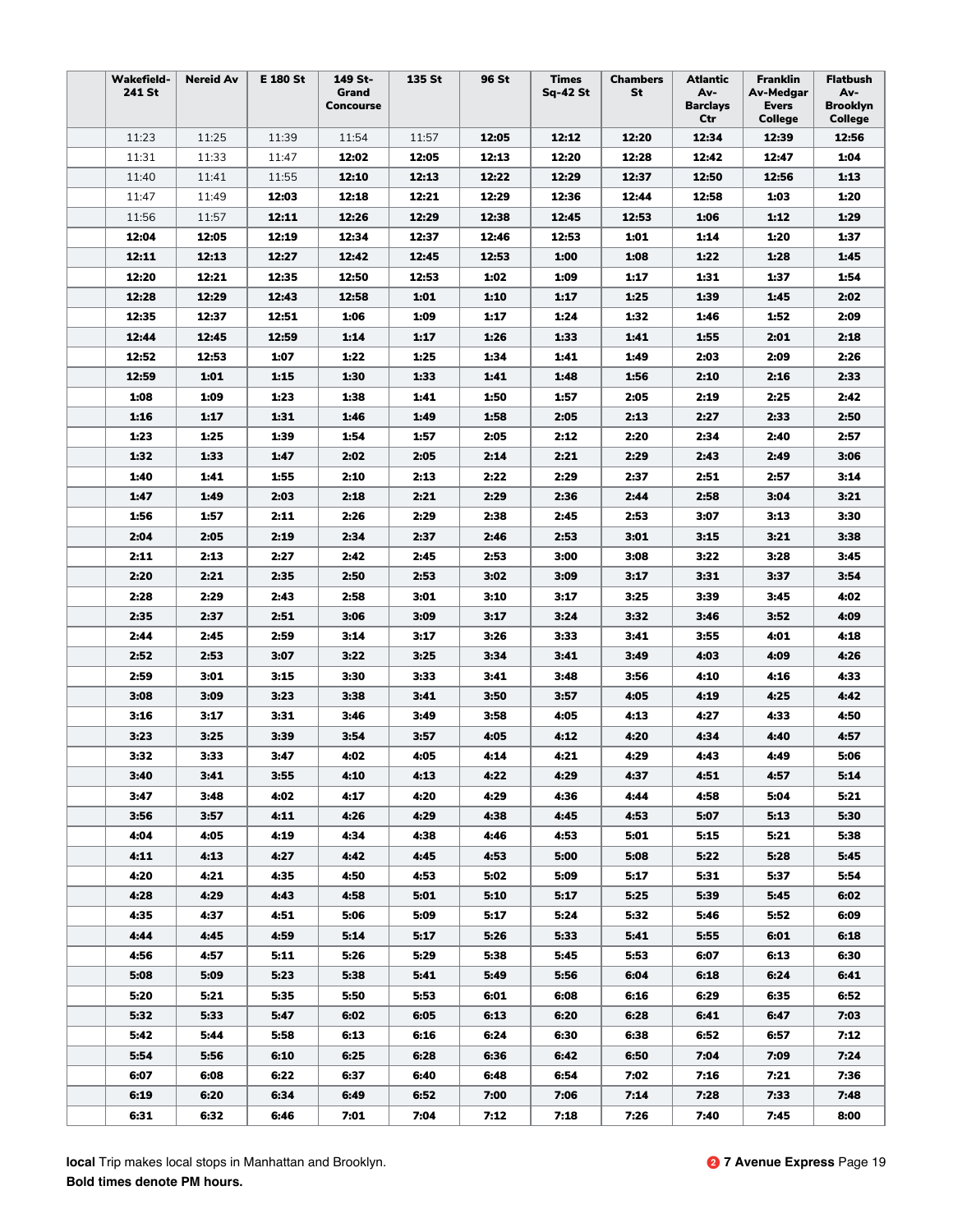|       | <b>Wakefield-</b><br>241 St | <b>Nereid Av</b> | <b>E 180 St</b> | 149 St-<br>Grand<br><b>Concourse</b> | 135 St | 96 St | <b>Times</b><br><b>Sq-42 St</b> | <b>Chambers</b><br>St | Atlantic<br>Av-<br><b>Barclays</b><br>Ctr | <b>Franklin</b><br><b>Av-Medgar</b><br><b>Evers</b><br><b>College</b> | <b>Flatbush</b><br>Av-<br><b>Brooklyn</b><br><b>College</b> |
|-------|-----------------------------|------------------|-----------------|--------------------------------------|--------|-------|---------------------------------|-----------------------|-------------------------------------------|-----------------------------------------------------------------------|-------------------------------------------------------------|
|       | 6:43                        | 6:44             | 6:58            | 7:13                                 | 7:16   | 7:24  | 7:30                            | 7:38                  | 7:52                                      | 7:57                                                                  | 8:12                                                        |
|       | 6:57                        | 6:58             | 7:12            | 7:27                                 | 7:30   | 7:38  | 7:44                            | 7:52                  | 8:06                                      | 8:11                                                                  | 8:23                                                        |
|       | 7:09                        | 7:10             | 7:24            | 7:39                                 | 7:42   | 7:50  | 7:56                            | 8:04                  | 8:18                                      | 8:23                                                                  | 8:35                                                        |
|       | 7:21                        | 7:22             | 7:36            | 7:51                                 | 7:54   | 8:02  | 8:08                            | 8:16                  | 8:30                                      | 8:35                                                                  | 8:47                                                        |
|       | 7:33                        | 7:34             | 7:48            | 8:03                                 | 8:06   | 8:14  | 8:20                            | 8:28                  | 8:42                                      | 8:48                                                                  | 9:00                                                        |
|       | 7:45                        | 7:46             | 8:00            | 8:15                                 | 8:18   | 8:26  | 8:32                            | 8:40                  | 8:54                                      | 9:00                                                                  | 9:12                                                        |
|       | 7:57                        | 7:58             | 8:12            | 8:27                                 | 8:30   | 8:38  | 8:44                            | 8:52                  | 9:06                                      | 9:12                                                                  | 9:24                                                        |
|       | 8:09                        | 8:11             | 8:24            | 8:39                                 | 8:42   | 8:50  | 8:56                            | 9:04                  | 9:18                                      | 9:24                                                                  | 9:36                                                        |
|       | 8:21                        | 8:23             | 8:36            | 8:51                                 | 8:54   | 9:02  | 9:08                            | 9:16                  | 9:30                                      | 9:36                                                                  | 9:48                                                        |
|       | 8:34                        | 8:35             | 8:48            | 9:03                                 | 9:06   | 9:14  | 9:20                            | 9:28                  | 9:42                                      | 9:48                                                                  | 10:00                                                       |
|       | 8:46                        | 8:47             | 9:00            | 9:15                                 | 9:18   | 9:26  | 9:32                            | 9:40                  | 9:54                                      | 10:00                                                                 | 10:12                                                       |
|       | 8:58                        | 8:59             | 9:12            | 9:27                                 | 9:30   | 9:38  | 9:44                            | 9:52                  | 10:06                                     | 10:12                                                                 | 10:24                                                       |
|       | 9:10                        | 9:11             | 9:24            | 9:39                                 | 9:42   | 9:50  | 9:56                            | 10:04                 | 10:18                                     | 10:24                                                                 | 10:36                                                       |
|       | 9:22                        | 9:23             | 9:36            | 9:51                                 | 9:54   | 10:02 | 10:08                           | 10:16                 | 10:30                                     | 10:36                                                                 | 10:48                                                       |
|       | 9:34                        | 9:35             | 9:48            | 10:03                                | 10:06  | 10:14 | 10:20                           | 10:28                 | 10:42                                     | 10:48                                                                 | 11:00                                                       |
|       | 9:46                        | 9:47             | 10:00           | 10:15                                | 10:18  | 10:26 | 10:32                           | 10:40                 | 10:54                                     | 11:00                                                                 | 11:12                                                       |
|       | 9:58                        | 9:59             | 10:12           | 10:27                                | 10:30  | 10:38 | 10:44                           | 10:52                 | 11:06                                     | 11:12                                                                 | 11:24                                                       |
|       | 10:10                       | 10:11            | 10:24           | 10:39                                | 10:42  | 10:50 | 10:56                           | 11:04                 | 11:18                                     | 11:23                                                                 | 11:35                                                       |
|       | 10:23                       | 10:25            | 10:38           | 10:52                                | 10:55  | 11:03 | 11:10                           | 11:18                 | 11:31                                     | 11:37                                                                 | 11:49                                                       |
|       | 10:40                       | 10:41            | 10:54           | 11:09                                | 11:12  | 11:20 | 11:26                           | 11:34                 | 11:48                                     | 11:53                                                                 | 12:13                                                       |
|       | 10:56                       | 10:58            | 11:11           | 11:25                                | 11:28  | 11:36 | 11:43                           | 11:51                 | 12:04                                     | 12:10                                                                 | 12:30                                                       |
|       | 11:12                       | 11:14            | 11:27           | 11:41                                | 11:44  | 11:52 | 11:59                           | 12:07                 | 12:21                                     | 12:27                                                                 | 12:47                                                       |
|       | 11:32                       | 11:33            | 11:46           | 12:01                                | 12:04  | 12:12 | 12:18                           | 12:26                 | 12:42                                     | 12:47                                                                 | 1:07                                                        |
| local | 11:42                       | 11:44            | 11:57           | 12:11                                | 12:14  | 12:22 | 12:33                           | 12:46                 | 1:01                                      | 1:07                                                                  | 1:27                                                        |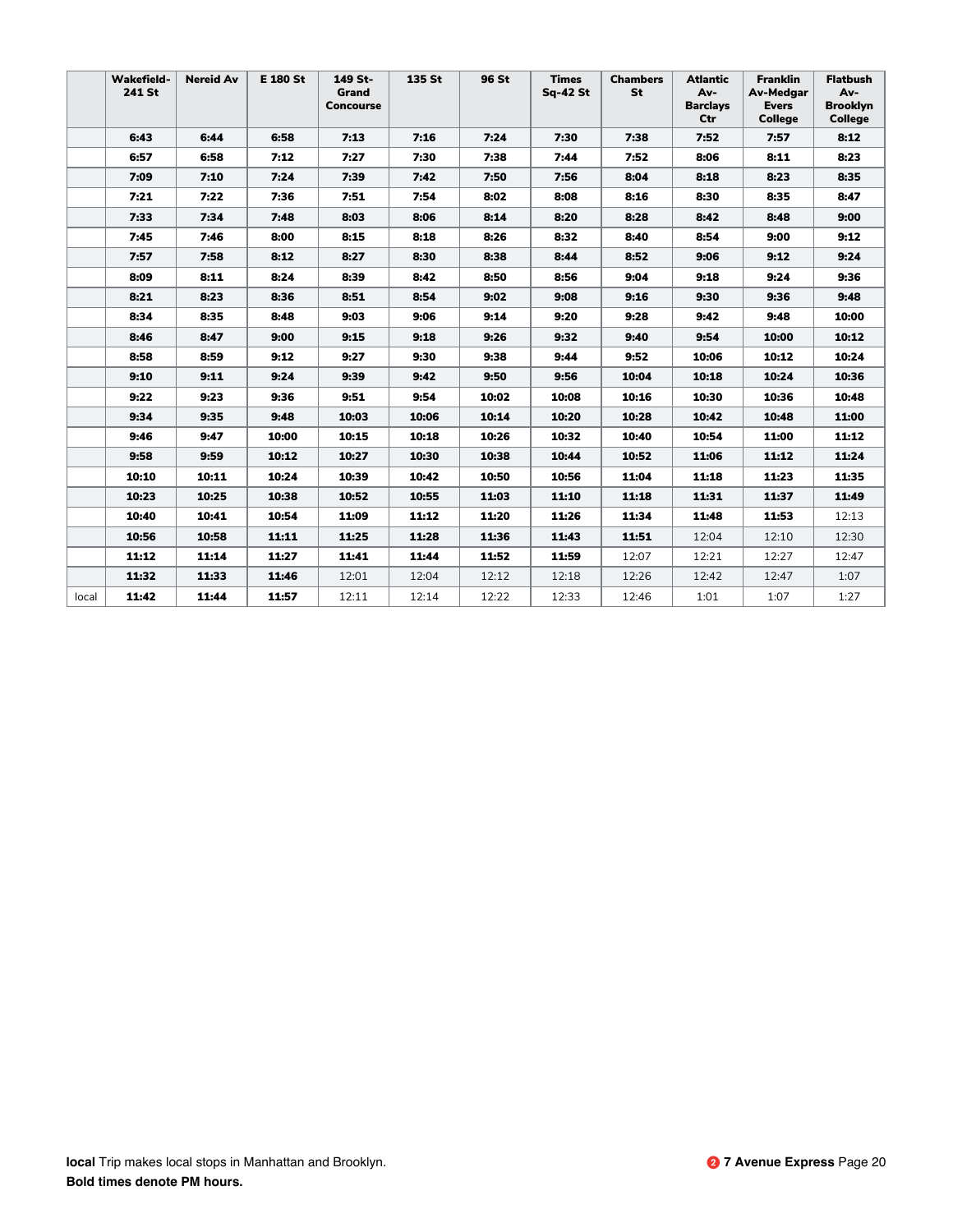